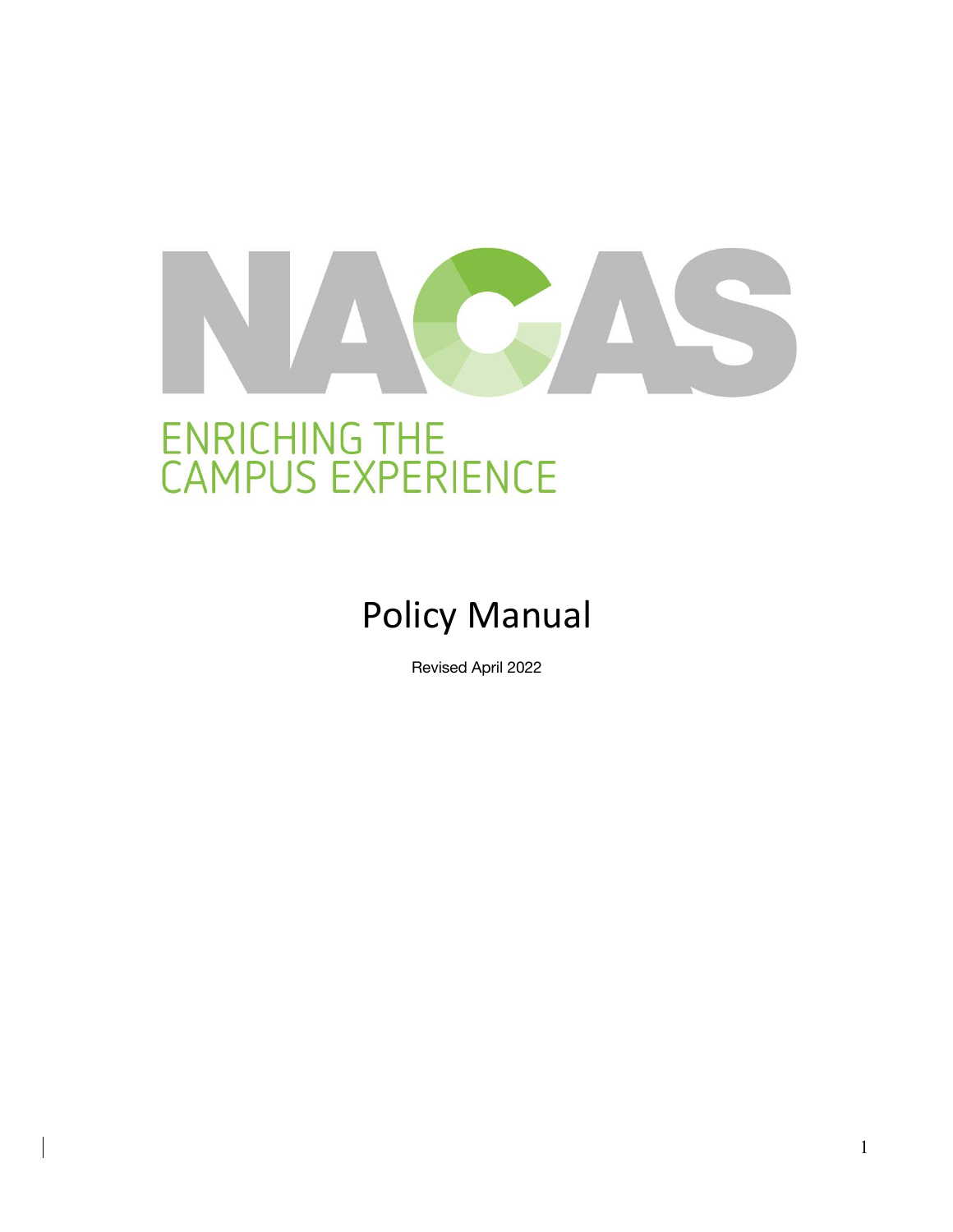# **Table of Contents**

| <b>INTRODUCTION</b>                                                                                                                                                                                                                                                                                                                                                                                                                                                                                                                                                                                                                                                                                                                                      | 5                                                                                      |
|----------------------------------------------------------------------------------------------------------------------------------------------------------------------------------------------------------------------------------------------------------------------------------------------------------------------------------------------------------------------------------------------------------------------------------------------------------------------------------------------------------------------------------------------------------------------------------------------------------------------------------------------------------------------------------------------------------------------------------------------------------|----------------------------------------------------------------------------------------|
| <b>WORKING DEFINITIONS</b>                                                                                                                                                                                                                                                                                                                                                                                                                                                                                                                                                                                                                                                                                                                               | 5                                                                                      |
| <b>PROCEDURE FOR PROPOSING NEW POLICIES AND REVISING EXISTING POLICIES</b>                                                                                                                                                                                                                                                                                                                                                                                                                                                                                                                                                                                                                                                                               | 5                                                                                      |
| <b>DISTRIBUTION</b>                                                                                                                                                                                                                                                                                                                                                                                                                                                                                                                                                                                                                                                                                                                                      | 5                                                                                      |
| <b>Section 100 - GENERAL POLICIES</b>                                                                                                                                                                                                                                                                                                                                                                                                                                                                                                                                                                                                                                                                                                                    | 6                                                                                      |
| <b>101 - PRIVACY POLICY</b>                                                                                                                                                                                                                                                                                                                                                                                                                                                                                                                                                                                                                                                                                                                              | $6\phantom{1}6$                                                                        |
| 102 - NACAS OFFICE STANDARDS OF SERVICE                                                                                                                                                                                                                                                                                                                                                                                                                                                                                                                                                                                                                                                                                                                  | $\overline{7}$                                                                         |
| 103 - INCORPORATION/FEDERAL CLASSIFICATION                                                                                                                                                                                                                                                                                                                                                                                                                                                                                                                                                                                                                                                                                                               | $\overline{7}$                                                                         |
| <b>104 - POLICY STATEMENT ON EEOC/AFFIRMATIVE ACTION</b>                                                                                                                                                                                                                                                                                                                                                                                                                                                                                                                                                                                                                                                                                                 | 8                                                                                      |
| 105 - POLICY ON SELF-OPERATION AND LEASING OF AUXILIARY SERVICES                                                                                                                                                                                                                                                                                                                                                                                                                                                                                                                                                                                                                                                                                         | 8                                                                                      |
| <b>Section 200- MEMBERSHIP</b>                                                                                                                                                                                                                                                                                                                                                                                                                                                                                                                                                                                                                                                                                                                           | 9                                                                                      |
| 201- MEMBERSHIP - INSTITUTIONAL                                                                                                                                                                                                                                                                                                                                                                                                                                                                                                                                                                                                                                                                                                                          | 9                                                                                      |
| 202 - INDIVIDUAL MEMBERSHIP - MEMBER IN TRANSIT                                                                                                                                                                                                                                                                                                                                                                                                                                                                                                                                                                                                                                                                                                          | 9                                                                                      |
| 203- INDIVIDUAL MEMBERSHIP - RETIREES                                                                                                                                                                                                                                                                                                                                                                                                                                                                                                                                                                                                                                                                                                                    | 10                                                                                     |
| <b>204- MEMBERSHIP - BUSINESS PARTNERS</b>                                                                                                                                                                                                                                                                                                                                                                                                                                                                                                                                                                                                                                                                                                               | 10                                                                                     |
| <b>205-DUES</b>                                                                                                                                                                                                                                                                                                                                                                                                                                                                                                                                                                                                                                                                                                                                          | 11                                                                                     |
| <b>206-DUES BILLING</b>                                                                                                                                                                                                                                                                                                                                                                                                                                                                                                                                                                                                                                                                                                                                  | 11                                                                                     |
| 207 - MEMBERSHIP - TRIAL OFFERS                                                                                                                                                                                                                                                                                                                                                                                                                                                                                                                                                                                                                                                                                                                          | 12                                                                                     |
| <b>208- ONLINE MEMBER DIRECTORY</b>                                                                                                                                                                                                                                                                                                                                                                                                                                                                                                                                                                                                                                                                                                                      | 12                                                                                     |
| <b>Section 300- NACAS BOARD</b><br><b>301– CODE OF ETHICS</b><br>302-BOARD RECOGNITION FOR OUTGOING BOARD MEMBERS<br><b>303- EXECUTIVE SESSIONS</b><br><b>304- STATE OF THE ASSOCIATION</b><br>305- ADMINISTRATION OF LONG RANGE AND STRATEGIC PLANNING PROCESS<br>306– REPORTS FROM REGIONAL PRESIDENTS AT C3X ANNUAL CONFERENCE & EXPO<br>307- LETTERS OF ACKNOWLEDGMENT OF SERVICE TO NACAS<br>308- AFFILIATION, LIAISON WITH OTHER ORGANIZATIONS<br><b>309- REGIONAL RELATIONSHIP</b><br>310– REGIONAL REPRESENTATIVES TO THE BOARD - RELATIONSHIP TO REGIONAL<br><b>BOARDS</b><br>311- CEO - REPRESENTING THE BOARD - GOVERNMENTAL ISSUES<br><b>312- BOARD MINUTES</b><br>313- BOARD MEMBERS' ORIENTATION<br><b>314- BOARD OF DIRECTOR MEETINGS</b> | 12<br>12<br>13<br>13<br>14<br>14<br>15<br>15<br>15<br>16<br>16<br>17<br>17<br>17<br>18 |
| Section 400- INSURANCE, ACCOUNTING, BUDGET, AUDIT, FINANCIAL REPORTS                                                                                                                                                                                                                                                                                                                                                                                                                                                                                                                                                                                                                                                                                     | 18                                                                                     |
| <b>401-INSURANCE</b>                                                                                                                                                                                                                                                                                                                                                                                                                                                                                                                                                                                                                                                                                                                                     | 18                                                                                     |
| 402-BUDGET                                                                                                                                                                                                                                                                                                                                                                                                                                                                                                                                                                                                                                                                                                                                               | 18                                                                                     |
| 403-AUDIT                                                                                                                                                                                                                                                                                                                                                                                                                                                                                                                                                                                                                                                                                                                                                | 19                                                                                     |
| <b>404- FINANCIAL REPORTING</b>                                                                                                                                                                                                                                                                                                                                                                                                                                                                                                                                                                                                                                                                                                                          | 19                                                                                     |
| <b>405- FINANCIAL REPORTING FORM 990</b>                                                                                                                                                                                                                                                                                                                                                                                                                                                                                                                                                                                                                                                                                                                 | 20                                                                                     |
| <b>406- POLICY ON ASSOCIATION BORROWING AND CREDIT LINES</b>                                                                                                                                                                                                                                                                                                                                                                                                                                                                                                                                                                                                                                                                                             | 20                                                                                     |

 $\overline{\phantom{a}}$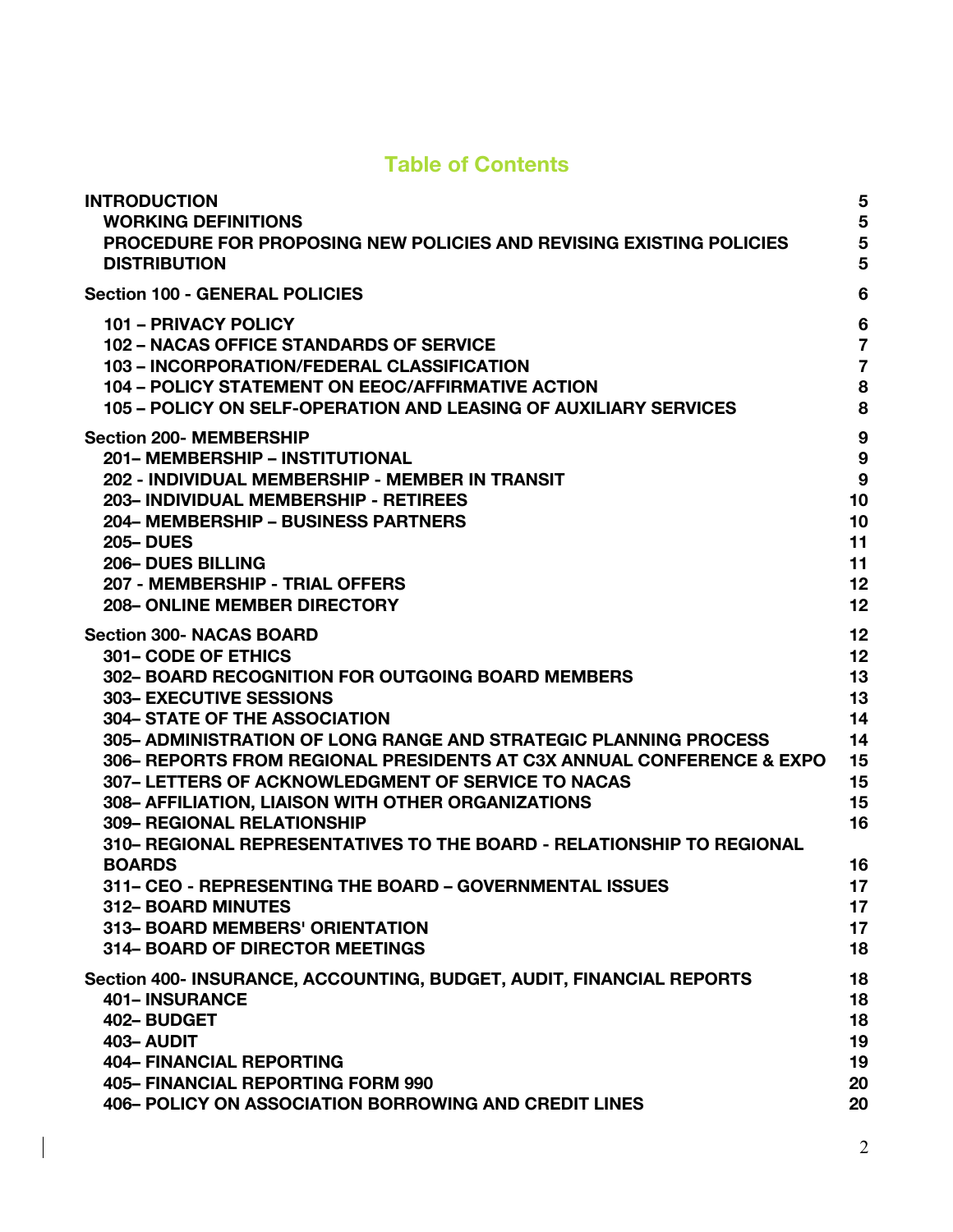| <b>407- RESERVES</b>                                                                                                                                                                                       | 21                   |
|------------------------------------------------------------------------------------------------------------------------------------------------------------------------------------------------------------|----------------------|
| <b>408-INVESTMENTS</b>                                                                                                                                                                                     | 21                   |
| <b>409- CONTRACTS</b>                                                                                                                                                                                      | 22                   |
| <b>410- ASSET PURCHASE</b>                                                                                                                                                                                 | 22                   |
| <b>411- NACAS OFFICE EQUIPMENT PURCHASE</b>                                                                                                                                                                | 23                   |
| <b>412- REPORT TO THE MEMBERSHIP</b>                                                                                                                                                                       | 23                   |
| <b>Section 500- PERSONNEL</b>                                                                                                                                                                              | 23                   |
| 501- COMPENSATION/EVALUATION - CEO                                                                                                                                                                         | 23                   |
| <b>502- CEO CONTRACT RENEWAL</b>                                                                                                                                                                           | 24                   |
| 503-BENEFITS-CEO                                                                                                                                                                                           | 25                   |
| <b>504- RELATIVES AS EMPLOYEES</b>                                                                                                                                                                         | 26                   |
| <b>505- EMPLOYEE EXIT INTERVIEWS</b>                                                                                                                                                                       | 26                   |
| 506-LEAVE POLICY                                                                                                                                                                                           | 26                   |
| <b>507- COMPENSATION CRITERIA</b>                                                                                                                                                                          | 27                   |
| <b>508- EVALUATION OF NACAS STAFF</b>                                                                                                                                                                      | 27                   |
| <b>509-BENEFITS FOR STAFF</b>                                                                                                                                                                              | 27                   |
| 510- WORK WEEK AND OVERTIME                                                                                                                                                                                | 28                   |
| 511- DRUG, NARCOTICS AND ALCOHOL POLICY FOR NACAS EMPLOYEES                                                                                                                                                | 28                   |
| <b>512- EMPLOYEE RETIREMENT BENEFITS</b>                                                                                                                                                                   | 28                   |
| 513-WHISTLE-BLOWER POLICY                                                                                                                                                                                  | 28                   |
| 514– SNOW AND BAD WEATHER PROCEDURES                                                                                                                                                                       | 30                   |
| 515- DOCUMENT DESTRUCTION POLICY                                                                                                                                                                           | 30                   |
| Section 600- C3X ANNUAL CONFERENCE & EXPO, WORKSHOPS, EDUCATION                                                                                                                                            | 31                   |
| 601- PAYMENT OF SPEAKERS, FACULTY                                                                                                                                                                          | 31                   |
| 602- EDUCATIONAL PROGRAMS - GENERAL POLICY                                                                                                                                                                 | 31                   |
| 603- SPEAKERS, SEMINAR LEADERS                                                                                                                                                                             | 32                   |
| 604– C3X ANNUAL CONFERENCE & EXPO - REGISTRATION OF MEMBERS                                                                                                                                                | 32                   |
| 605– C3X ANNUAL CONFERENCE & EXPO - LENGTH OF TIME                                                                                                                                                         | 32                   |
| 606- C3X ANNUAL CONFERENCE & EXPO - BUSINESS PARTNER REGISTRATION, EXPO                                                                                                                                    | 33                   |
| 607– C3X ANNUAL CONFERENCE & EXPO SITE SELECTION POLICY                                                                                                                                                    | 33                   |
| <b>608- CANCELLATIONS</b>                                                                                                                                                                                  | 35                   |
| 609 - PRESENTERS, ENTERTAINERS, AND SPEAKERS POLICY                                                                                                                                                        | 35                   |
| Section 700- MARKETING, COMMUNICATIONS, & PUBLICATIONS                                                                                                                                                     | 36                   |
| <b>701- PUBLICATIONS DISTRIBUTION</b>                                                                                                                                                                      | 36                   |
| 702– ACCEPTING ARTICLES FOR THE MAGAZINE - BUSINESS PARTNERS                                                                                                                                               | 37                   |
| 703-MAGAZINE - NUMBER OF ISSUES                                                                                                                                                                            | 37                   |
| 704- AGREEMENT FOR PUBLICATION WITH PUBLISHER                                                                                                                                                              | 37                   |
| 705 - GUIDELINES FOR USE OF NACAS NAME AND LOGO                                                                                                                                                            | 38                   |
| <b>Section 800- COMMITTEES</b><br><b>801– COMMITTEE CHAIR COUNCIL</b><br>802– COMMITTEE GUIDELINES - APPOINTMENT, LENGTH OF SERVICE, REGIONAL<br><b>REPRESENTATION</b><br><b>803- NOMINATING COMMITTEE</b> | 38<br>38<br>39<br>41 |
| <b>Section 900- AWARDS</b>                                                                                                                                                                                 | 43                   |
| 901 – NACAS AWARDS                                                                                                                                                                                         | 43                   |
|                                                                                                                                                                                                            | 3                    |

 $\begin{array}{c} \rule{0pt}{2.5ex} \rule{0pt}{2.5ex} \rule{0pt}{2.5ex} \rule{0pt}{2.5ex} \rule{0pt}{2.5ex} \rule{0pt}{2.5ex} \rule{0pt}{2.5ex} \rule{0pt}{2.5ex} \rule{0pt}{2.5ex} \rule{0pt}{2.5ex} \rule{0pt}{2.5ex} \rule{0pt}{2.5ex} \rule{0pt}{2.5ex} \rule{0pt}{2.5ex} \rule{0pt}{2.5ex} \rule{0pt}{2.5ex} \rule{0pt}{2.5ex} \rule{0pt}{2.5ex} \rule{0pt}{2.5ex} \rule{0$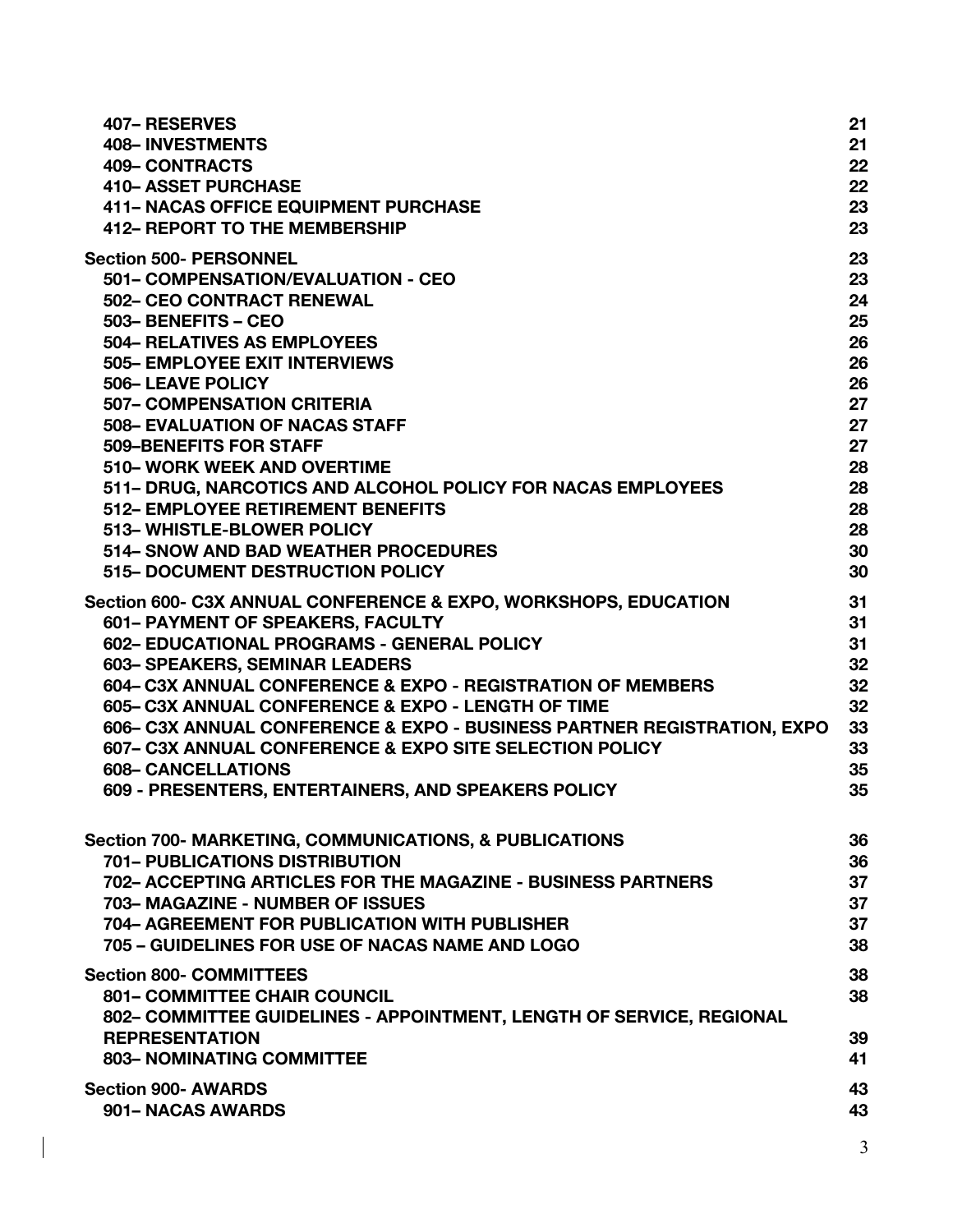| <b>Section 1000- TRAVEL AND EXPENSE REIMBURSEMENTS</b>     | 44 |
|------------------------------------------------------------|----|
| <b>1001- PRESIDENT TRAVEL</b>                              | 44 |
| <b>1002– CEO EXPENSES</b>                                  | 44 |
| <b>1003- BOARD TRAVEL</b>                                  | 44 |
| 1004– COMMITTEE, TASK FORCE, AND ADVISORY GROUP TRAVEL     | 45 |
| <b>1005- REGIONAL BOARD TRAVEL</b>                         | 46 |
| <b>1006– STAFF TRAVEL</b>                                  | 46 |
| 1007- NACAS TRAVEL AND EXPENSE REIMBURSEMENT (T/ER) POLICY | 47 |

 $\begin{array}{c} \rule{0pt}{2.5ex} \rule{0pt}{2.5ex} \rule{0pt}{2.5ex} \rule{0pt}{2.5ex} \rule{0pt}{2.5ex} \rule{0pt}{2.5ex} \rule{0pt}{2.5ex} \rule{0pt}{2.5ex} \rule{0pt}{2.5ex} \rule{0pt}{2.5ex} \rule{0pt}{2.5ex} \rule{0pt}{2.5ex} \rule{0pt}{2.5ex} \rule{0pt}{2.5ex} \rule{0pt}{2.5ex} \rule{0pt}{2.5ex} \rule{0pt}{2.5ex} \rule{0pt}{2.5ex} \rule{0pt}{2.5ex} \rule{0$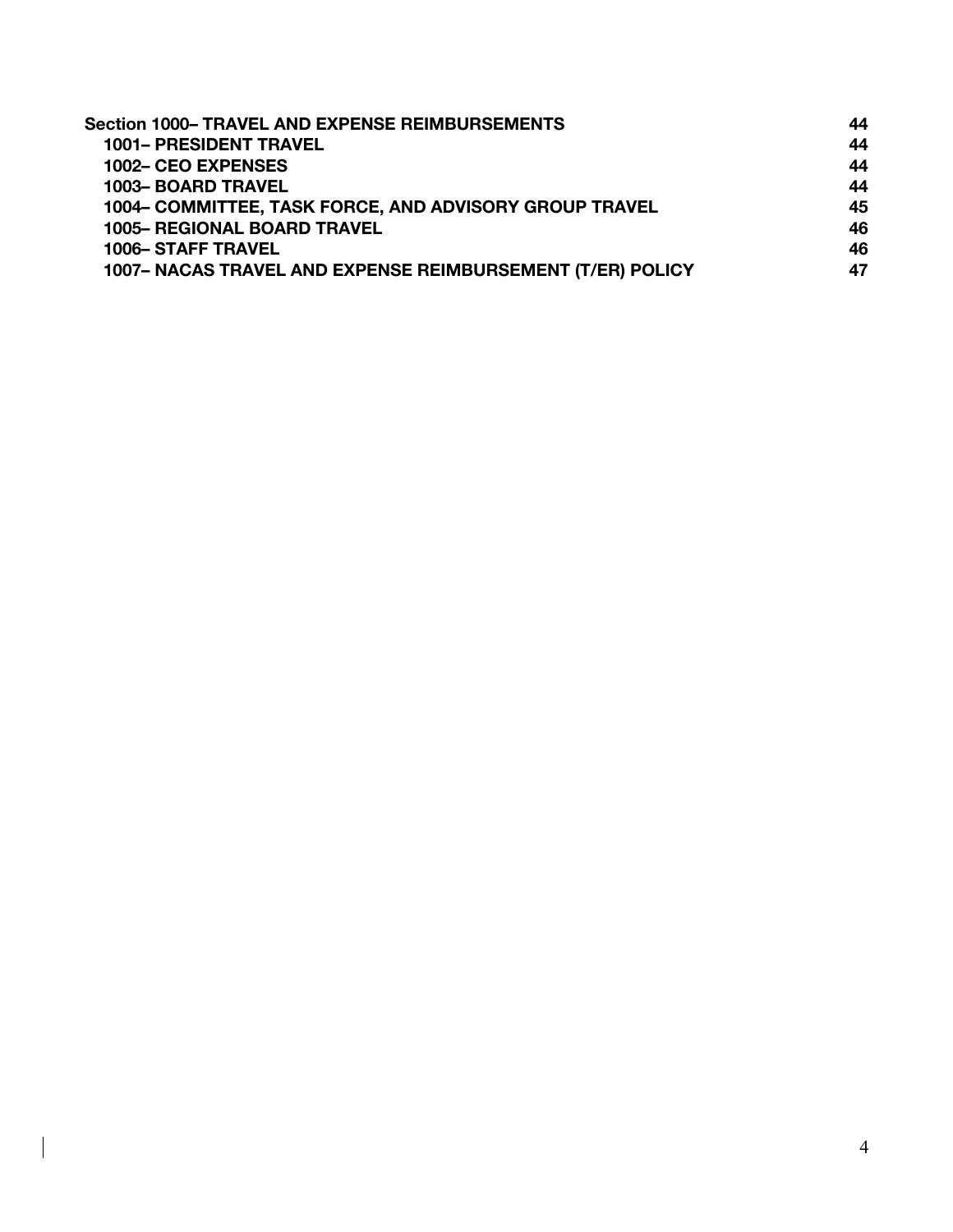# **INTRODUCTION**

### **WORKING DEFINITIONS**

# **POLICY**

The NACAS Board adopts a brief, general statement of purpose, principle, or philosophy that serves as a guide for action. The policy statement may also include general reporting and review requirements.

Under special circumstances, the CEO or President of NACAS may use their discretion to grant exceptions to policy. When the CEO or President grants an exception, the President or Board (respectively) must be notified in a timely manner.

# **ADMINISTRATIVE REGULATIONS**

Specifically describe how a policy will be implemented and who will be responsible for its implementation. Formulation of the administrative regulations is the responsibility of the President or designated representative.

For a specific administrative regulation, "CEO" refers to the CEO of NACAS or the CEO's designated staff member.

# **PROCEDURES**

These statements explicitly describe the steps necessary to carry out the administrative regulations. Developing procedures is the responsibility of the person(s) charged with carrying out the administrative regulations.

### **PROCEDURE FOR PROPOSING NEW POLICIES AND REVISING EXISTING POLICIES**

NACAS Members, Business Partners, Committee Chairs, Regional Presidents, and Staff may submit proposed new policies or revisions of existing policies to the CEO. (Committee Chairs can also submit proposals to their NACAS Staff Liaison.)

The CEO is to place the proposal on the next Board Meeting agenda.

The President is to receive copies of all proposals at the time of submittal.

### **DISTRIBUTION**

The Policy Manual shall be distributed electronically to NACAS Board Members and Regional Presidents in the month following the C3X Annual Conference & Expo each year. The manual is also to be provided to legal counsel and to NACAS staff and posted on the NACAS website.

In the first newsletter of each calendar year, notice shall be given that NACAS members can access the Policy Manual online, and the link to the manual shall be included.

New policies and revisions to policies will be updated in the Policy Manual and shall be distributed within 45 days of approval by the Board of Directors.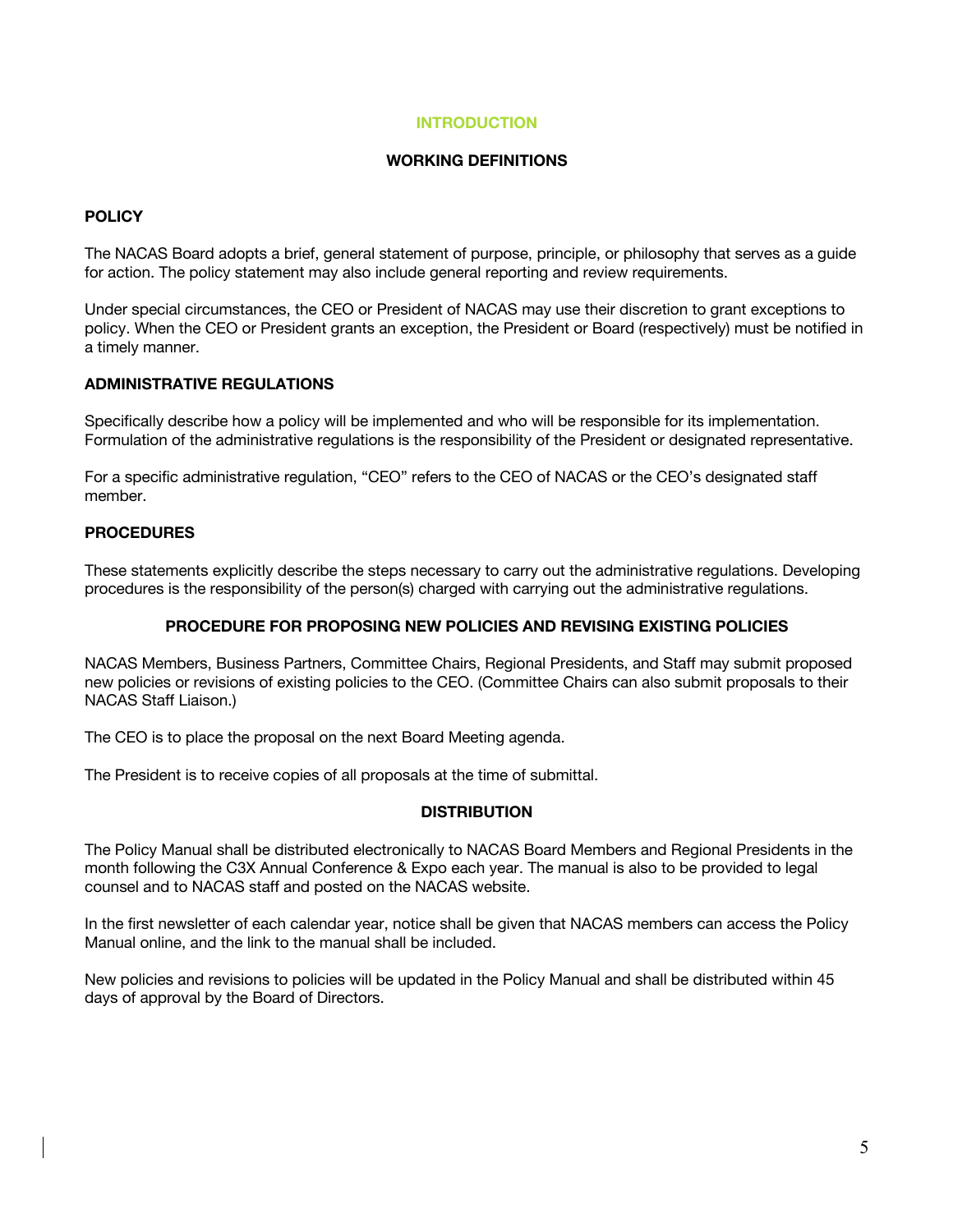# **Section 100 - GENERAL POLICIES**

# **101– PRIVACY POLICY**

Last Updated: October 18, 2021

NACAS is committed to protecting the privacy of our members, volunteers, and visitors to our website. In this policy, "we" or "NACAS" or "our" or "us" refers to NACAS staff, board members, and other volunteers, and the "Sites" refer to http://www.nacas.org and http://www.caspcert.org.

### **Information We Collect**

NACAS may collect Personally Identifiable Information (PII) when you interact with the Sites. PII may include: name, organization's name, address, telephone number, facsimile number, e-mail address, and, if applicable, ADA needs, contact information for an emergency contact, credit card expiration date, credit card holder's billing address, and name of credit card holder or checking account owner. The PII that we collect often occurs through prompts such as event registration forms, membership forms, online forms through the Sites, and/or email correspondence. NACAS may collect credit card or checking account numbers and verification codes for credit cards when used for payment. In addition, NACAS may collect PII from other sources, such as public records and, in some cases, combine that PII with other information you provide to NACAS. NACAS will disclose PII collected upon inquiry from the individual.

NACAS also collects technical information, such as anonymous browser information, from visitors to the Sites. Examples of this information include: the URL that referred a visitor, the domain from which a visitor is accessing the Internet, the time they accessed the Sites, the type of web browser and operating system or platform used, the names of the pages they visited while on the Sites, and the Internet address of the website they next visit.

A person may choose not to provide NACAS with any information. However, if that occurs, NACAS may not be able to process requests through the Sites, and the person may not be able to access many parts of our Sites.

If a person would like to unsubscribe from any of our services or would like to be removed from any of our online mailing lists, an e-mail should be sent to info@nacas.org. Please include the name and e-mail address of the person in question and the desired change in status in the body of the message.

NACAS may also provide a person with an opportunity to opt-out of some services in e-mail messages that the person receives.

### **How This Information Is Used**

Apart from PII required for specific business transactions (e.g. membership applications, event registration forms), NACAS may host surveys and other platforms that collect PII and additional information. All information will be reported in aggregate, and PII will not be presented without prior consent of the individual or institution.

Information collected will not be used in ways inconsistent with this Privacy Policy.

### **Resale or Disclosure of Information to Third Parties**

We share and/or disclose limited categories of PII, including name, organization's name, professional title, address, telephone number, facsimile number, and email address, with NACAS Business Partners, NACAS Exhibitors, and NACAS members. We never rent, sell, share, and/or disclose financial information to any entity other than NACAS-contracted third party payment processors solely for processing of payments to NACAS.

When a person registers for an event, NACAS may share and/or disclose limited categories of PII, including name, organization's name, professional title, city, state, and email address, to all event attendees.

For current CASP designees in good standing, NACAS shares and/or discloses limited categories of PII, including first name, last name, institution, region, and the good thru date of their designation.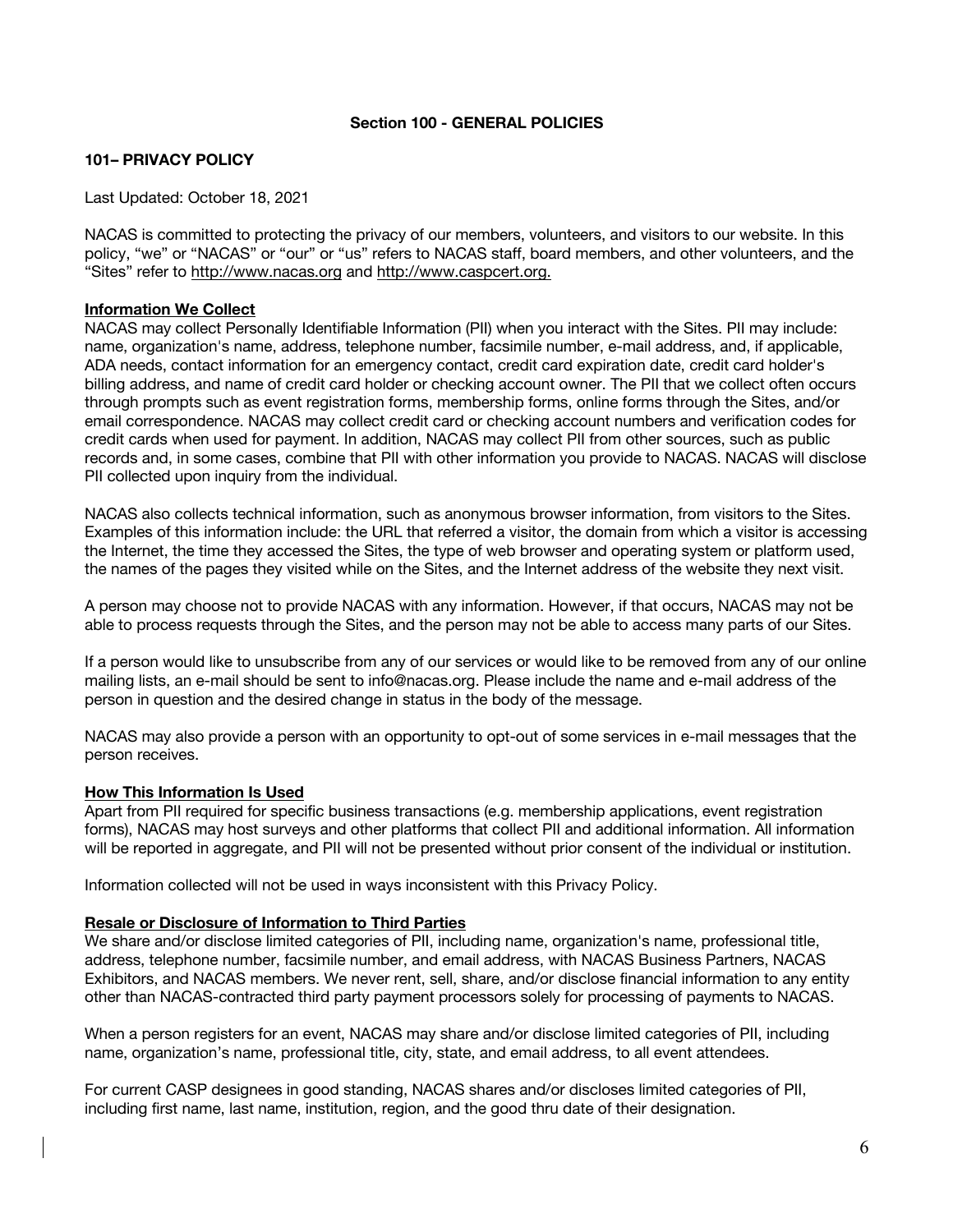Occasionally, we may send the information that we gather to third parties to organize, process, and/or analyze. We use this information solely for the purpose of enhancing the offerings of our websites, primarily to tailor advertisements, updates, and point-earnings/spending offers to a person's particular interests. Additionally, we reserve the right to disclose information: (i) as may be permitted or required by law or based on our good faith belief that it is necessary to conform or to comply with the law, or by order of a court or an authorized administrative agency or (ii) as may be necessary to protect our rights or property.

# **Cookie Policy**

Our Sites use cookies and similar technologies. A cookie is a small text file downloaded to your computer when you visit a website and can be used by a website to record that you have logged in, manage your shopping basket, and count the number of people looking at a website.

The following types cookies are used on our Sites:

- **Strictly Necessary**. These are cookies that are required for the operation of our Sites. They include, for example, cookies that enable you to log into secure areas of our Sites.
- **Functional**. These are cookies that allow the Sites to remember choices and requests you make to improve your experience.
- **Performance**. These cookies allow us to recognize and count the number of visitors to the Sites and to see how visitors move around and interact with our Sites when they are using them. These cookies help us improve the way our Sites work, for example, by ensuring that users are finding what they are looking for easily and identifying popular pages.
- **Advertising**. These cookies record your visit to our Sites, the pages you have visited, the links you have followed, and other statistics. We will use this information to make our Sites and the advertising displayed on it more relevant to your interests. We may also share this information with third parties for this purpose.

You may block cookies by activating the setting on your browser that allows you to refuse the setting of all or some cookies. However, if you use your browser settings to block all cookies (including strictly necessary cookies) you may not be able to access all or parts of our Sites.

# **Digital Advertising & Analytics**

NACAS may allow third party advertisements to appear on our Sites. Our advertisers and our network advertising companies may collect information about visitors. Over time, these third parties may be able to develop a profile based on visits not only to NACAS websites but to other sites as well using information about relationships among different browsers and devices. Because of this, some ads on our Sites may be personalized, meaning that they are intended to be relevant to you based on information advertising providers collect about your use of our Sites over time.

This type of advertising is known as interest-based advertising. We adhere to the Digital Advertising Alliance ("DAA") Self-Regulatory Principles in connection with this activity. For more information on how to opt out of receiving interest-based advertisements, or to learn more about interest-based advertising please visit the Network Advertising Initiative at http://www.networkadvertising.org/choices/ or the Digital Advertising Alliance at http://www.aboutads.info/choices/.

We may also work with third parties that collect data about your use of the Sites and other sites or apps over time for non-advertising purposes. NACAS uses Google Analytics and other third-party services to improve the performance of the Sites and for analytics and marketing purposes. For more information about how Google Analytics collects and uses data when you use our Sites, visit www.google.com/policies/privacy/partners, and to opt out of Google Analytics, visit tools.google.com/dlpage/gaoptout.

# **Security**

All information that NACAS collects is stored in environments that incorporate reasonable technical, organization, and administrative safeguards.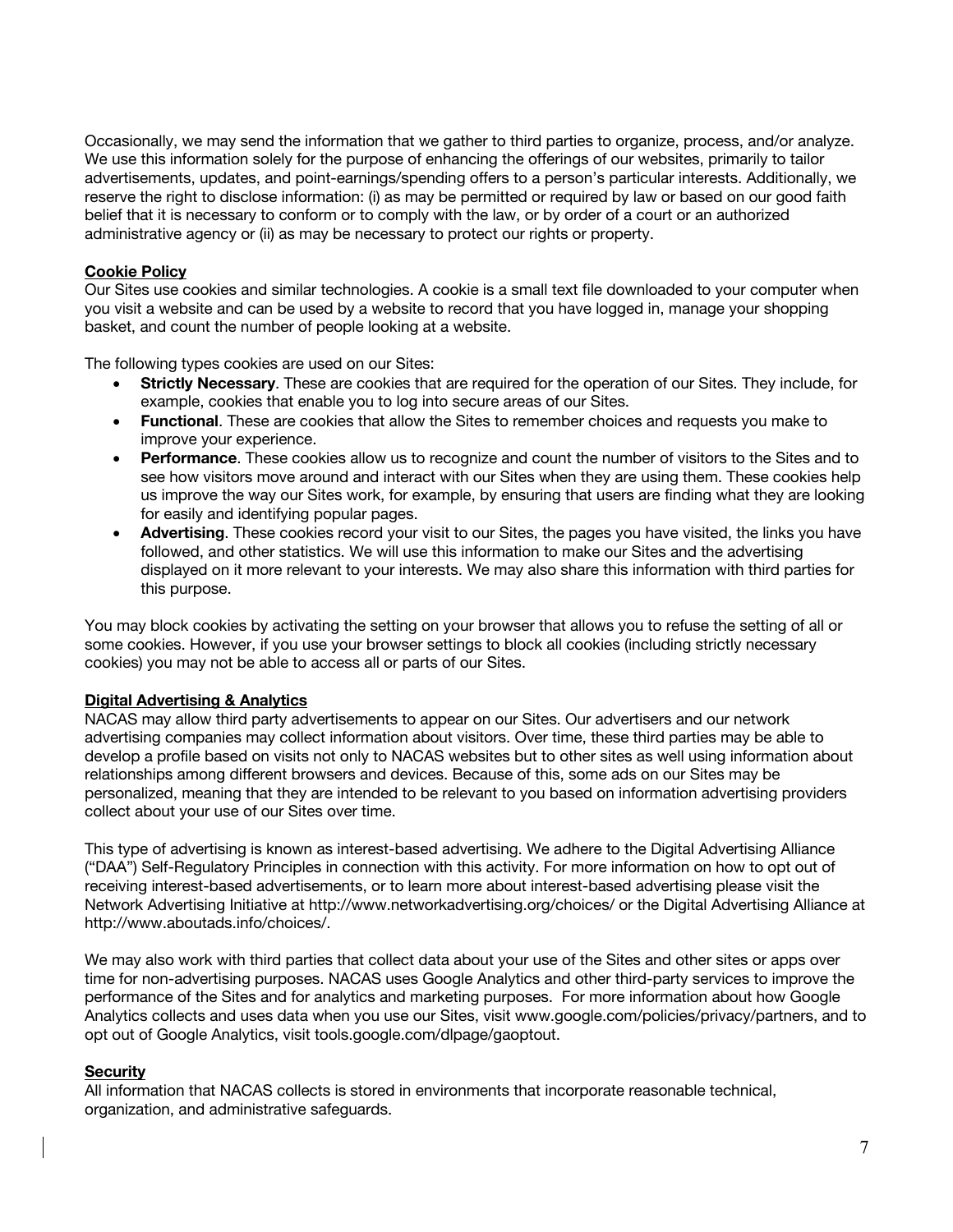# **Links**

This Privacy Policy only applies to http://www.nacas.org and http://www.caspcert.org. Other websites, which are linked to or from these websites, may have different privacy policies. We are not responsible for the privacy policies, or lack thereof, set forth on websites accessed through links from the above-referenced websites. Please review the privacy notices on those sites for details about their privacy policies.

# **Contact Us**

For questions about this Privacy Policy or our information practices, please contact info@nacas.org.

# **102 – NACAS OFFICE STANDARDS OF SERVICE**

It is the policy of the NACAS Board that the NACAS Office maintains a high standard of service. (7/90)

# Administrative Regulations

Administered By: CEO

Regulations:

- 1. Written procedures shall be established to support this policy covering such services as telephone messages, timely responses, processing membership applications, correspondence, requests for publications, and members' requests for information. NACAS Office policies will be established by the CEO to maintain a high standard of customer service.
- 2. In-service training shall be provided for staff.

# **103 – INCORPORATION/FEDERAL CLASSIFICATION**

NACAS is incorporated in the state of New York and holds foreign corporation status in the state of Virginia. (3/30/73) NACAS is classified as a 501(c)6 Association for federal tax purposes. (1/19)

### Administrative Regulations

### Administered By: CEO

Regulations:

- 1. Records of incorporation shall be kept in the NACAS Office.
- 2. Federal Reports are to be filed based on 501(c)3 regulations. Copies of all reports shall be filed in the NACAS Office.

# **104 – POLICY STATEMENT ON EEOC/AFFIRMATIVE ACTION**

NACAS does not discriminate on the basis of race, color, gender identity or expression, age, physical disability, religion, sexual orientation, or national or ethnic origin in its membership, employment or any programs under its administration. The Association promotes and will attempt to ensure representation of cultural diversity in all aspects of its activities.

### **Inclusive Language Policy**

NACAS is the largest auxiliary services support organization serving higher education. Our membership includes colleges and universities throughout the United States, Canada, and internationally.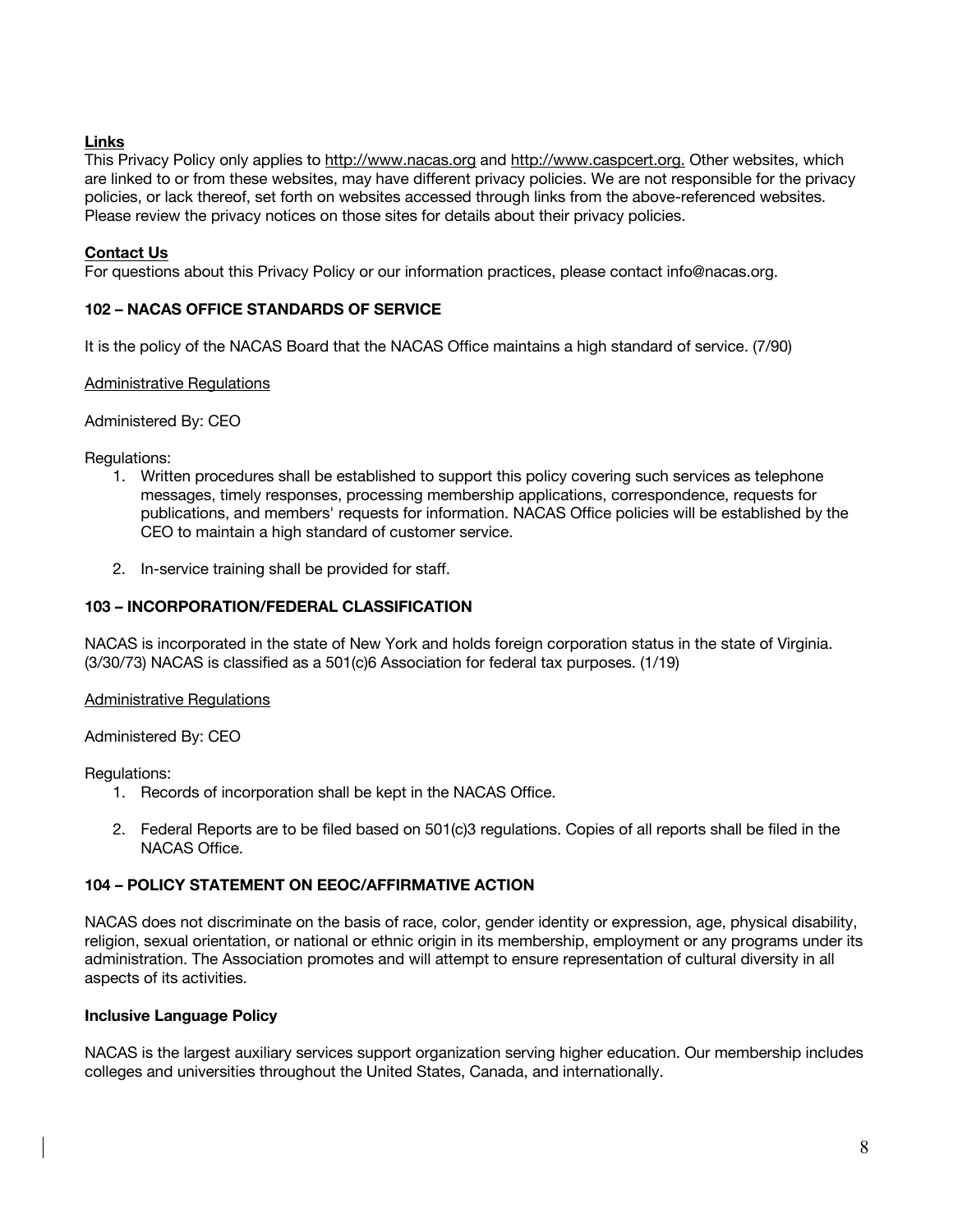The Association is committed to creating and maintaining a sense of community and inclusion for all its constituents. NACAS values diversity, including but not limited to that of gender, race, /ethnicity, country of origin, sexual orientation, gender identity/expression, class, religion, age, and differing ability.

In keeping with this value and to promote an appreciation for diversity, all written, oral and visual communications, (e.g., presentations, audiotapes, videotapes, publications, written correspondence, documents and reports, graphic illustrations and photography), shall include non-stereotypical images, terms, or expressions.

Preparation of communications shall avoid gender specific terms (e.g., not mankind but humanity) or titles (e.g., not chairman but chairperson). Characterizing an individual by age, race, /ethnicity, gender, country of origin, physical ability, race, religion, sexual orientation shall be avoided unless specifically relevant to the topic. Use of visual images shall represent a balance of diversity and reflect individuals in a non-stereotypical manner, when possible. Accordingly, all who are involved in the Association as volunteers, employees, independent contractors, strategic partners, or guests of the organization, shall use modes of communication reflective of this commitment.

# **C3X Annual Conference & Expo Language Statement**

In keeping with the spirit and letter of the NACAS Inclusive Language Policy, we ask that all presenters at NACAS events be mindful that our audiences include people from all types of campuses, educational institutions, corporate business partners, and individual identities—all from throughout the United States and the international community. Every effort is expected of presenters and speakers to include appropriate language, material, and examples for the Association's target audience and membership

# **105 – POLICY ON SELF-OPERATION AND LEASING OF AUXILIARY SERVICES**

It is the policy of NACAS to make information available to its members on both self- operation and out-sourced operation of auxiliary services, but not to advocate or take a position on which option is preferable, recognizing that for some institutions self-operation is best; for others, out-sourcing may be preferred. (11/91)

# **Section 200 - MEMBERSHIP**

# **201– MEMBERSHIP – INSTITUTIONAL**

It is policy that the membership in NACAS shall be a joint National and Regional membership. (11/9/76)

# Regular Members

Regular Members are institutions only. The institution must be either a degree granting accredited college, university, or other type of post-secondary institution.

It is required that every institution with an auxiliary operation, even if part of a larger system, purchase and manage their own membership.

Member institutions are represented by a designated full-time employee. The designated full-time employee may be from the institution itself or from a wholly-owned subsidiary of the institution.

Member institutions can have more than one (1) participant in NACAS; however, only one (1) delegate from each member institution shall have the one (1) vote allocated to each institution during official meetings of the National Association. Every active contact on a membership roster is to be considered a member and has access to NACAS benefits and discounted rates.

# Administrative Regulations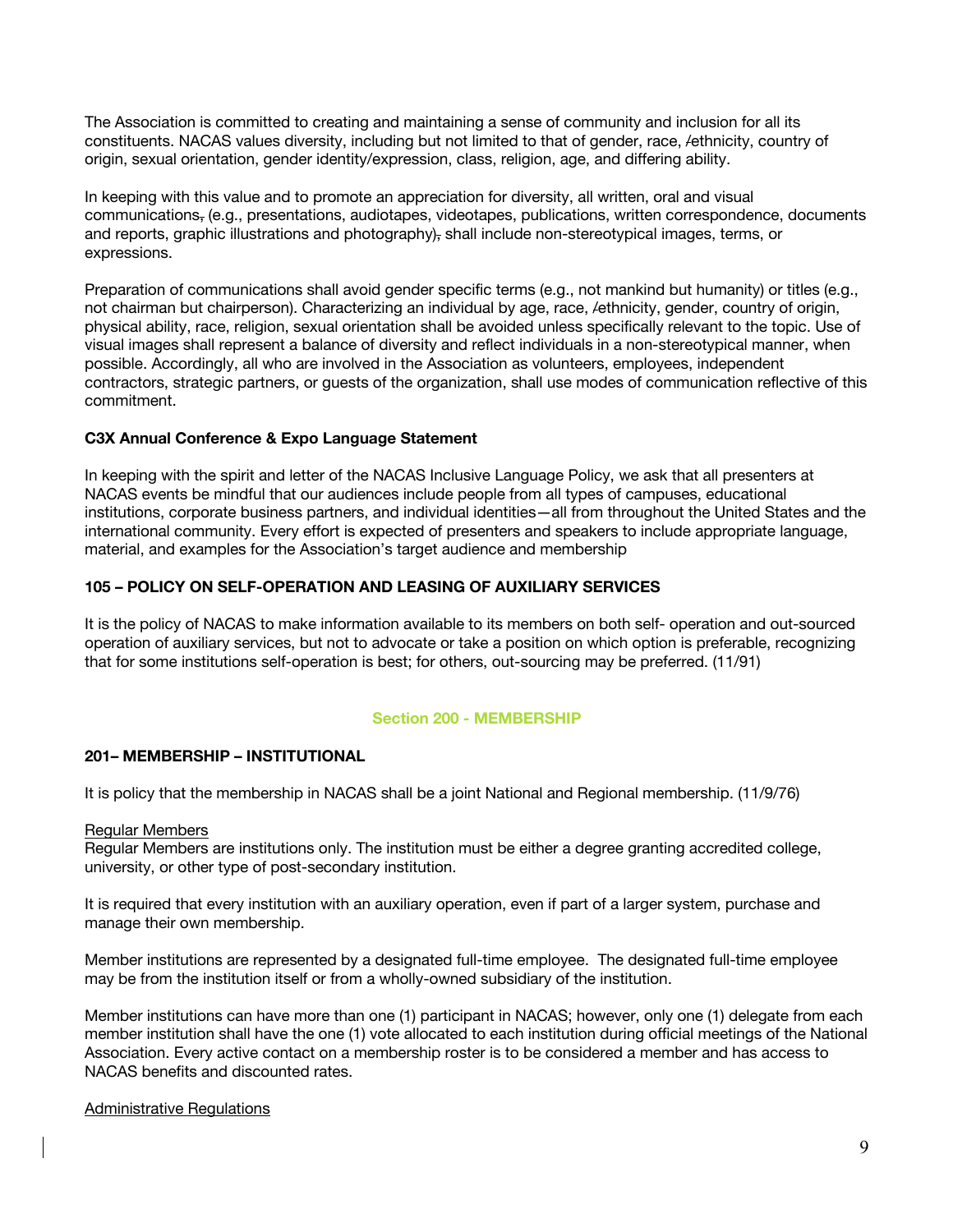# Administered By: CEO

Regulations:

- 1. An institution shall become a NACAS Member upon the receipt of an annual Membership fee.
- 2. The institutional membership fee(s) will be reviewed annually by the Membership Committee and the Finance Committee, with recommendations submitted to the Board of Directors during the Association's budget process.

# **202 - INDIVIDUAL MEMBERSHIP - MEMBER IN TRANSIT**

Persons who worked at a member institution in good standing and who are currently unemployed may submit a written request to receive up to one year's NACAS membership at no charge while they are seeking employment within higher education.

### Administrative Regulations

Administered By: CEO

Regulations:

- 1. During the time period members are classified as "members in transit," these members will be eligible for the C3X Annual Conference & Expo at the Retiree Rate and will receive full member benefits. (10/07)
- 2. This Membership in Transit is not available to NACAS members leaving the higher education field. (10/07)

### **203 – INDIVIDUAL MEMBERSHIP - RETIREES (7/90)**

The Board policy on NACAS retirees is as follows:

- 1. An individual who has retired from the higher education auxiliary services industry may become a NACAS Retiree Member upon receipt of an annual Retiree Membership fee.
- 2. The Retiree membership fee will be reviewed annually by the Membership Committee and the Finance Committee, with recommendations submitted to the Board of Directors during the Association's budget process.
- 3. Retiree members will be provided the complete NACAS mailings, including the newsletter and magazine.
- 4. Retiree members will be invited to attend the C3X Annual Conference & Expo at a special discounted registration rate. (7/96)
- 5. Retired NACAS member representatives may attend any other NACAS program at the same registration fee offered to regular NACAS members. (3/89)
- 6. NACAS will provide a lifetime waiver of the Retiree membership fee and registration fee for the C3X Annual Conference & Expo for all retired Past Presidents no longer working in the industry. (7/2011)

### Administrative Regulations

### Administered By: CEO

Regulations:

1. If a representative retires and notifies the NACAS Office, the CEO is to initiate a letter outlining this policy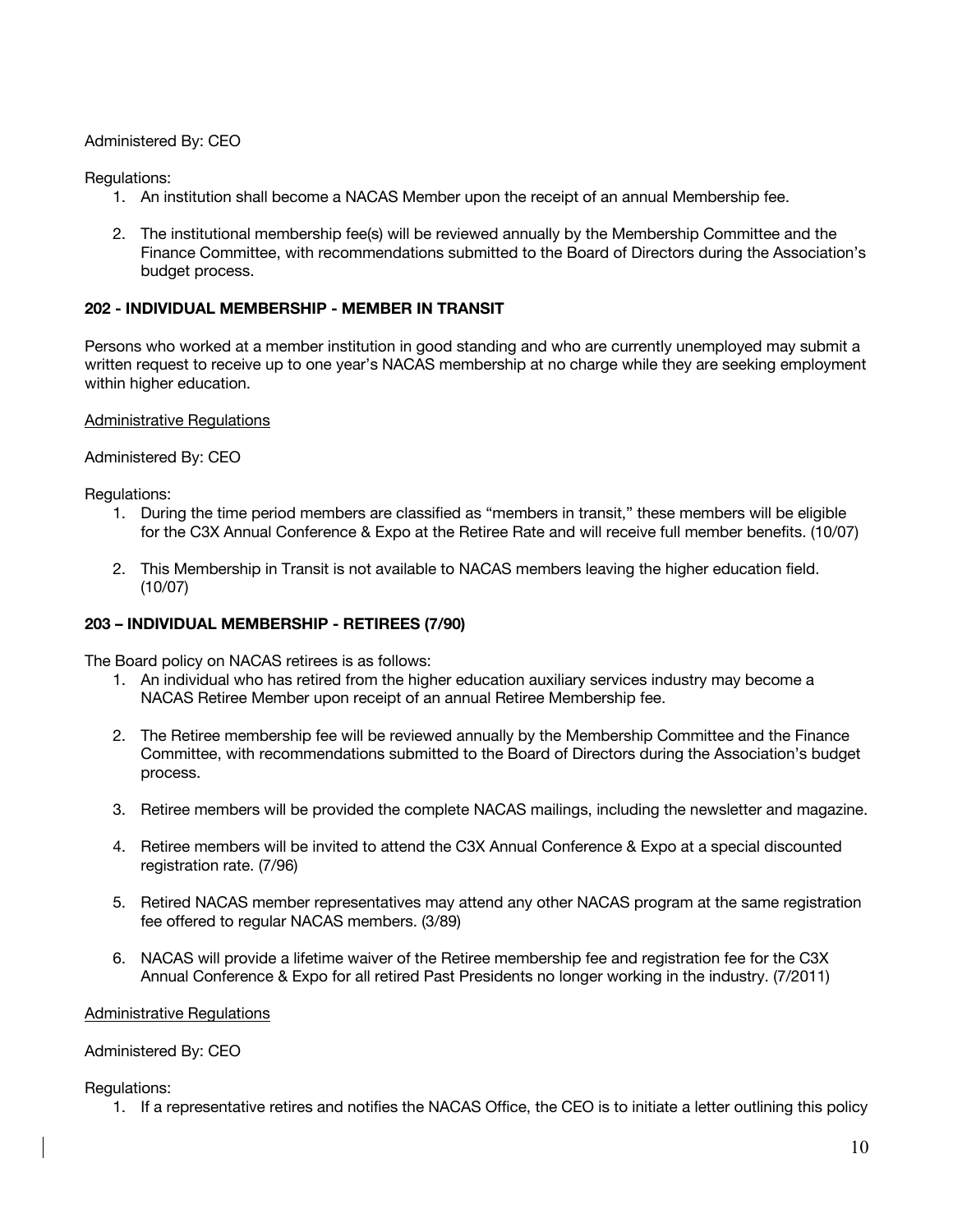to the representative.

2. Retirees wishing to retain affiliation with NACAS are to receive retiree registration information for the C3X Annual Conference & Expo and other NACAS programs.

# **204 – MEMBERSHIP – BUSINESS PARTNERS (1/97)**

### Business Partner Members

Businesses, individuals and organizations having an interest in the purposes and activities of NACAS may become "Business Partner Members." Business Partner Members are not eligible to vote during official meetings or to hold office in the National Association.

- 1. A Business Partner may become a NACAS Business Partner Member upon the receipt of an annual Business Partner Member fee.
- 2. A NACAS Business Partner is entitled to receive the regular Newsletter, quarterly magazine, access to the on-line directory of Members, copies of non-confidential surveys, announcements of NACAS programs, and an invitation to attend the C3X Annual Conference & Expo.
- 3. An exhibitor's fee shall be established for a NACAS Business Partner participation in the exhibit hall at the C3X Annual Conference & Expo. (July 1991)
- 4. The Association reserves the right to refuse or rescind Business Partner Membership.
- 5. It is required to be an active NACAS Business Partner Member to exhibit at a C3X Annual Conference & Expo.
- 6. Business Partner Member dues are a flat rate.

### Administrative Regulations

### Administered By: CEO

Regulations:

- 1. The NACAS Staff shall provide NACAS Business Partner information to Business Partners requesting information.
- 2. The NACAS Business Partner membership fee will be reviewed annually by the Business Partner Advisory Group and the Finance Committee, with recommendations submitted to the Board of Directors during the Association's budget process.

# **205 – DUES**

Annual membership dues are established by the NACAS Board as outlined in the NACAS By-Laws. All members will be on an anniversary membership year beginning the  $1<sup>st</sup>$  day of the month following payment and expiring the last day of the  $12<sup>th</sup>$  month of membership. (7/15)

### Administrative Regulations

Administered By: CEO

Regulations:

1. All members will receive a 60-day grace period in which to pay their dues and maintain their original anniversary date. Within 90 days of membership expiration, and with subsequent notices at 15-day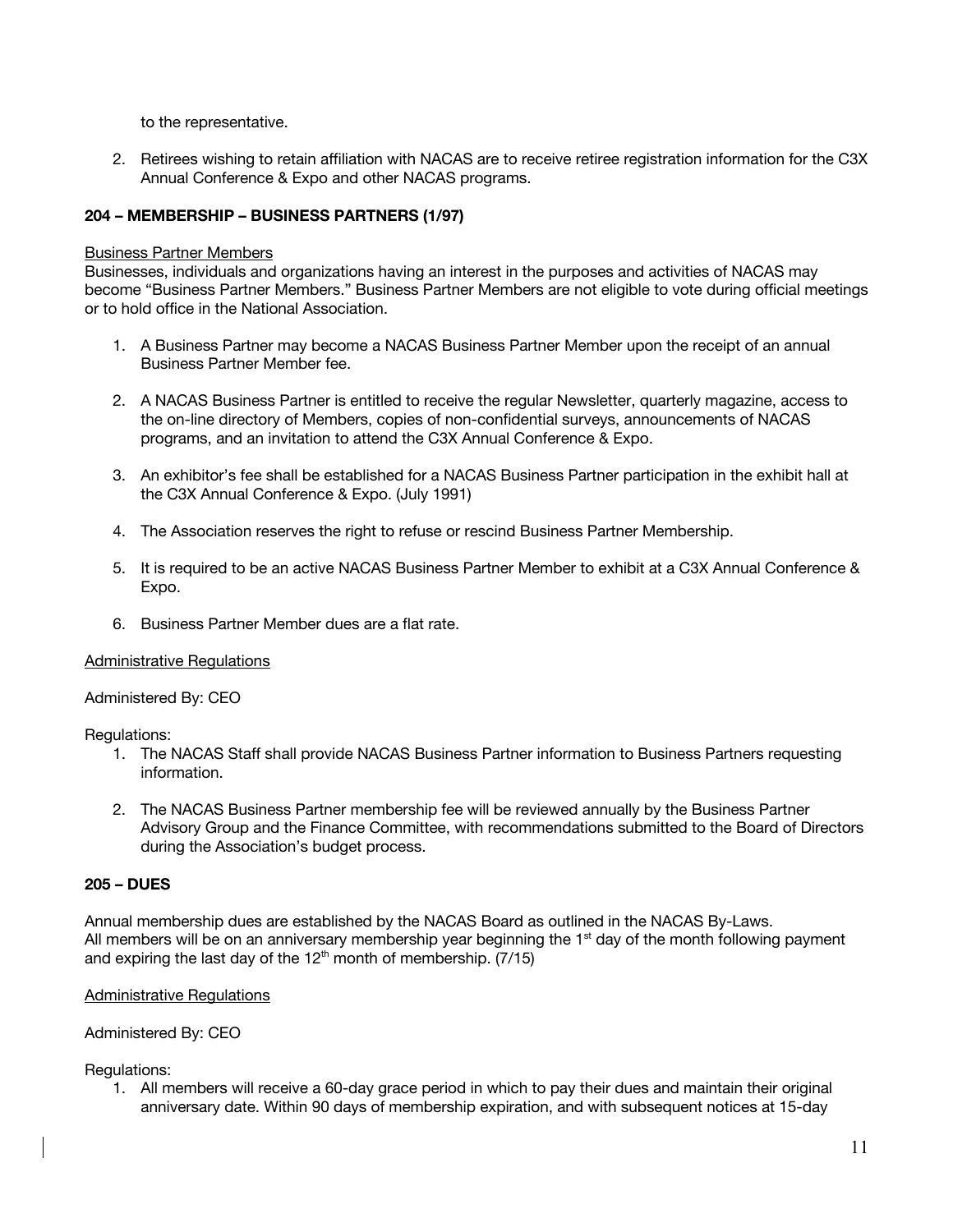intervals, all members that have not renewed will receive communication explaining their outstanding payment status and that after their 60-day grace period they will lose all membership access and be removed from the NACAS active members list. (7/15)

# **206– DUES BILLING**

The NACAS Staff shall establish a dues billing procedure. (10/31/83)

### Administrative Regulations

Administered By: CEO

Regulations:

All membership renewals will occur on anniversary dates. All membership renewal dues billings will take place 90 days prior to each member's expiration date and each unpaid member will be removed from the NACAS member list 60 days after membership expiration date. (7/15)

- 1. Institutional: All enrollment data is collected through the Integrated Postsecondary Education Data System (IPEDS) made available by the National Center for Education Statistics (NCES). The full-time enrollment data captured here is used to determine each institution's annual membership fee. The registrars at institutions with unverified full-time enrollment data will be contacted by phone or letter to obtain the most recent full-time enrolment figure. (7/96)
- 2. All updated full-time enrollment data will be entered at least 90 days prior to each member's expiration date. (7/15)
- 3. NACAS memberships are non-refundable and non-negotiable. (1/19)
- 4. If an invoice is not paid by its due date, the institution will lose access to member benefits. (1/19)

# **207- MEMBERSHIP - TRIAL OFFERS**

NACAS at times may wish to grant limited time trial offers to prospective members.

### Administrative Regulations

Administered By: CEO

Regulations:

- 1. By CEO's discretion, a one-time, six-month institutional trial membership may be offered to an institution.
- 2. During the period of the trial membership, the institution will receive full NACAS member benefits.

### **208– ONLINE MEMBER DIRECTORY**

It is the policy of NACAS to provide its members with a regularly updated membership directory online. All member representatives will be listed in the online directory.

Administrative Regulations

Administered By: CEO

Regulations: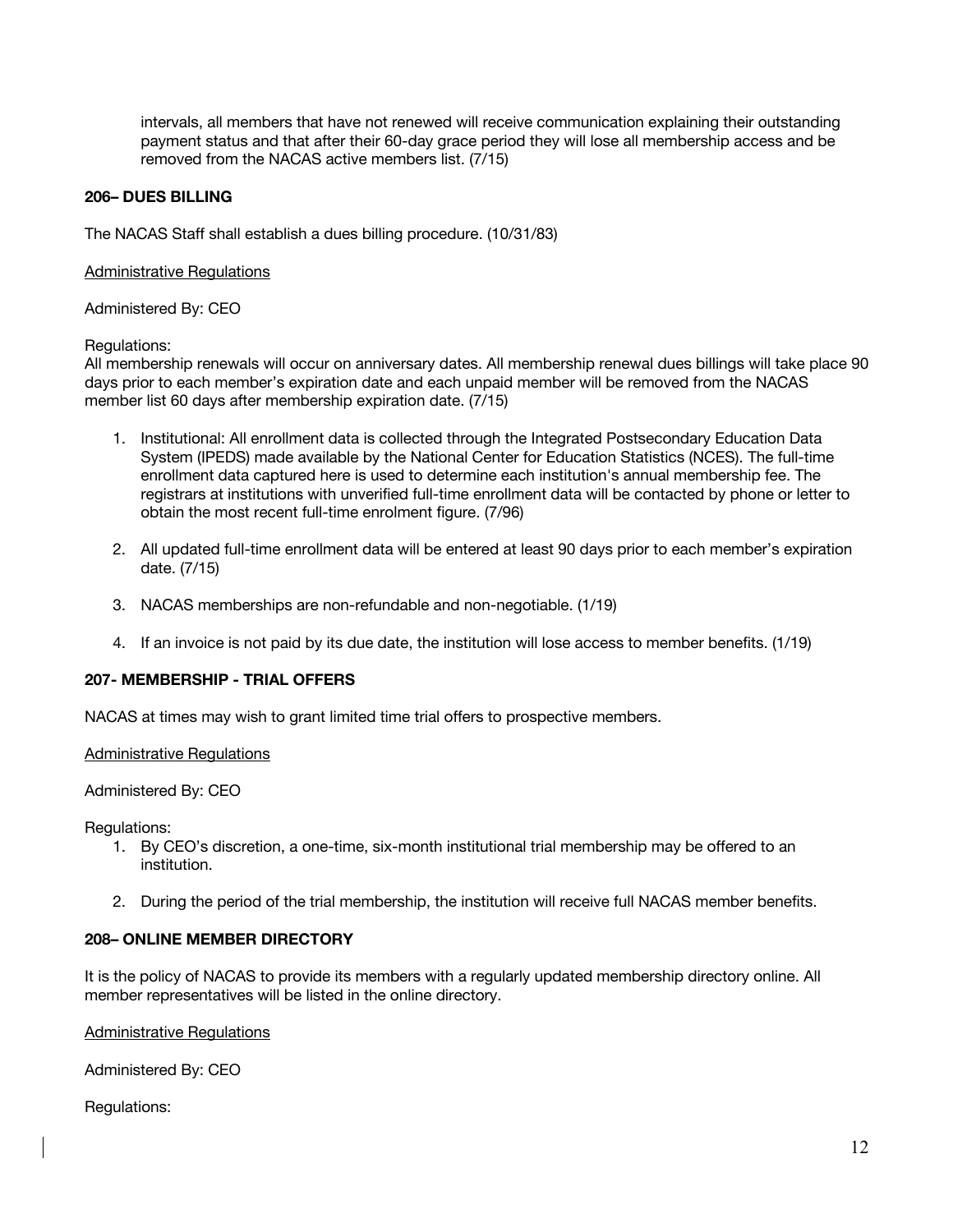1. The NACAS Staff will provide to members in the annual dues billing an option to submit changes in their listing in the directory. A member can update their profile at any time online at www.nacas.org.

### **Section 300 - NACAS BOARD**

# **301 – CODE OF ETHICS**

It is the policy of the National Board that a Code of Ethics be established for the Board and be made available to members on request. (Revised: 4/5, 1995) All members of the NACAS Board of Directors must sign the code of ethics upon their installation of office and renew this signature every year throughout their term.

### Administrative Regulations

Administered By: CEO

### Regulations:

# **CODE OF ETHICS AND PROFESSIONAL CONDUCT**

- 1. The auxiliary services professional shall represent the association with personal integrity and shall conduct the business of the association in a professional manner.
- 2. The personal and professional conduct of the professional shall be such that it enhances the integrity and prestige of the profession.
- 3. The professional shall refrain from entering into private or personal activities that may be interpreted as a conflict of interest and from accepting gifts or favors that imply an obligation of the association.
- 4. The professional shall refrain from any activity that compromises the fiscal integrity of the association. The professional should not benefit financially, either directly or indirectly, from any decisions made as an officer of the association.
- 5. The professional recognizes the cultural diversity of the association and promotes non-discriminatory personnel practices, which ensure that recognition, selection, and promotion are based on skill, proficiency, educational experiences, measurable potential, and productivity.
- 6. The professional shall strive to participate in the development of the association's mission statement and shall serve in any beneficial capacity that enhances the achievement of the goals of the association.
- 7. The professional fosters and supports the development of professional standards in the regional and national association.
- 8. Anyone who has official contact with NACAS' consultants, such as our attorney, auditor or person we contract with on an hourly basis, must go through the CEO, president or his/her designee.

# **302 – BOARD RECOGNITION FOR OUTGOING BOARD MEMBERS**

It is the policy of the NACAS Board to recognize outgoing Board Members. (11/8/86)

### Administrative Regulations

### Administered By: CEO

Regulations:

1. The CEO shall coordinate the recognition to occur during the C3X Annual Conference & Expo.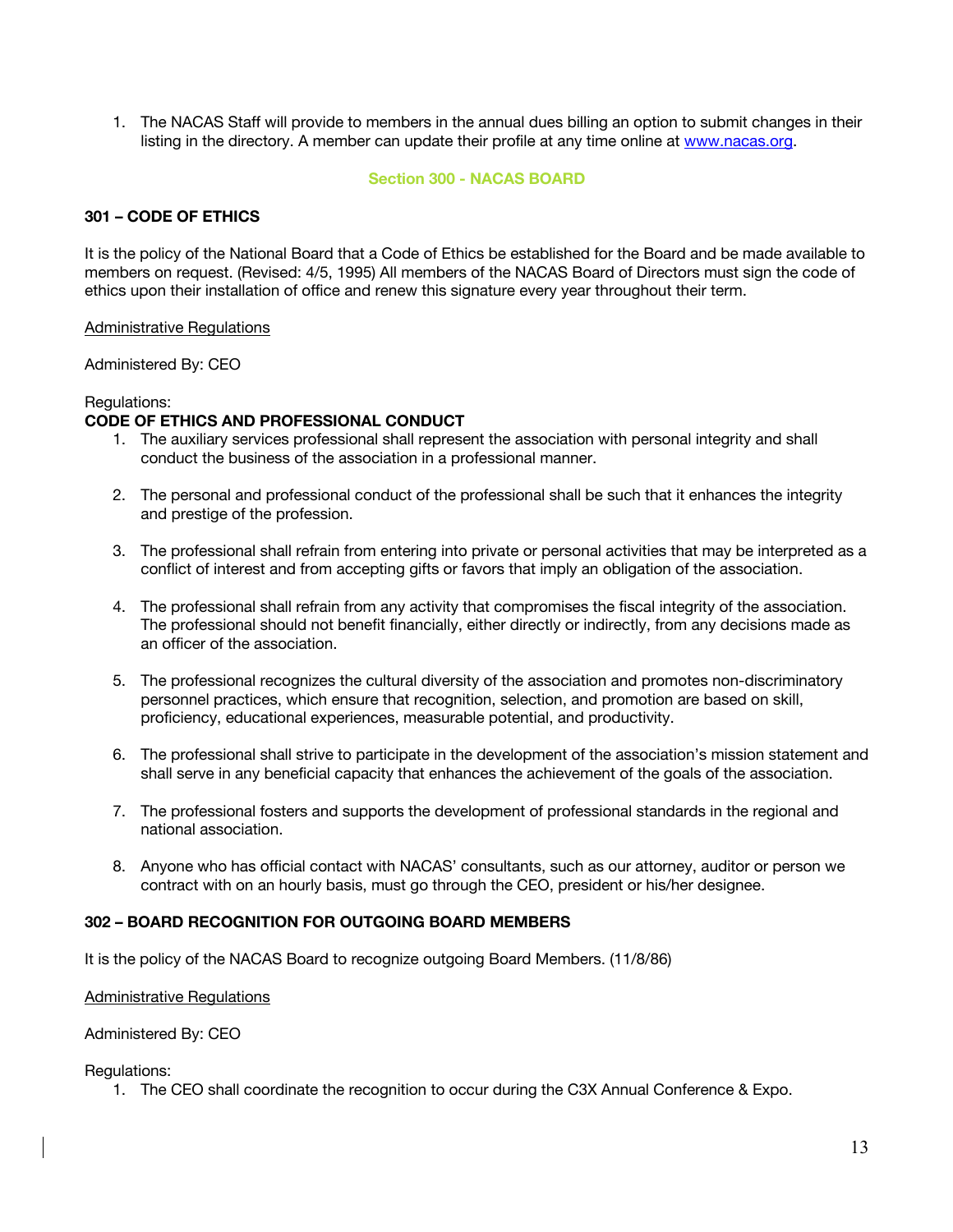- 2. If the CEO purchases a gift for any outgoing Board members, the estimated cost of the gift(s) shall be included in the annual budget presented by the Finance Committee and the CEO.
- 3. The CEO shall consult the outgoing national President to set up a scholarship donation (from NACAS) on behalf of the outgoing national President at his or her institution. The CEO will recommend the scholarship amount to the Finance Committee annually during the Association's budget process. (Board action 7/05)

# **303– EXECUTIVE SESSIONS**

It is the policy of the NACAS Board that executive sessions may be held under the following guidelines. (10/24/90) An executive session is considered a Board meeting when only Board members and specific guests are included. Guests will be invited for portions of the meeting for which they possess relevant information.

### Administrative Regulations

# Administered By: President

Regulations:

- 1. The Board of Directors may hold an executive session to consider matters relating to the appointment, employment, evaluation of performance, compensation, or dismissal of employees.
- 2. Other executive sessions may be called by the President to discuss alleged or improper activities, litigation, discussion of CEO performance and compensation, succession planning, and other confidential issues as deemed by the Board.
- 3. The CEO may be excluded from such an executive session during the consideration of such matters at the option of the Board of Directors.

# **304– STATE OF THE ASSOCIATION**

It is the policy of this Board to have a State of the Association, to include an annual report, presented at the Regional Conferences and Annual Business meeting to the membership. (8/9/86) This annual report will also be available online.

### Administrative Regulations

Administered By: President and CEO

Regulations:

- 1. The CEO, in collaboration with the President, shall produce the State of the Association.
- 2. A brief Summary of Annual Activities, highlighting financial position and describing significant events, will be published in the winter edition of the College Services magazine.

# **305– ADMINISTRATION OF LONG RANGE AND STRATEGIC PLANNING PROCESS**

It is the NACAS Board's policy that the Association administers a long-range planning process regularly.

### Administrative Regulations

Administered By: President

1. In collaboration with the CEO and President Elect, the President will put together an agenda for the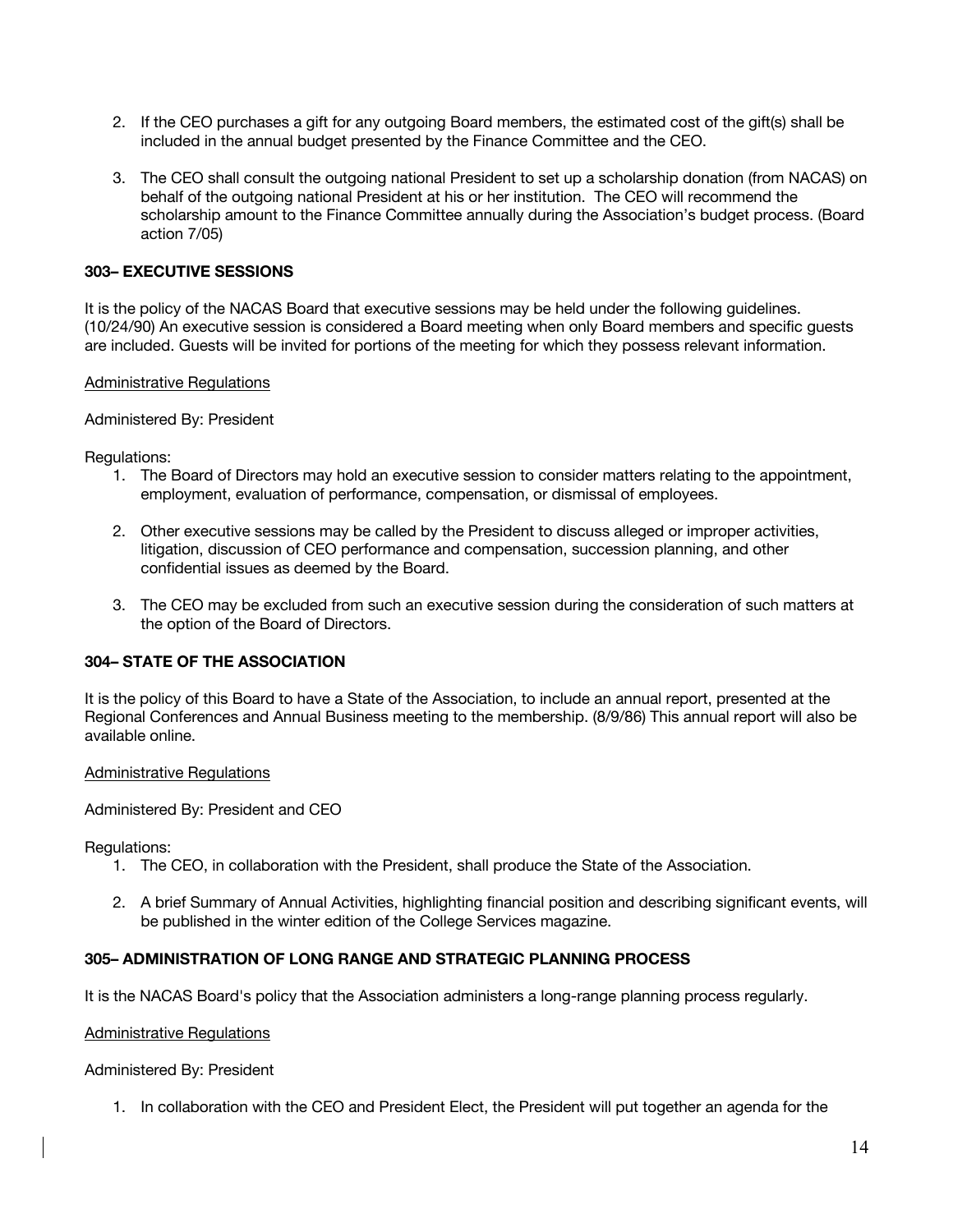annual Leadership Team Meeting based on the strategic initiatives and current needs of the Association.

- 2. As needed, the President and President Elect will facilitate and lead the Board of Directors in crafting a long-range plan and/or a strategic plan for the Association.
- 3. Annual reports will be provided by all NACAS volunteer groups at the annual Leadership Team Meeting on current progress towards goals outlined in the strategic plan and other year to date accomplishments as appropriate.

# **306– REPORTS FROM REGIONAL PRESIDENTS AT C3X ANNUAL CONFERENCE & EXPO**

It is NACAS policy that brief reports are made by each Regional President at the NACAS Annual Business Meeting. (9/15/83)

### Administrative Regulations

### Administered By: President

Regulations:

- 1. The President will request reports from the Regional Presidents to be presented at the annual NACAS Business Meeting.
- 2. The Regional Presidents will be notified thirty (30) days in advance of the Annual Business Meeting, so as to prepare a report to be given at the meeting.
- 3. If the Regional President is unable to attend, the Regional President will designate an alternate and notify the NACAS President.
- 4. The following suggested items will be included in the reports:
	- a. Regional Board activities/goals
	- b. Annual Regional Conference highlights for the coming year
	- c. Status of membership in the region (information to be provided by the NACAS Staff)
	- d. Introduction of Regional Officers

# **307– LETTERS OF ACKNOWLEDGMENT OF SERVICE TO NACAS**

The NACAS CEO will send letters of appointment to all Committee Chairpersons & committee members and copy the members' supervisors. Letters will also be sent to the Public Relations Offices of Board Member's institutions. Letters will acknowledge the important role leadership plays in moving the profession forward.

### Administrative Regulations

Administered By: CEO

Regulations:

- 1. CEO shall request from Board Members and Committee members the appropriate names for mailing.
- 2. Acknowledgments shall be sent following the C3X Annual Conference & Expo and at other times as deemed appropriate.
- 3. The CEO shall prepare letters of acknowledgment for the President's signature.

### **308– AFFILIATION, LIAISON WITH OTHER ORGANIZATIONS**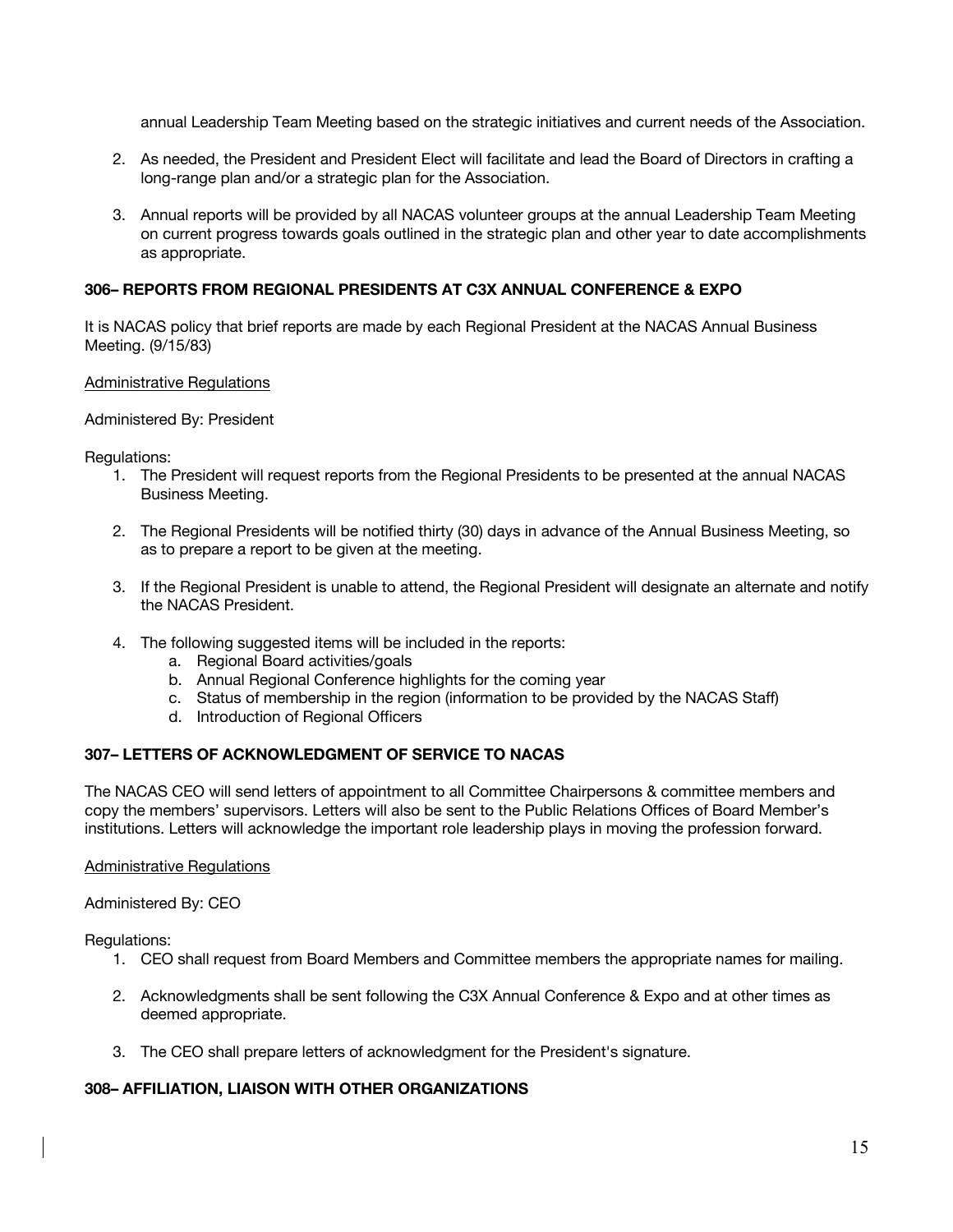It is the policy of the Board to invite representatives of other Associations to attend NACAS Board Meetings only when there is a need to have another Association represented for a specific issue. (3/23/88)

# Administrative Regulations

# Administered By: President

Regulations:

- 1. When the Board takes action to request another Association to attend a NACAS Board Meeting, the CEO shall contact the official representative of that organization and request that a representative attend the designated Board Meeting.
- 2. The Board will set a budget for travel expenses for the representative if appropriate.

# **309– REGIONAL RELATIONSHIP**

It is the policy of NACAS to maintain a close working relationship with the four Regional Associations: NACAS Central, NACAS East, NACAS South and NACAS West. The Regional Representatives on the NACAS National Board of Directors provide a link between the National Board and Regional Boards. (2/27/76)

### Administrative Regulations

Administered By: CEO

Regulations:

- 1. The CEO shall invite Regional Presidents to the Joint Regional Presidents & NACAS Board of Directors meeting at the C3X Annual Conference & Expo.
- 2. The CEO or representative from the NACAS Staff shall attend each of the Annual Regional Conferences. (7/96)
- 3. The CEO, NACAS President and Regional Representatives will report back to the NACAS Board with any observations and comments of each Regional Conference.
- 4. The NACAS President will attend all Regional Conferences (refer to section 1000).

# **310– REGIONAL REPRESENTATIVES TO THE BOARD - RELATIONSHIP TO REGIONAL BOARDS**

It is the policy of the Board to encourage Regional Boards to include their Regional Representative to the National Board on their Regional Boards as well. (4/5/89)

### Administrative Regulations

Administered By: CEO, NACAS Board and Regional Boards

Regulations:

- 1. The Regional Representative shall communicate the Board's position on this matter and encourage Regional concurrence.
- 2. The Regional Representative shall take an active role in serving on the Regional Boards when so appointed.

# **311– CEO - REPRESENTING THE BOARD – GOVERNMENTAL ISSUES**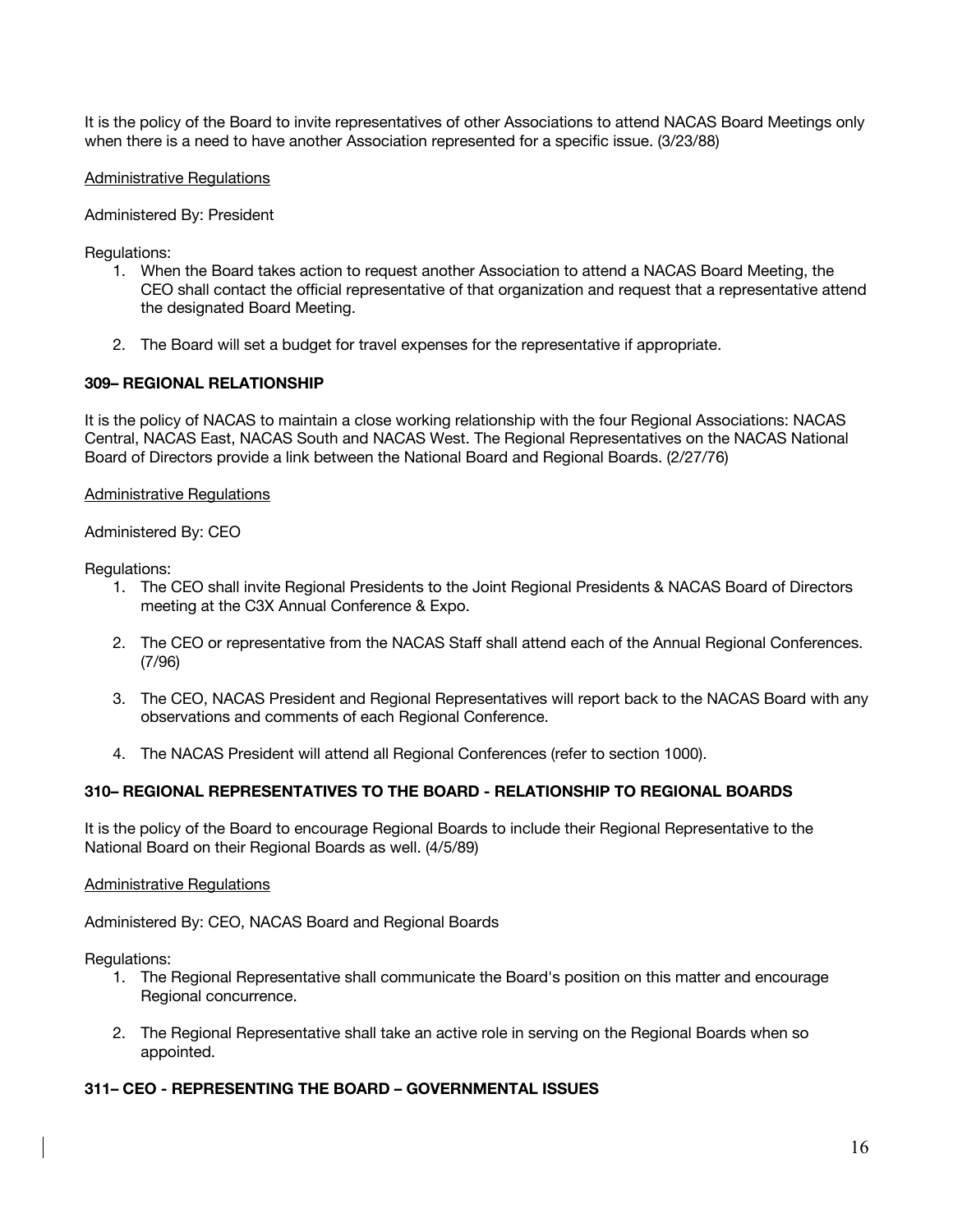It is the policy of the Board that the CEO shall represent the Board and the Association regarding governmental issues.

# Administrative Regulations

### Administered By: CEO

Regulations:

- 1. The NACAS Board may request, through the President, that the CEO attend specific governmental hearings and committee meetings that are of interest to college auxiliaries.
- 2. The CEO will work with other Associations serving Higher Education, and governmental representatives in keeping the NACAS Board informed on pending legislation and government action affecting college auxiliaries.

# **312– BOARD MINUTES**

It is the policy of the NACAS Board that at all Board Meetings the CEO shall take minutes. Such minutes shall set forth the time and place of any such meetings, the names of those present, and the notice thereof given, whether regular or special. The minutes shall be prepared and distributed by the NACAS Staff. Minutes shall include motions made at the meetings, and any back-up material referred to by action items shall be attached to the minutes.

### Administrative Regulations

# Administered By: CEO

Regulations:

- 1. The CEO shall take and prepare minutes of all meetings of the Board of Directors.
- 2. The first draft of the minutes will be completed and distributed to the President and CEO within 15 working days of the meeting for review and corrections, if any, and returned to the CEO within 7 working days.
- 3. The Board will take action on the minutes at the next meeting of the Board.
- 4. The original copy of the minutes and attachments of the Board shall be permanently filed in the NACAS Office.
- 5. Copies of the official minutes shall be posted online within thirty (30) days of Board action.
- 6. Minutes of the meeting shall not be published or distributed until the Board has approved the minutes.

### **313– BOARD MEMBERS' ORIENTATION**

It is the policy of the Association that all new Board of Director members receive an orientation to the Board and the Association for the purpose of supporting their board designated responsibilities.

### Administrative Regulations

### Administered By: CEO

### Regulations:

1. The CEO will coordinate the travel arrangements (if applicable), orientation, and date of the new Board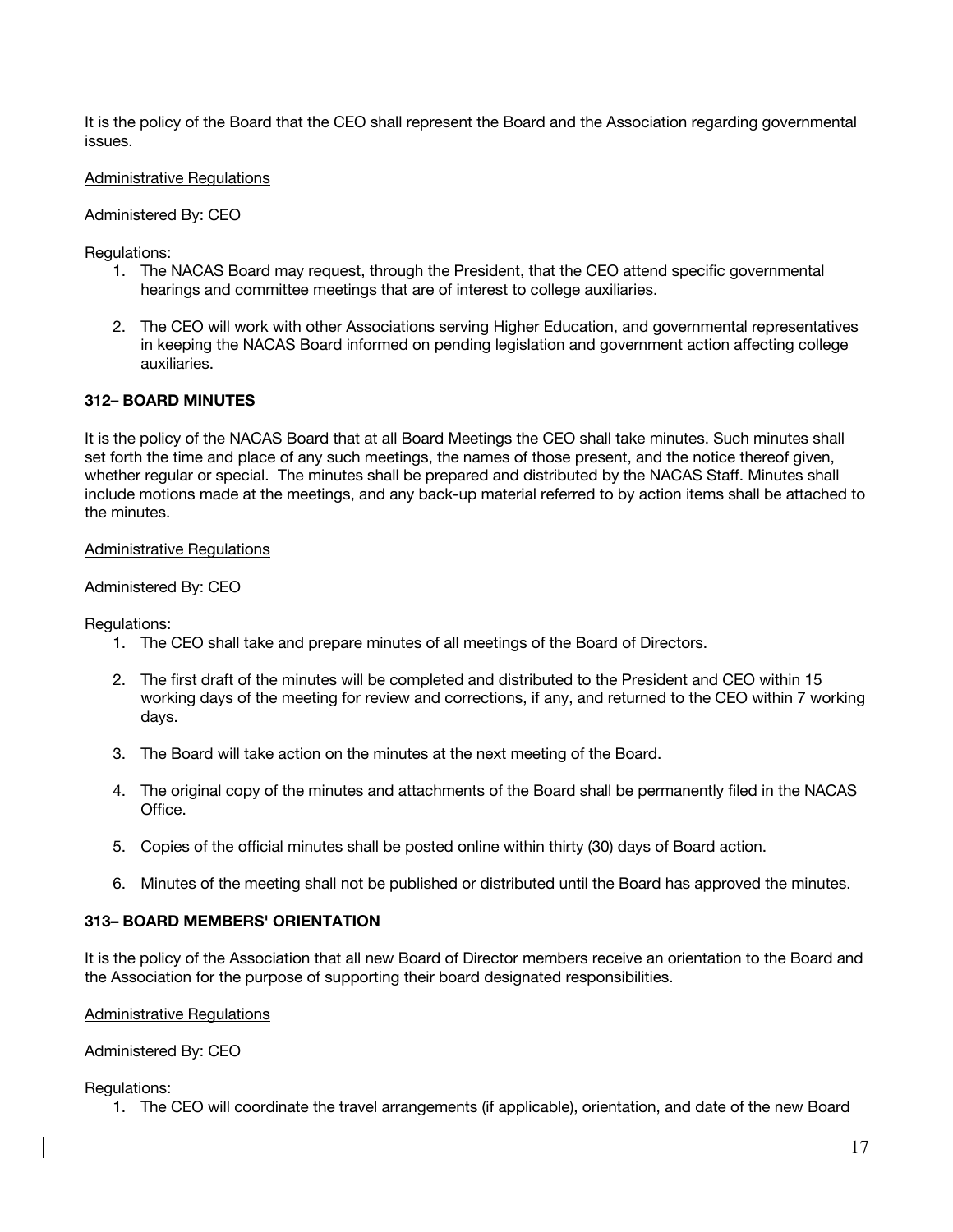Member orientation.

- 2. When possible, a date will be established when a majority of the new board members can attend. Subsequent dates will be established for Board Members not able to attend.
- 3. The NACAS Policy Manual, Constitution & By-Laws, insurance coverage for Board Members, and Board minutes of the previous year will be included in the materials to be provided to new Board Members.
- 4. If travel is required, expenses will be paid by NACAS for transportation, lodging and meals in accordance with Section 1000.

# **314– BOARD OF DIRECTOR MEETINGS**

The time and place of all Board of Director meetings will be the decision of the Board.

### Administrative Regulations

Administered By: President

Regulations:

- 1. Board of Director meetings will be held monthly by calls or in-person at locations decided by the Board.
- 2. Summer Board meetings will be held at the location of the following year's C3X Annual Conference & Expo.

### **Section 400 - INSURANCE, ACCOUNTING, BUDGET, AUDIT, FINANCIAL REPORTS**

# **401– INSURANCE**

NACAS shall maintain fidelity bond insurance for the CEO in an amount determined as appropriate by the Board. (8/5/89) NACAS shall maintain blanket professional liability insurance for all NACAS Staff and Board members while acting on behalf of NACAS. (3/6/77, 8/13/82)

### Administrative Regulations

Administered By: CEO

Regulations:

- 1. During the budget process, the CEO shall submit to the Treasurer and the Finance Committee the cost of the various NACAS insurance policies, expiration dates, and the amount of coverage.
- 2. Insurance information will be provided to all persons covered by the plan on an annual basis.

### **402– BUDGET**

It is the policy of NACAS that a budget be prepared and voted on by the general membership at the C3X Annual Conference & Expo business meeting before expenditures can be made for a fiscal year. (10/90)

Administrative Regulations

Administered By: CEO

Budget Timetable: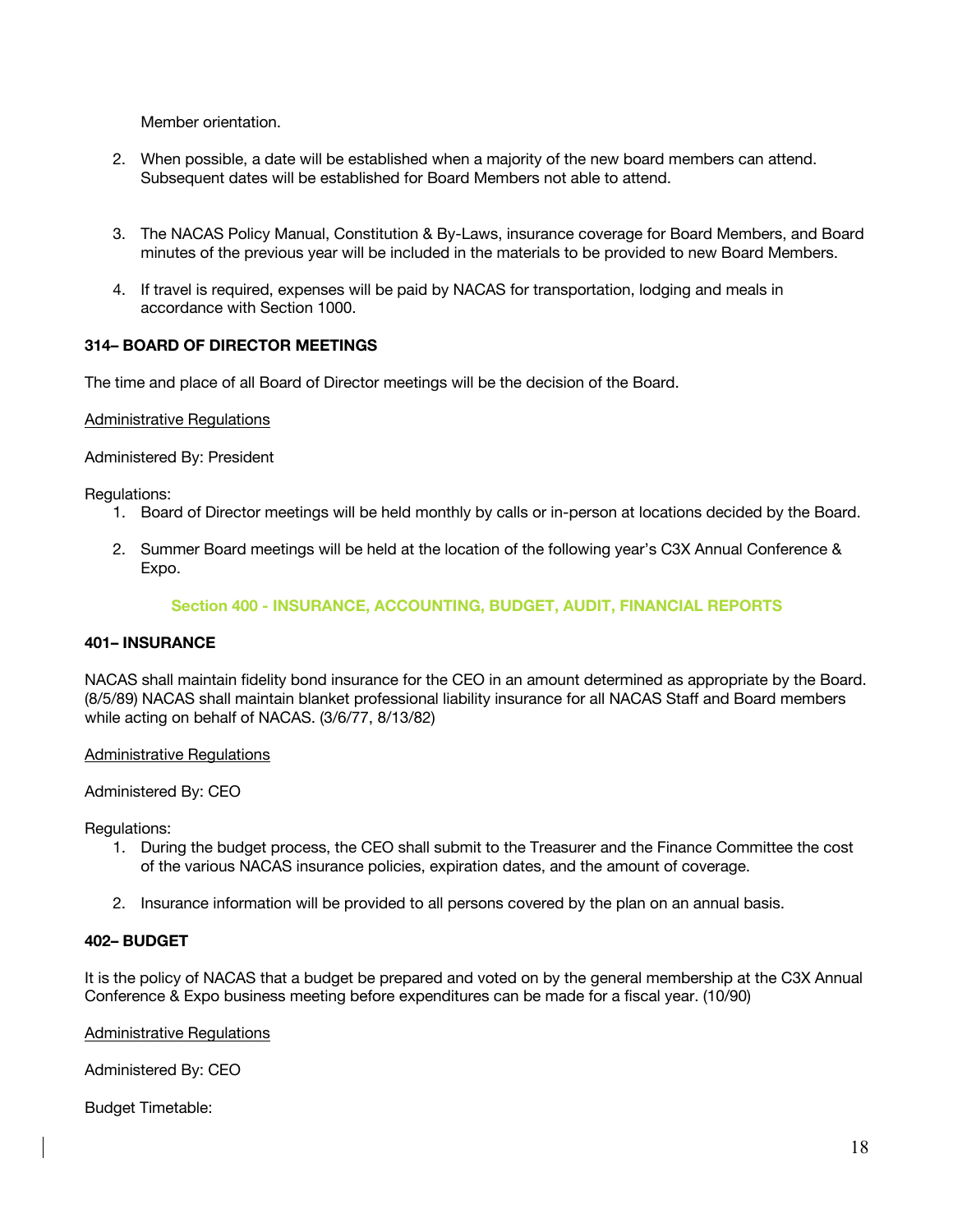- 1. The initial Audit work of the prior year is to be completed by March 31st and the initial results will be used to prepare the budget for next year as developed by the Finance Committee.
- 2. The Finance Committee will present budget recommendations at the summer Board Meeting.
- 3. Committee budgets requests will be submitted in April of each year and submitted to the Finance Committee.
- 4. Board reviews and votes on the final draft of the recommended budget at the first-board meeting at the C3X Annual Conference & Expo.
- 5. The budget is approved by the regular Member Representatives at the Annual Business Meeting.

# **403– AUDIT**

NACAS financial records and statements shall be audited each year by an independent CPA firm. (7/90)

### Administrative Regulations

Administered By: CEO

Regulations:

- 1. At least once every five years, the CEO will prepare an RFP to identify potential firm(s) for the audit.
- 2. The Finance Committee and the CEO will review responses to the audit RFP and recommend an auditing firm to the Board.
- 3. The firm selected by the Board will complete its initial draft audit report no later than March 31st.
- 4. The Finance Committee will review and forward the draft audit and management letter (if any) to the Board with their recommendations for action by the Board during the June board call/meeting.
- 5. The final approval of the audit report by the Board will be made at the summer Board meeting.

# **404– FINANCIAL REPORTING**

The Finance Committee shall establish a financial Calendar of events each year.

The financial calendar will include:

- Review of preliminary year-end financial results.
- Audit of prior year.
- Review of current year budget.
- Review of first quarter (Mar 31) Financial Statements and Reserves.
- Deadline for all Committees to submit budget requests.
- Initial budget review based upon input from Committees and staff.
- Finance Committee meetings.
- Draft budget deadlines for the summer board meeting.
- Review of June 30 year to date Financial Statements including reserves.
- Finance Committee draft based upon input at Summer Board meeting.
- Final budget for September Board of Directors meeting.
- Review of third quarter (Sep 30) Financial Statements and Reserves.

### Administrative Regulations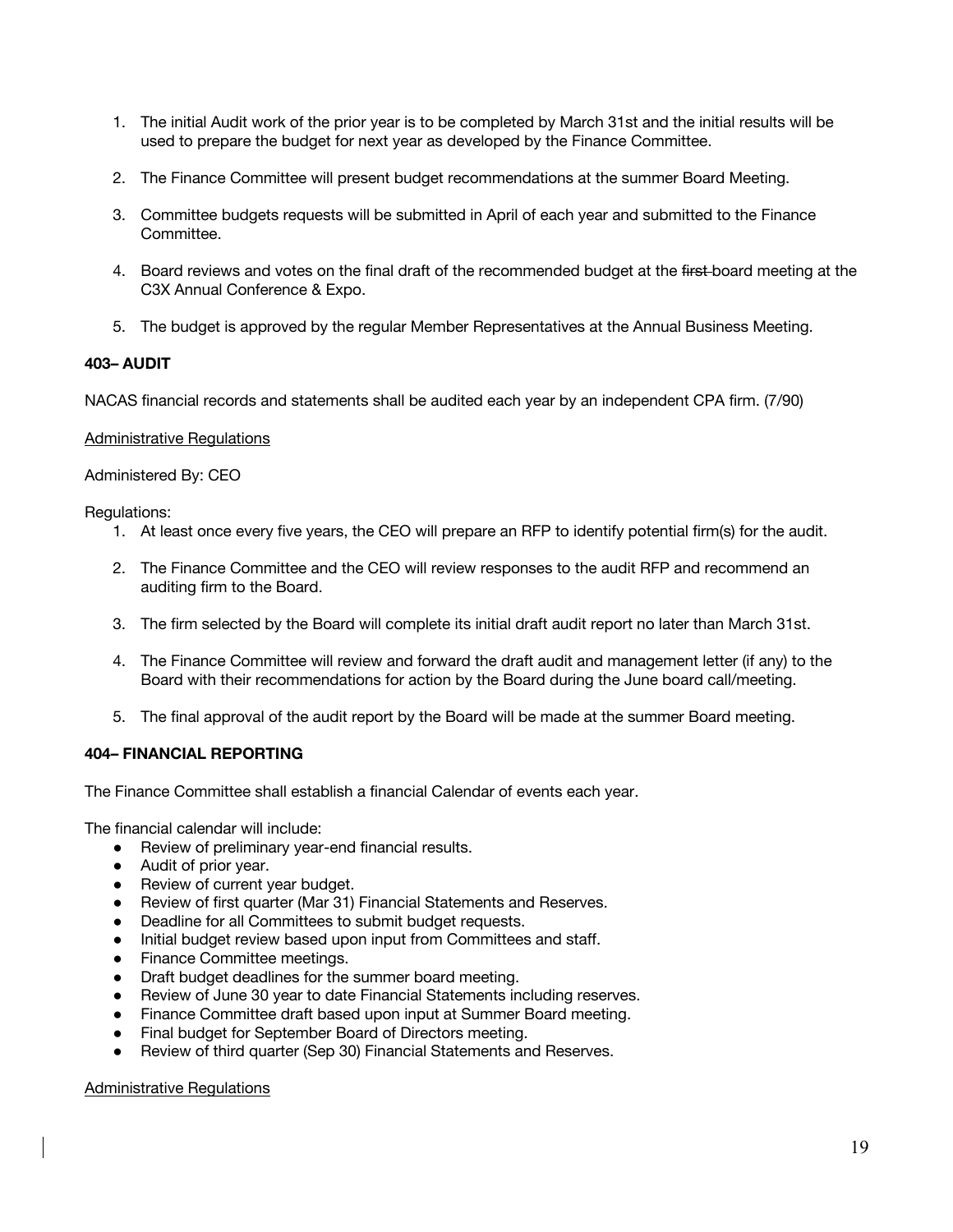# Administered By: Treasurer

Regulations:

1. The NACAS Staff shall work with the Finance Committee on establishing the annual financial calendar.

# **405– FINANCIAL REPORTING FORM 990**

Form 990 tax returns shall be prepared annually and reviewed by the auditor. The NACAS Staff may also request an individual report for the four regions. The Regions shall submit previous year financial statements to the NACAS Staff no later than the end of February.

### Administrative Regulations

# Administered By: CEO

Regulations:

- 1. The NACAS Staff will ask the audit firm to prepare IRS reporting form 990 annually. The report will be completed by the auditors according to the deadline set by the federal government.
- 2. Final copies of the report will be submitted to the NACAS Treasurer and Regional Treasurers.
- 3. The NACAS Staff will invoice Regions for any pre-paid or scheduled costs.

# **406– POLICY ON ASSOCIATION BORROWING AND CREDIT LINES**

There may be times when the cash in the NACAS checking account runs short, making it necessary to obtain a short-term loan, using a CD as the collateral.

### Administrative Regulations

### Administered By: CEO

Regulations:

- 1. When short-term cash is needed, the CEO shall, with the approval of the Board of Directors, be authorized to borrow the amount needed at the lowest possible interest rate. This policy authorizes borrowing or transferring of funds from association investments, not to exceed 50% of the funds.
- 2. NACAS might establish lines of credit and obtain credit cards for the convenience of payment and processing of certain related business expenses.
- 3. There will be on file a list of authorized persons to charge to these accounts. Charges to these accounts will be presented for payment accompanied by receipts and or documentation for the purpose of the expenses. Each authorized person will be liable for payment of any and all charges incurred to these accounts for non-business related expenses. All receipts for business related expenses will be turned in along with notice of any non-business related expenses accompanied by reimbursement.

### **407– RESERVES**

RESERVE POLICY, Approved October 2006, Revised 2011, Revised 2016

**Definitions:** Reserves refer to a partial division of the audited "Net Assets" of the association and are used in describing restricted or unrestricted reserves that have been placed in separate investment accounts.

**Purpose:** The purposes of the Reserves are: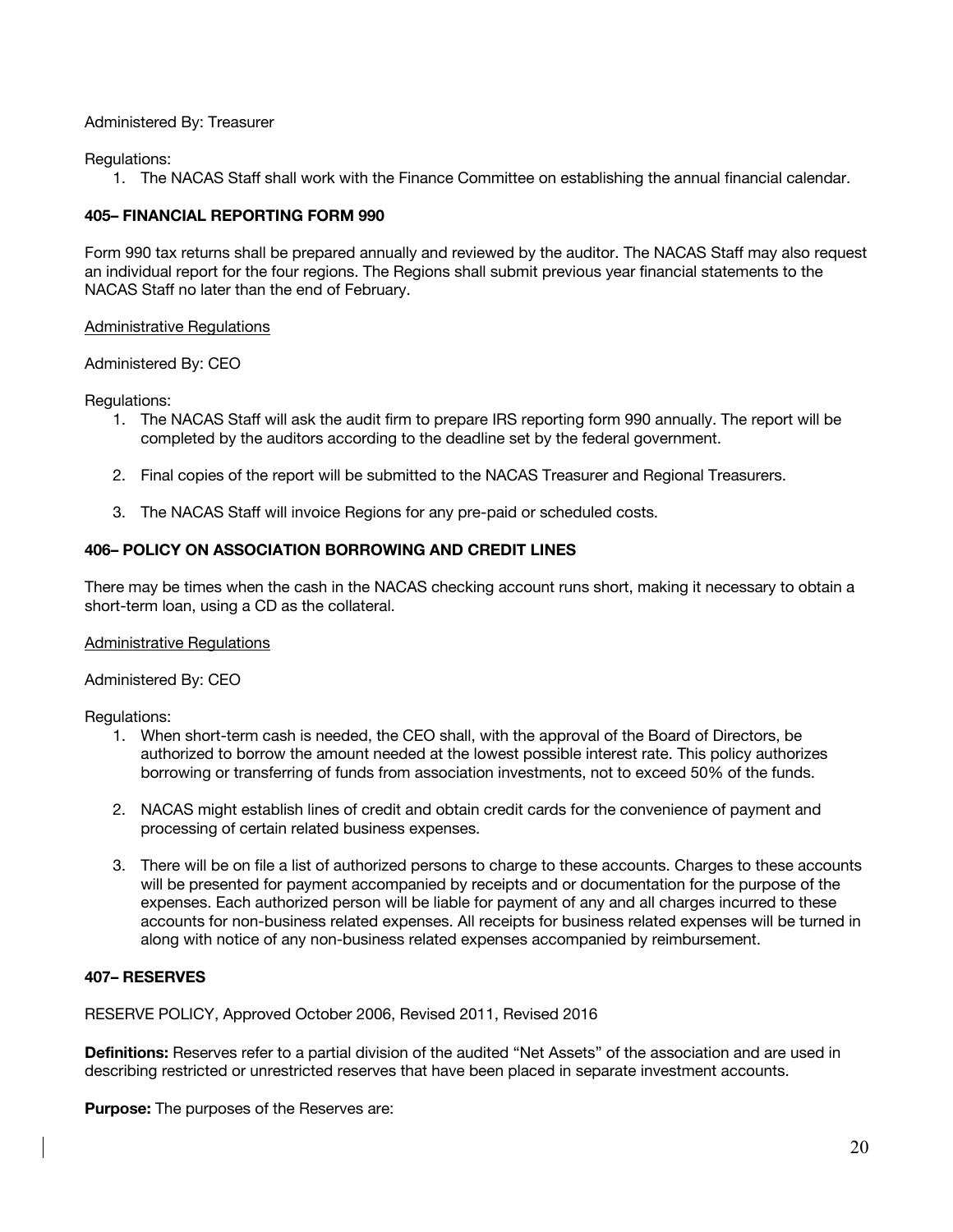- 1. Ensure the long-term stability of the Association.
- 2. Allow the Association to support new initiatives.
- 3. Provide for a yearly expense operating reserve in the annual budget.

NACAS will establish three reserve funds to allocate excess revenues into at the end of each fiscal year as follows:

\$250,000 into a Working Capital and Current Operations Reserve to provide a cushion of short- term operating cash, as a starting minimum, with a strategy in place to steadily increase this reserve to \$1 million.

\$50,000 into a Capital Replacement Reserve to replace fixed assets as needed.

\$150,000 into a Future Operations Reserve to provided funding for new operations, campaigns, or development projects specifically adopted by the Board.

In general, the reserve investment accounts will provide for liquidity that will allow NACAS to operate in case of catastrophic economic events and provide a base for future association investments to support new initiatives. Board approval will be required to use these funds for fiscal emergencies.

# Administrative Regulations

Administered By: CEO and Treasurer

Regulations:

1. At the end of each fiscal year, the CEO and Treasurer will recommend the allocation of excess revenues per the Reserve Policy for approval by the Board of Directors.

# **408– INVESTMENTS**

The purpose of the investment policy is to provide strategic direction for the financial investing of association reserves and to support the objective increasing the financial stability of the association.

# **Allowable Investments**

- 1. Checking/Savings accounts in U.S. federally insured banks or like institutions;
- 2. Money market funds manage by U.S. federally insured banks or like institutions;
- 3. Federally insured certificates of deposit not to exceed \$200,000 per institution;
- 4. Direct obligations of the U.S. Government, its agencies and instrumentalities; and
- 5. Repurchase agreements in conjunction with bank sweep accounts.
- 6. Bonds
- 7. Stocks

### **Prohibited Investments**

- 1. Private placements
- 2. Letter stock
- 3. Derivatives
- 4. Commodities or commodity contracts
- 5. Short sales
- 6. Margin transactions
- 7. Any speculative investment activities

Administrative Regulations

Administered By: CEO and Treasurer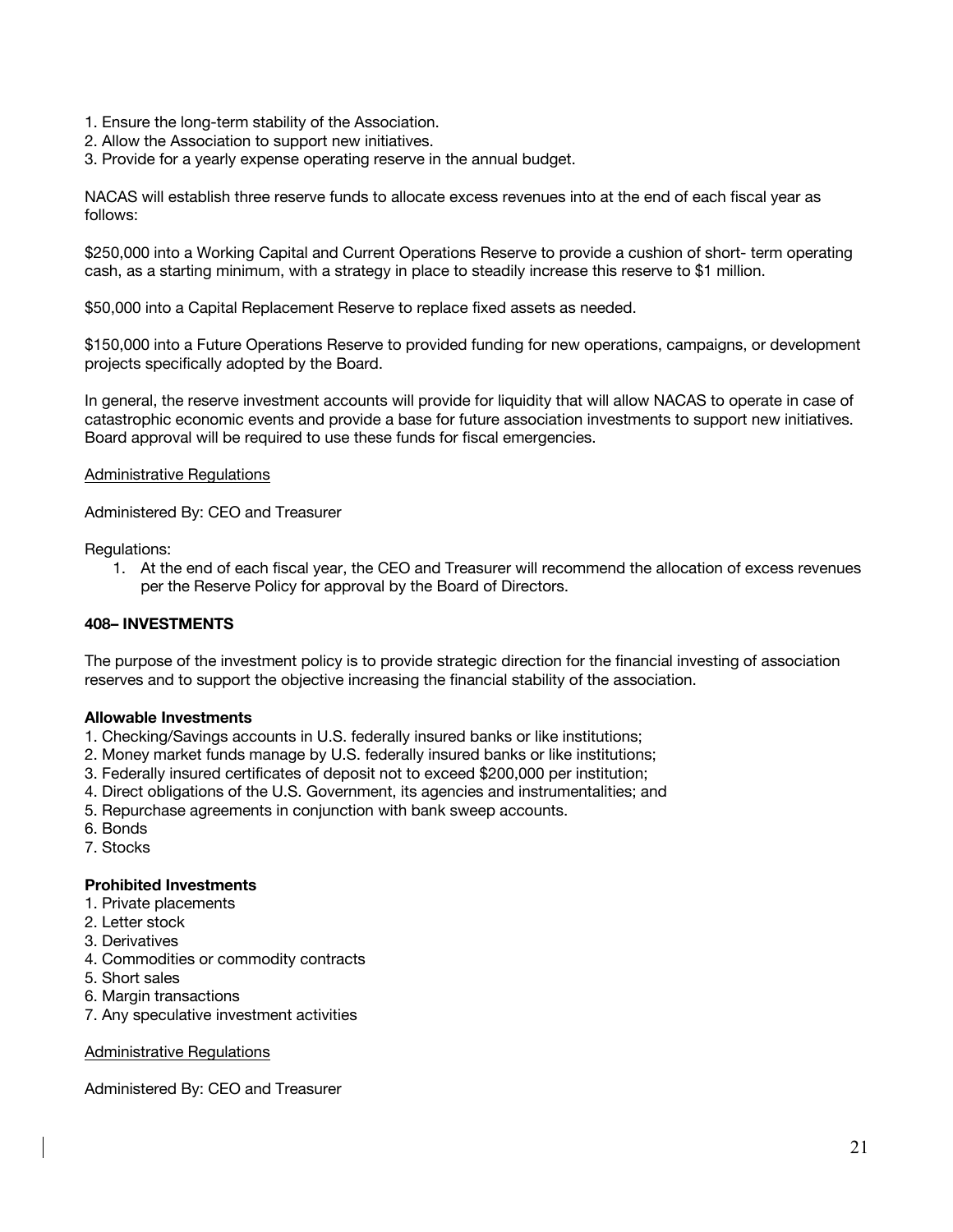Regulations:

- 1. The investment policy will be reviewed periodically by the Finance Committee. The committee will recommend any revisions or modifications to ensure the investment policy is consistent with the current mission of NACAS and accurately reflects the current financial condition.
- 2. Each year the NACAS Board of Directors at the summer board meeting will review recommendations from the finance committee as a part of the yearly budget process.
- 3. The NACAS Finance Committee will make recommendations to the NACAS Board of Directors for final approval of any investment consultant, funds management group, recommended by the Finance Committee.
- 4. All investments will be monitored on a quarterly on a basis and reported by the Treasurer to the entire Board.

# **409– CONTRACTS**

The CEO shall execute all contracts for expenses that are approved in the budget. Any contract that is not included in the budget must be submitted for review by the Finance Committee and presented at the next scheduled Board meeting.

Administered by: CEO

Regulations:

- 1. The CEO shall submit proposed contracts with the budget at the summer Board meeting.
- 2. A brief explanation and cost of the contracts will be provided.

# **410– ASSET PURCHASE**

The CEO shall execute all purchases of fixed assets that are approved in the budget. Any fixed asset purchase greater than \$5,000 that is not included in the budget must be approved in advance by the Finance Committee and reported at the subsequent Board meeting.

### Administrative Regulations

Administered by: CEO

Regulations:

- 1. The CEO will prepare requests for the purchase of fixed assets over \$5,000 with a brief description and an explanation of what the asset will be used for (new item, replacement)
- 2. The request will be submitted at the summer Board meeting with the proposed budget

# **411– NACAS OFFICE EQUIPMENT PURCHASE**

It shall be Board policy to maintain NACAS office equipment that is up-to-date and functional. (3/91)

Administrative Regulations Administered By: CEO

Regulations:

1. Funds for office equipment in need of replacement may be provided in the Association budget prepared by the Finance Committee upon recommendation by the CEO. (7/96)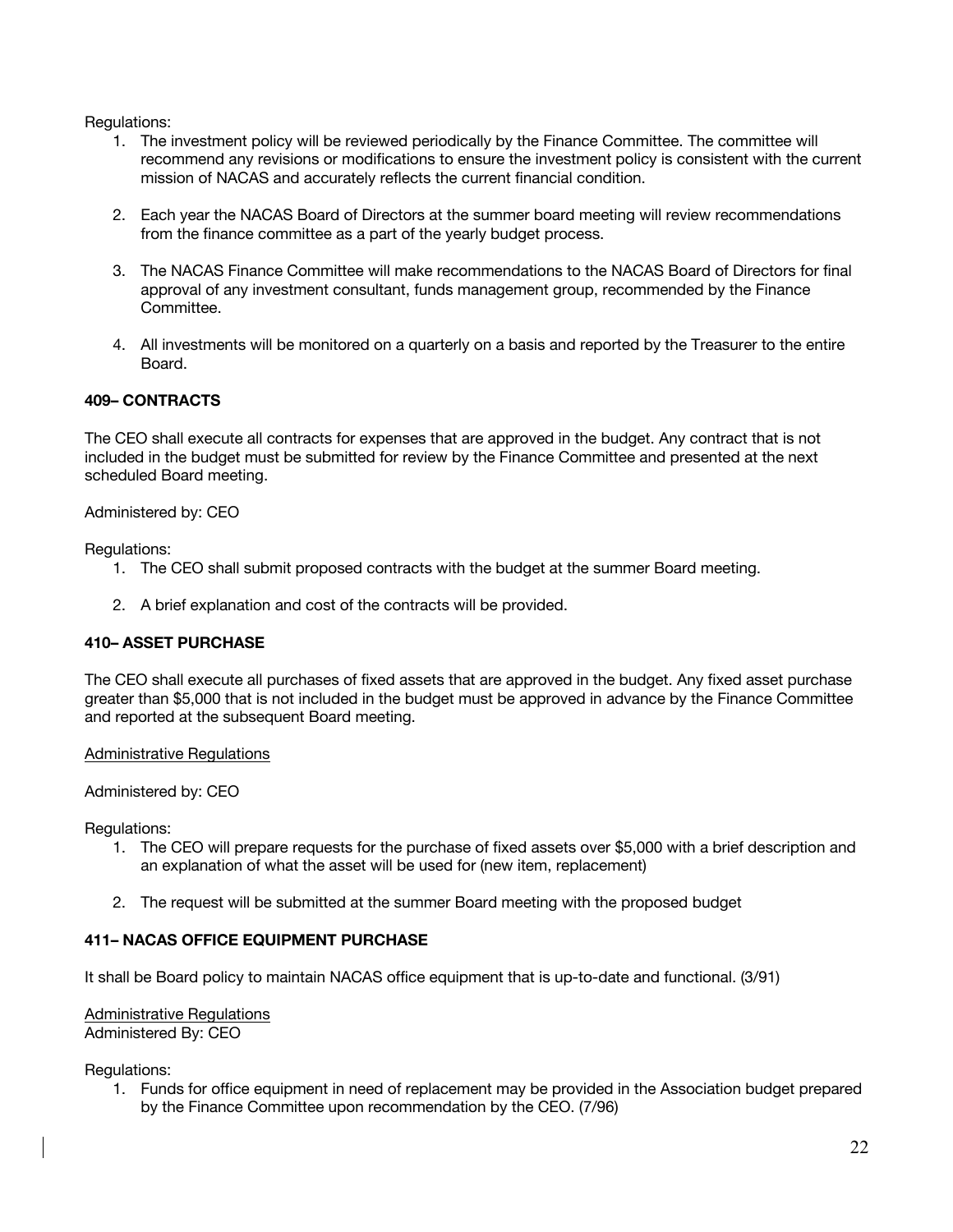2. In lieu of purchase, the CEO may elect to rent equipment on a temporary basis until the next budget year.

# **412– REPORT TO THE MEMBERSHIP**

The Association Treasurer shall present a financial report at the Association Business Meeting.

### Administrative Regulations

Administered by: Treasurer

Regulations:

- 1. The Treasurer, with support from the NACAS Staff, will develop a report to present to the membership at the Annual NACAS Business Meeting.
- 2. If the Treasurer is unable to attend, the Treasurer will designate an alternate and notify the NACAS President.
- 3. The most recent audited financial statement will be included in the report with the Auditor's Statement.

# **Section 500 - PERSONNEL**

# **501– COMPENSATION/EVALUATION - CEO**

The Executive Committee of the NACAS Board shall be responsible for the development of recommended annual compensation of the CEO. It shall be the responsibility of the President of the Association to coordinate an annual evaluation of the CEO and to solicit input from all Board members as to the level of performance of the CEO. (Revised 1/99)

### Administrative Regulations

### Administered By: the NACAS President

Regulations:

- 1. Prior to the 1st of December, the CEO shall prepare a summary document addressing the activities and accomplishments of the previous year. The summary report shall also include a listing of specific objectives proposed for the coming year for review and approval by the NACAS Board. The summary report shall be sent to the NACAS President who shall coordinate distribution to all NACAS Board members.
- 2. The current and immediate past NACAS Board members shall be invited to submit their written comments regarding the performance of the CEO after reviewing the CEO Summary Report. Others, whose relationship is included in the CEO's position description and who are agreed upon in advance by both the President and the CEO, may be invited to participate in the annual performance review (e.g. NACAS Foundation Board, CCBO, staff members, etc.). Board members who are new to the Board as of the recent C3X Annual Conference & Expo will not participate in this process. Evaluative comments shall be submitted to the President no later than January 31st of each year.
- 3. In February of each year, the President shall complete a summary evaluation of the CEO and then share this with the Board. The President shall determine an appropriate time for a face-to-face meeting with the CEO to review the summary evaluation. At the discretion of the President, the President-elect or Past President may be invited to be in attendance.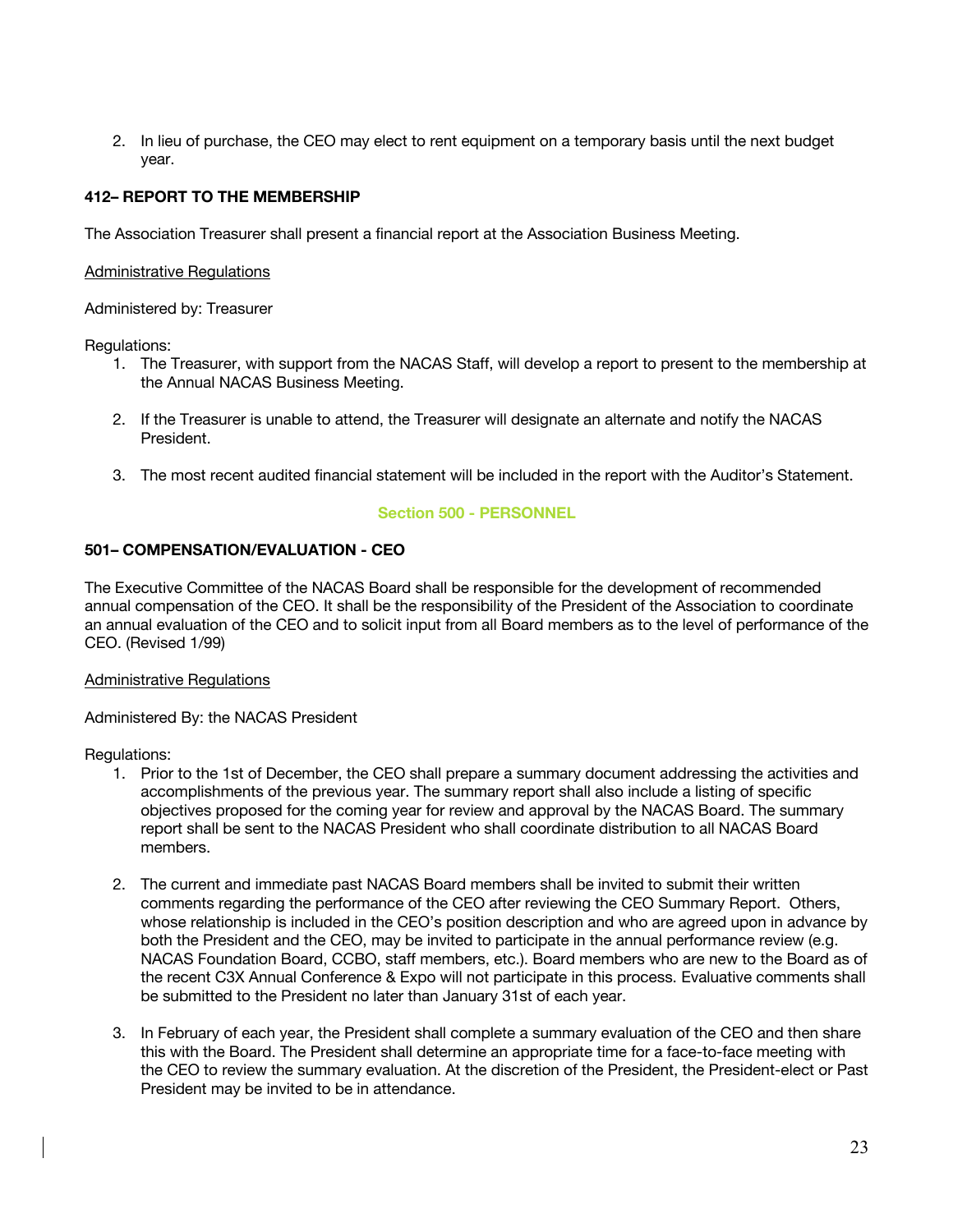4. As part of the annual review process, the President in collaboration with the Executive Committee will recommend to the Board the annual salary for the CEO. The President shall notify the CEO prior to April 1st of each year. The President will provide written documentation to the Director of Finance or appropriate NACAS staff member about this salary change for payroll purposes. Any recommended salary increase will be retroactive to January 1st of the current year.

The established criteria and performance factors for determining the compensation level of the CEO should include the following:

- Performance appraisal rating
- Cost of living increases
- Compensation paid to other National Association Executives (ASAE Annual Survey)
- Membership stability and growth
- Growth in services
- New services and programs
- Services and partnerships with allied Associations
- Quality and scope of Association services in comparison to other similar associations
- Meeting goals and deadlines
- Effectiveness of communication with the Board (A-J, 11/91)
- Effectiveness in communication with the membership and public (5/99)

# **502– CEO CONTRACT RENEWAL**

In the year of the expiration or renewal option of the CEO contract, the board will consider the contract renewal or extension options during the same time period as the annual performance appraisal is being completed.

# Administrative Regulations

# Administered By: the NACAS President

Regulations:

- 1. The Board will consider and provide feedback on the annual performance appraisal, including any compensation, separately from the contract renewal process.
- 2. The Board will use the following considerations in the decision regarding renewal/adoption of a new contract for the CEO:
	- All the performance appraisals during the contract period
	- A review of the position description from the beginning of the contract period
	- A general consideration of how the needs of the position have changed since the beginning of the contract period
	- Consider the question "Is the CEO the right person to meet the needs of the association moving forward?"
	- A review of the accomplishments of the CEO
	- Compensation paid to other National Association Executives (ASAE Annual Survey)
	- Membership stability and growth
	- Growth in services
- 3. Attempts should be made to finalize the terms of a new/renewed contract before the end of the current contract.

# **503– BENEFITS – CEO**

It is the policy of the Board to furnish benefits for the CEO. (3/85)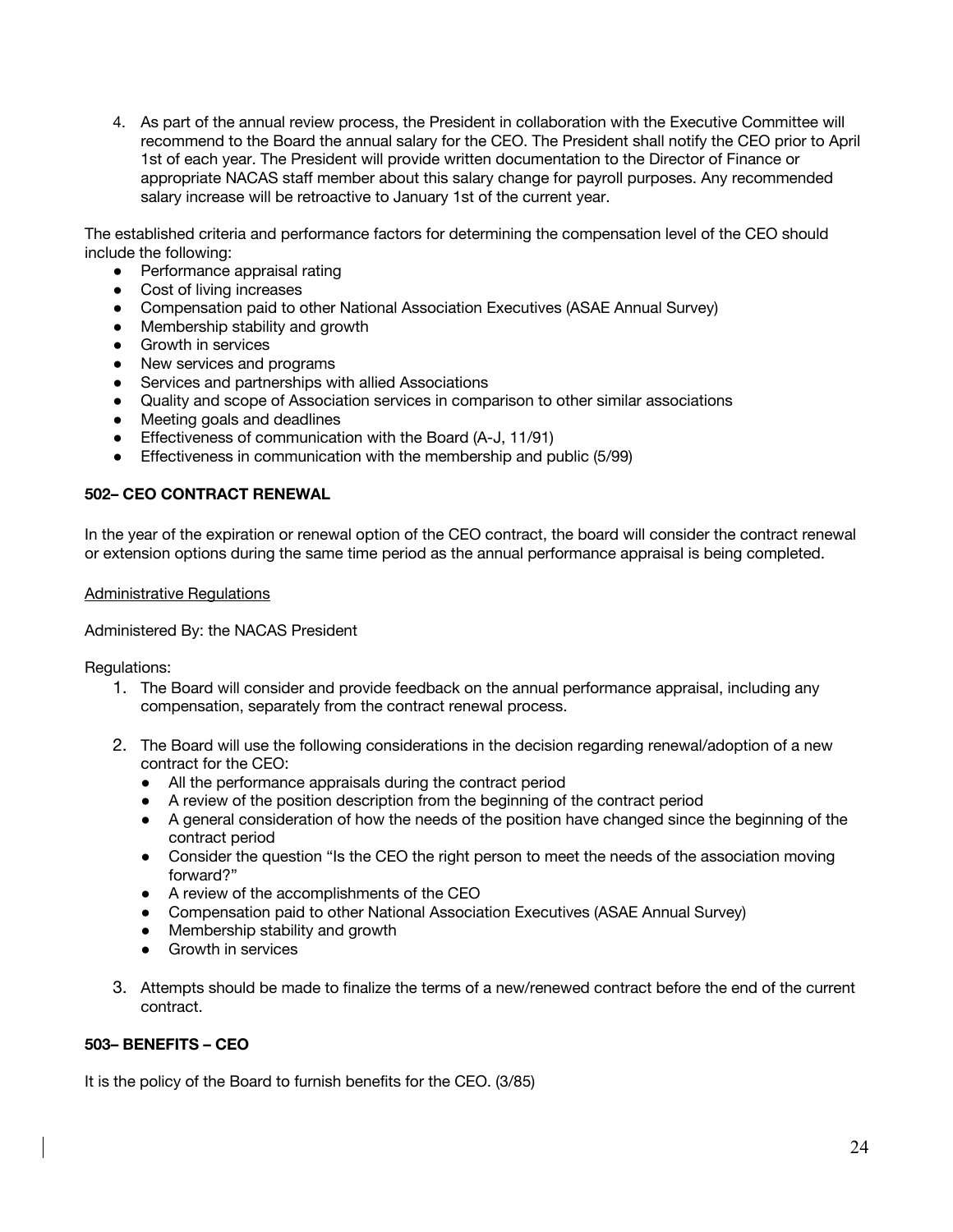# Administrative Regulations

# Administered By: NACAS President

# Regulations:

- 1. The Executive Committee will submit recommended changes to the NACAS CEO benefits package to the NACAS Board for approval.
- 2. Benefits shall be included as part of the official contract with the CEO. (Revised 5/99)
- 3. The same steps for confirming compensation level (401) shall be used to confirm benefits changes for the CEO. (Revised 5/99)
- 4. The CEO is entitled to the same sick time allocation as the rest of the NACAS staff (406), unless otherwise indicated in the hiring contract. When taking a sick day, the CEO will notify the NACAS President as soon as possible. The NACAS President may require written certification from a health care provider of the medical necessity for use of sick leave for absences of more than 5 consecutive full working days.
- 5. The CEO is entitled to the same annual leave benefits as the rest of the NACAS staff (406), unless otherwise indicated in the hiring contract. The CEO will submit vacation requests in advance to the NACAS President.
- 6. The CEO is entitled to the same insurance benefits as the rest of the NACAS staff (409), unless otherwise indicated in the hiring contract.

# **504– RELATIVES AS EMPLOYEES**

The employment of relatives can cause various problems, including, but not limited to charges of favoritism, conflicts of interest, family discord and scheduling conflicts that work to the disadvantage of both the company and its employees. Therefore, it is NACAS' policy not to hire a close relative of any current employee in any capacity, except for temporary, part-time or seasonal work, unless specifically approved by the CEO and the Board of Directors. The CEO is to disclose to the Board when he or she is considering hiring a relative of a NACAS employee.

### **505– EMPLOYEE EXIT INTERVIEWS**

Employee exit interviews should not be conducted by an immediate supervisor. In the case of someone reporting to the CEO, the past president shall conduct the exit interview.

### **506– LEAVE POLICY**

NACAS shall grant full-time, salaried employees in the NACAS Office Sick Leave Benefits, Annual Leave (vacation), and Holidays as established by the Board. (8/74) (Revised July 1991)

### Administrative Regulations

### Administered By: CEO

### Regulations:

1. Sick leave is absence with pay necessitated by the illness or other physical disability of the employee. Sick leave may be used when an employee is physically, emotionally, or mentally unable to perform their job. Routine medical appointments for an employee can be charged to sick leave, however employees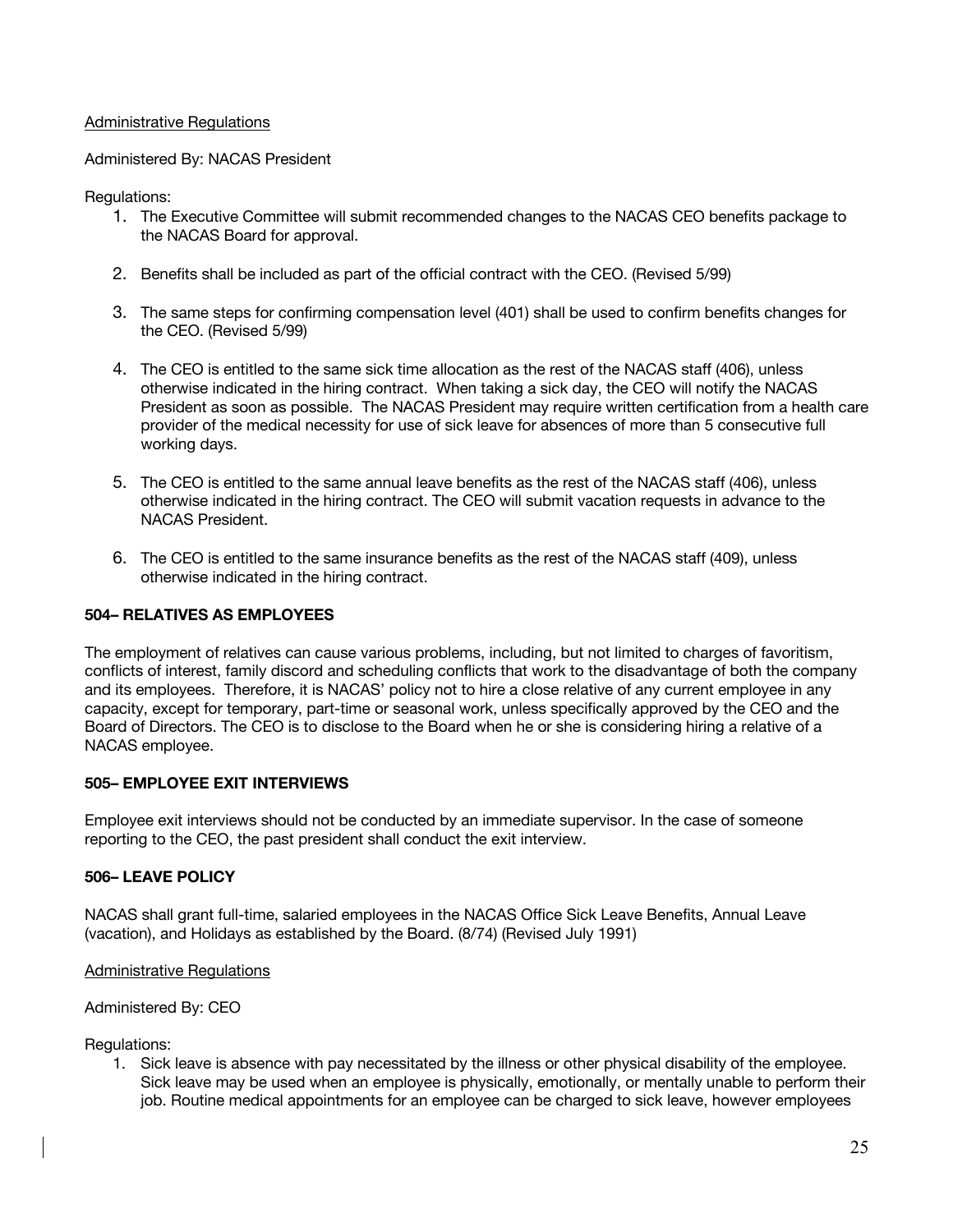are encouraged to schedule their appointments when they are not working. Sick leave may be used for emergency attention to a sick or disabled family member. Family sick leave may be charged when a family member has a doctor's appointment. Up to 15 days of family sick leave can be used in a year.

Sick leave benefits shall be earned on the basis of one day per month for each completed month of service or major fraction thereof, cumulative to a maximum of 45 days. Unused sick leave will not be paid to the employee upon termination of employment. (July 1992)

- 2. Annual leave benefits shall be earned on the basis of 1 and 1/4 days per month for each completed month of service or major fraction thereof, up to a maximum of fifteen days per year for employees serving one to five years with NACAS. Employees serving six to ten years or more with NACAS will earn a maximum of 20 days per year, with appropriate accrual rate. Beginning at the 11<sup>th</sup> year, employees will earn on extra day per year up to a maximum of twenty-five days. An employee may only accrue up to their annual maximum at any given time. Unused accrued annual leave will be paid to the employee upon termination of employment. (October 2015)
- 3. Employees of NACAS will receive the following holidays off with pay:
	- a. Christmas Eve and Christmas Day, three additional days adjacent to Christmas and New Year's (to be announced by the CEO), New Year's Eve and New Year's Day, Martin Luther King Day, Memorial Day, Independence Day, Labor Day, Thanksgiving Day and the day after, and Juneteenth. (July 1996, April 2022)
- 4. Other Leaves with Pay: Leave with pay, less any compensation provided by the court, is granted if an employee is called for jury duty or is required to appear in court by subpoena. If there is time left in the day after reporting for jury duty, employees are requested to return to work. (July 1992) Leave with pay is also granted for Bereavement of immediate family members.
- **5.** Maternity/Paternity Leave: An employee who is pregnant, whose spouse is pregnant, or is adopting a child is entitled to leave (without pay) for up to 12 weeks. The length of leave may be extended by using any accumulated leave credits for vacation or sick leave. The employee may be asked for a doctor's certificate before leaving or upon his/her return to work.

# **507– COMPENSATION CRITERIA**

The CEO shall administer salaries for NACAS staff that report to him/her. Salaries shall be established and maintained comparable to salaries paid for similar positions in the area of the location of the NACAS Office.

If no similar positions exist in the area of the location of the NACAS Office, salaries shall be maintained comparable to similar positions of other associations in the same budget category as NACAS.

The Finance Committee shall review the recommended personnel budget during the budget process; final approval shall be by the Board of Directors.

# **508– EVALUATION OF NACAS STAFF**

Administrative Regulations

Administered By: CEO

Recommended Criteria:

Yearly evaluations conducted each December should include, but not be limited to:

1. Accomplishment of goals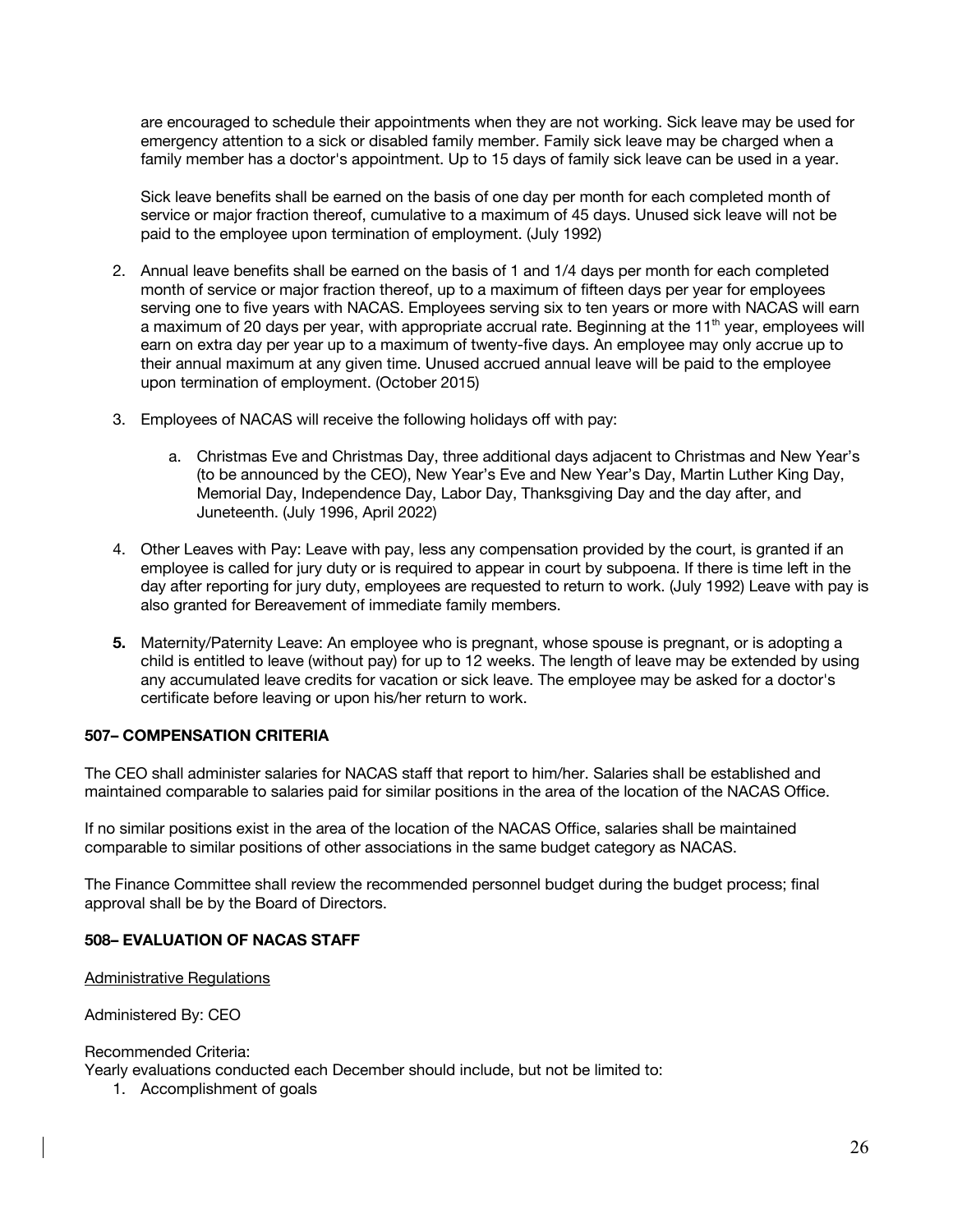- 2. Effective and positive interaction with the NACAS Membership
- 3. Interaction with other NACAS employees
- 4. Successful and timely completion of projects and regular assignments
- 5. Completion of job description tasks
- 6. General involvement in the enhancement of NACAS Office services (7/91)

# **509– BENEFITS FOR STAFF**

It shall be the policy of NACAS to provide a competitive benefits package for its employees. At minimum, NACAS shall provide health and dental insurance for the permanent office staff who regularly work more than 30 hours per week. The CEO shall determine additional benefits to be offered, within the Association's annual budget and within the offerings of the benefits provider.

The cost of fringe benefits shall not exceed 25% of the Association total salary budget. (7-95)

# Administrative Regulations

# Administered By: CEO

Regulations:

1) The total employer contribution towards Fringe Benefits will be recommended by the Finance Committee to the National Board during the annual budgeting process.

# **510– WORK WEEK AND OVERTIME**

The basic workweek for NACAS employees is 37 1/2 hours. Non-exempt employees who work more than 37 1/2 hours in a workweek with the approval of the CEO will be paid the regular hourly rate for hours between 37 1/2 and 40 hours, and time and one-half pay for all hours over 40.

# **511– DRUG, NARCOTICS AND ALCOHOL POLICY FOR NACAS EMPLOYEES**

NACAS is firmly committed to maintaining a drug and smoke free workplace. Employees are prohibited from engaging in the unlawful manufacture, distribution, dispensation, possession, or use of a controlled substance in the workplace or while officially representing NACAS. Violation of this policy may subject the employee to appropriate disciplinary personnel action, generally immediate termination. Violators may be required to participate in an approved drug abuse assistance or rehabilitation program (subject to availability under insurance coverage).

Employees must notify NACAS immediately (and in no event more than five days) after their conviction (or plea of guilty or no contest) on a charge under any criminal statute involving the manufacture, distribution, dispensation, use or possession of any controlled substance in the workplace or while officially representing NACAS.

Tobacco smoking of any kind is prohibited inside the NACAS Office complex. (July 1992)

# **512– EMPLOYEE RETIREMENT BENEFITS**

Effective January 1, 1993 it is the policy of NACAS to manage a retirement plan for its employees. An employee becomes eligible for the plan after they complete one year of employment with NACAS with at least 1,000 hours worked. There is no vesting period. NACAS will contribute an amount equal to 10% of the employee's salary to the account on their behalf. (December 2018)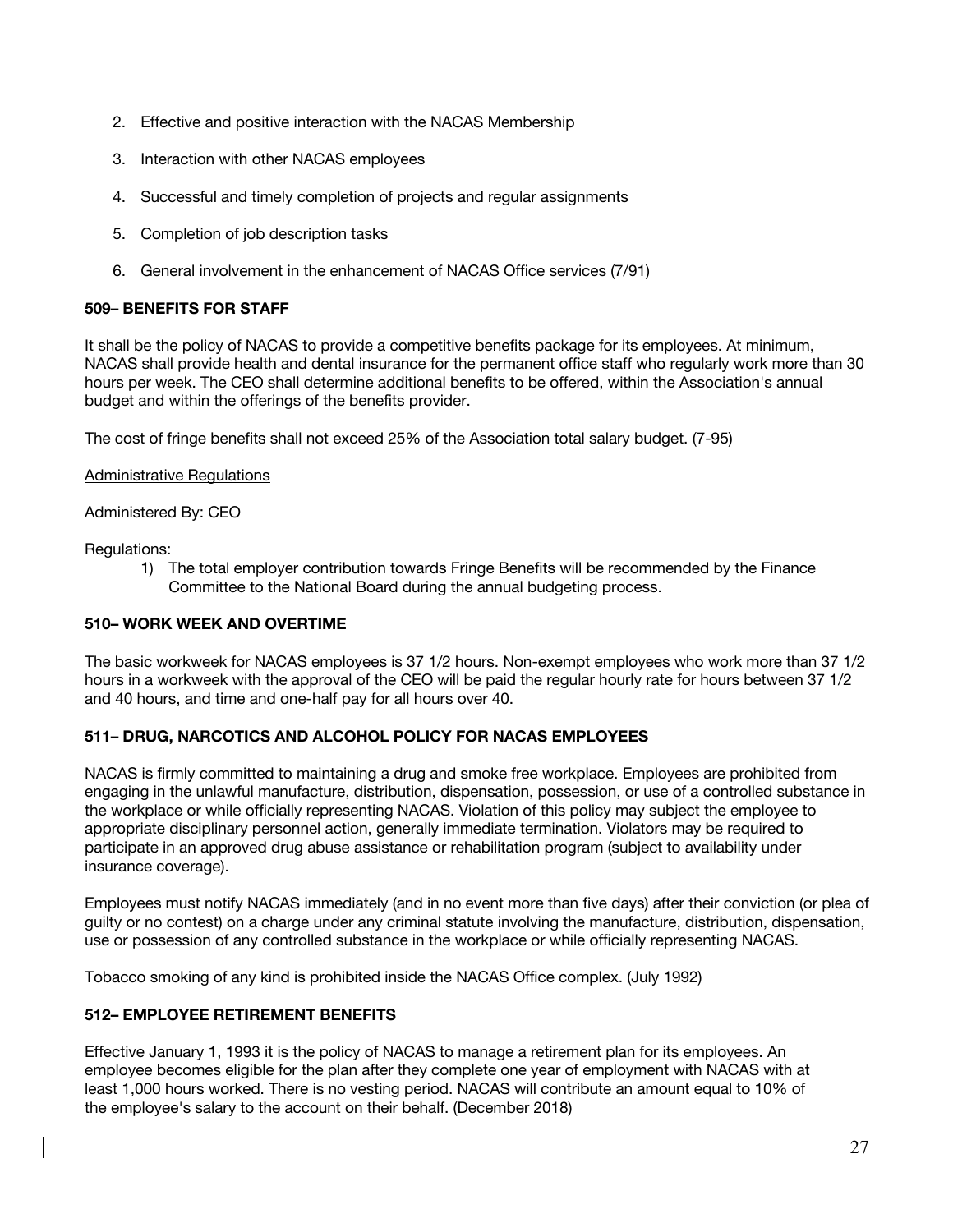The amount of employer contribution as well as the possibility of the introduction of employee contributions shall be reviewed by the Finance Committee every three (3) years to ensure consistency with established retirement programs.

# **513– WHISTLE-BLOWER POLICY**

NACAS is committed to maintaining the highest standards of conduct and ethical behavior and promotes a working environment that values respect, fairness and integrity. All staff, board members and volunteers shall act with honesty, integrity and openness in all their dealings as representatives for the organization. Failure to follow these standards will result in disciplinary action including possible termination of employment, dismissal from one's Board or volunteer duties and possible civil or criminal prosecution if warranted.

Whistle-Blower Definition: An employee, independent contractor or volunteer who informs a supervisor, the CEO, Associate Executive Director, or President about an activity relating to NACAS which that person believes to be fraudulent or dishonest.

The whistle-blower policy is intended to cover serious concerns that could have a large impact on NACAS. Examples of such conduct include, but are not limited to:

- 1. Unlawful conduct;
- 2. Forgery or alteration of documents;
- 3. Unauthorized alteration or manipulation of computer files; Fraudulent financial reporting;

4. Authorizing or receiving compensation for goods not received or services not performed; and authorizing or receiving compensation for hours not worked.

Staff, Board members, independent contractors and volunteers are encouraged to report suspected fraudulent or dishonest conduct, following the procedures below:

### **Reporting**

A person's concerns about possible fraudulent or dishonest conduct should be reported to their supervisor or, if suspected by a volunteer, to the staff member supporting the volunteer's work. If for any reason a person finds it difficult to do that, the person may report the concerns directly to the CEO, Associate Executive Director, or President. Alternately, to facilitate reporting of suspected violations where the reporter wishes to remain anonymous, a written statement may be submitted to one of the individuals listed above.

### **Definitions**

Baseless Allegations: Allegations made with reckless disregard for their truth or falsity. People making such allegations may be subject to disciplinary action by NACAS, and/or legal claims by individuals accused of such conduct.

### **Rights and Responsibilities**

All NACAS employees are required to report suspected fraudulent or dishonest conduct to the CEO, Associate Executive Director, or the President.

Reasonable care should be taken in dealing with suspected misconduct to avoid:

- Baseless allegations;
- Premature notice to persons suspected of misconduct and/or disclosure of suspected misconduct to others not involved with the investigation; and
- Violations of a person's rights under law.

Due to the important yet sensitive nature of the suspected violations, effective follow-up is critical. While all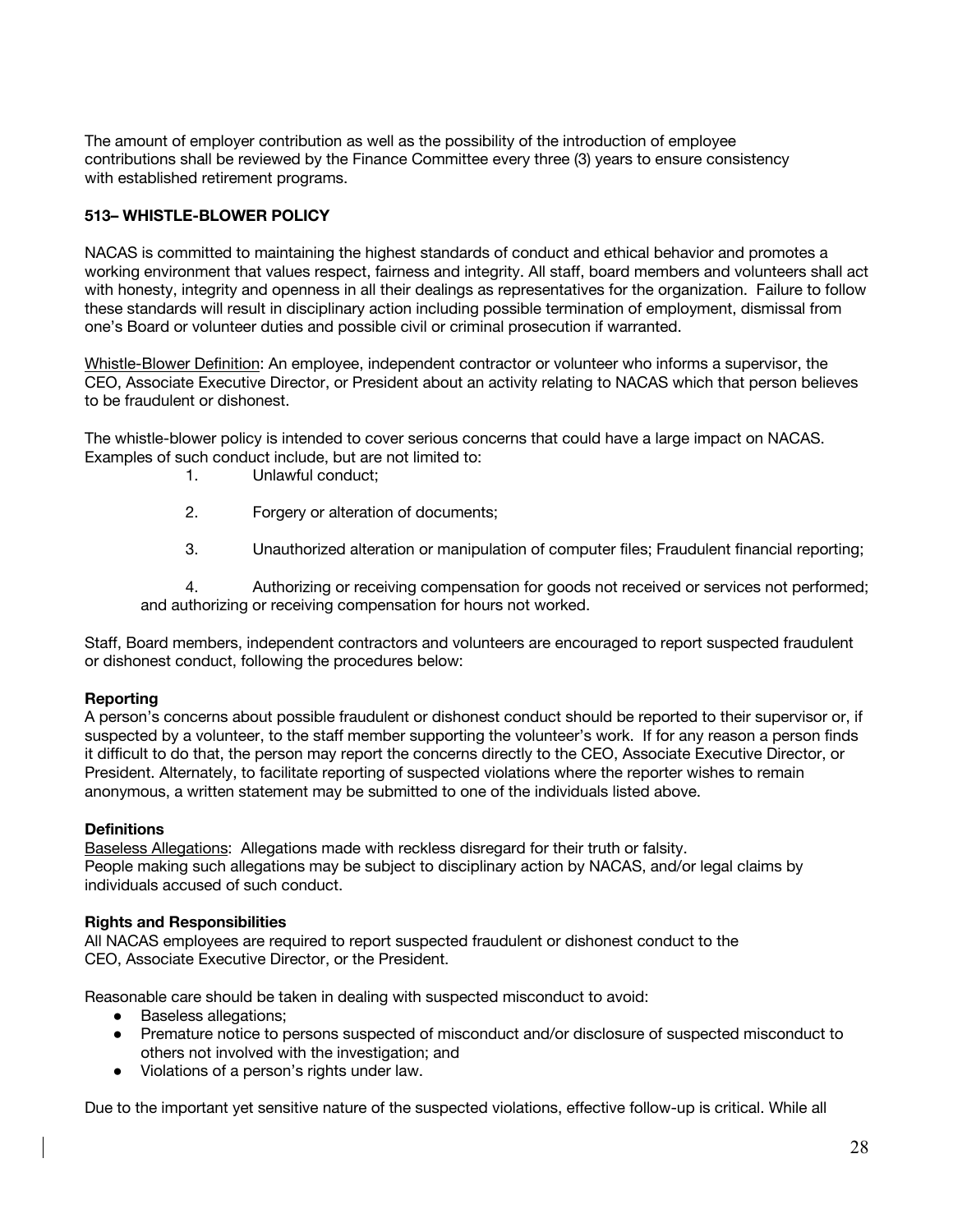might be appropriately concerned about "getting to the bottom" of such issues, not in any circumstance should staff or volunteers perform any investigative or other follow-up steps on their own. Accordingly, anyone who becomes aware of suspected misconduct:

- Should not contact the person suspected to further investigate the matter or demand restitution.
- Should not discuss the case with attorneys, the media or anyone other than the CEO, Associate Executive Director, or President.
- Should not report the case to an authorized law enforcement officer without first discussing the case with the CEO, Associate Executive Director, or President.

### Investigation

All relevant matters, including suspected but unproved matters, will be reviewed and analyzed, with documentation of the complaint. Appropriate corrective action will be taken, if necessary, and findings will be communicated back to the appropriate NACAS officials. Investigations may warrant investigation by an independent person such as auditors and/or attorneys.

### **Whistle-Blower Protection**

NACAS will protect whistle-blowers as defined below.

- NACAS will use its best efforts to protect whistle-blowers against retaliation. Whistle-blowing complaints will be handled with sensitivity, discretion and confidentiality to the extent allowed by the circumstances and the law. Generally, this means that whistle-blower complaints will only be shared with those who have a need to know so that NACAS can conduct an effective investigation, determine what action to take based on the results of any such investigation, and in appropriate cases, with law enforcement personnel. (Should disciplinary or legal action be taken against a person or persons as a result of a whistle-blower complaint, such persons may also have the right to the identity of the whistle- blower.)
- Employees, independent contractors and volunteers of NACAS may not retaliate against a whistleblower for informing management about an activity which that person believes to be fraudulent or dishonest with the intent or effect of adversely affecting the terms or conditions of the whistle-blower's employment, including but not limited to, threats of physical harm, loss of job, punitive work assignments, or impact on salary or fees. Whistle-blowers who believe that they have been retaliated against may file a written complaint with the CEO, Associate Executive Director, or President. Any complaint of retaliation will be promptly investigated, and appropriate corrective measures taken if allegations of retaliation are substantiated. This protection from retaliation is not intended to prohibit NACAS from taking action, including disciplinary action, in the usual scope of duties and based on valid performance-related factors.

### **514– SNOW AND BAD WEATHER PROCEDURES**

In order to ensure effective and timely communications related to office operations during snow and inclement weather conditions, the following procedure is to be followed by all NACAS staff:

- 1. In the event of snow or inclement weather, a timely decision will be made by the CEO/Associate Executive Director as to NACAS Office hours of operation. A decision will be made no later than 8:30 a.m. of the morning in question.
- 2. Under no circumstances should office staff assume that the office is closed because of snow or inclement weather without verification.
- 3. The NACAS website will be updated as to the NACAS Office hours of operations, the Board will be notified via email, and the NACAS Office auto-response messages will be updated, if possible.

# **515– DOCUMENT DESTRUCTION POLICY**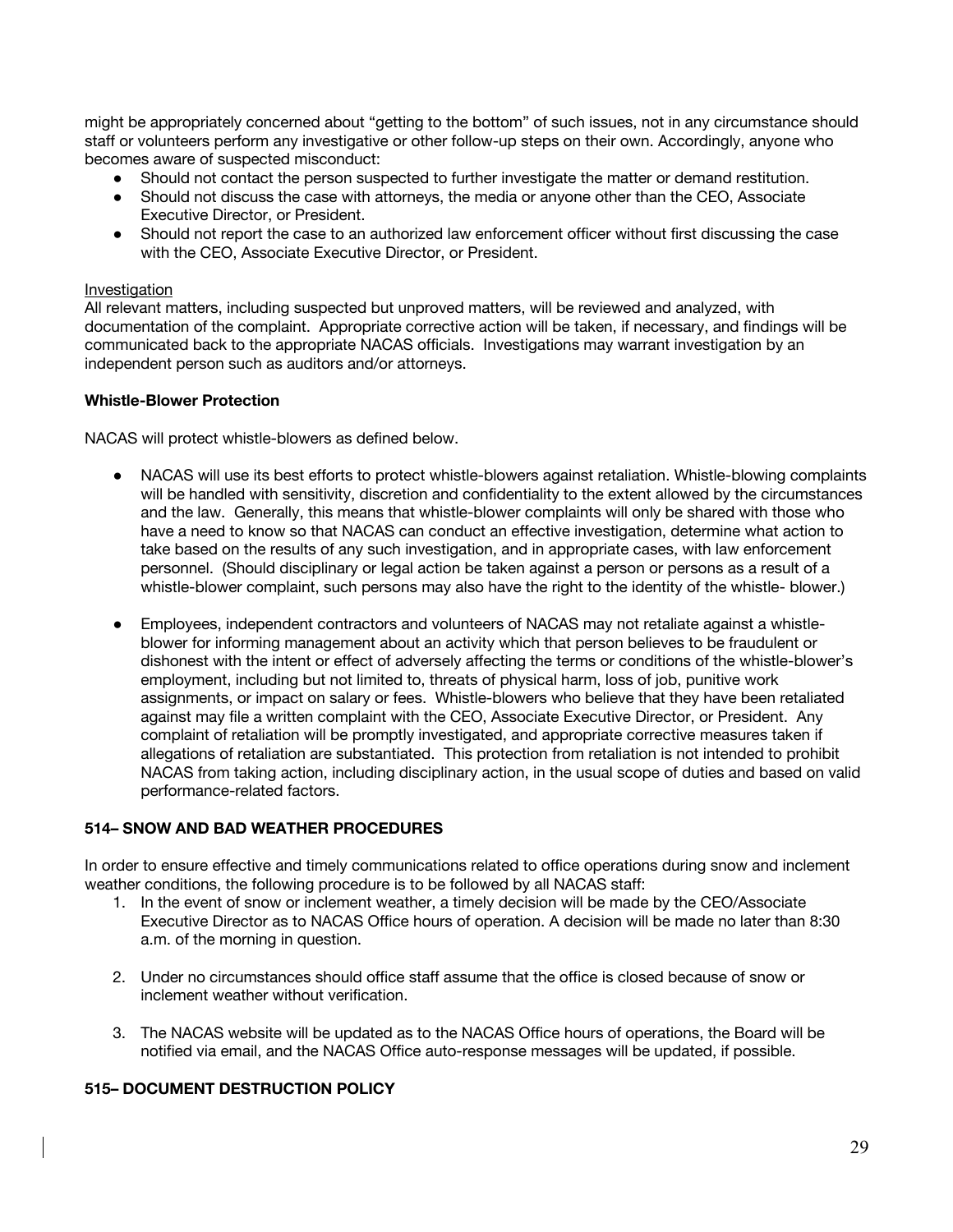NACAS acknowledges its responsibility to preserve information relating to litigation, audits and investigations. The Sarbanes-Oxley Act makes it a crime to alter, cover up, falsify, or destroy any document to prevent its use in an official proceeding. Failure on the part of employees to follow this policy can result in possible civil and criminal sanctions against NACAS and its employees and possible disciplinary action against responsible individuals (up to and including termination of employment). Each employee has an obligation to inform the CEO of a potential or actual litigation, external audit, investigation or similar proceeding involving NACAS, which may have an impact as well on the records retention schedule. (2/25/06)

# **Section 600 - C3X ANNUAL CONFERENCE & EXPO, WORKSHOPS, EDUCATION**

# **601– PAYMENT OF SPEAKERS, FACULTY**

To control costs, the NACAS Board has established a policy on payment of speakers for the C3X Annual Conference & Expo, workshops, and other educational programs. (9/19/76)

Administrative Regulations

Administered By: CEO

Regulations:

# C3X Annual Conference & Expo

- 1. An amount for keynote speakers will be included as a part of each C3X Annual Conference & Expo budget, to be approved by the Board of Directors.
- 2. Speakers and workshop faculty who participate in the C3X Annual Conference & Expo shall not normally receive payment for expenses or an honorarium if they are from a member institution.
- 3. Speakers and presenters who are from member institutions but do not typically attend the C3X Annual Conference & Expo (faculty members, etc.) may be reimbursed for expense incurred if within the established budget and approved by the CEO. Requests for reimbursement must be granted before the program is approved.

### Workshops & Other Educational Programs

1. Honorariums, travel costs, and/or gifts of appreciation will be established for instructors, by the Professional Development Committee and the CEO.

# **602– EDUCATIONAL PROGRAMS - GENERAL POLICY**

NACAS will sponsor and conduct workshops and/or other educational programs on a self-supporting basis (11/8/81), providing members with high quality value added information on subjects that pertain to auxiliary businesses on a college/university campus.

### Administrative Regulations

Administered By: CEO

### Regulations:

- 1. The Committee will plan and recommend topics for workshops working with NACAS Staff.
- 2. Program fees will be set at rates to help offset costs based on estimated minimum attendance, Food & Beverage, Audio Visual and materials.
- 3. Deadline dates for registration will be established. If a pre-determined minimum number are not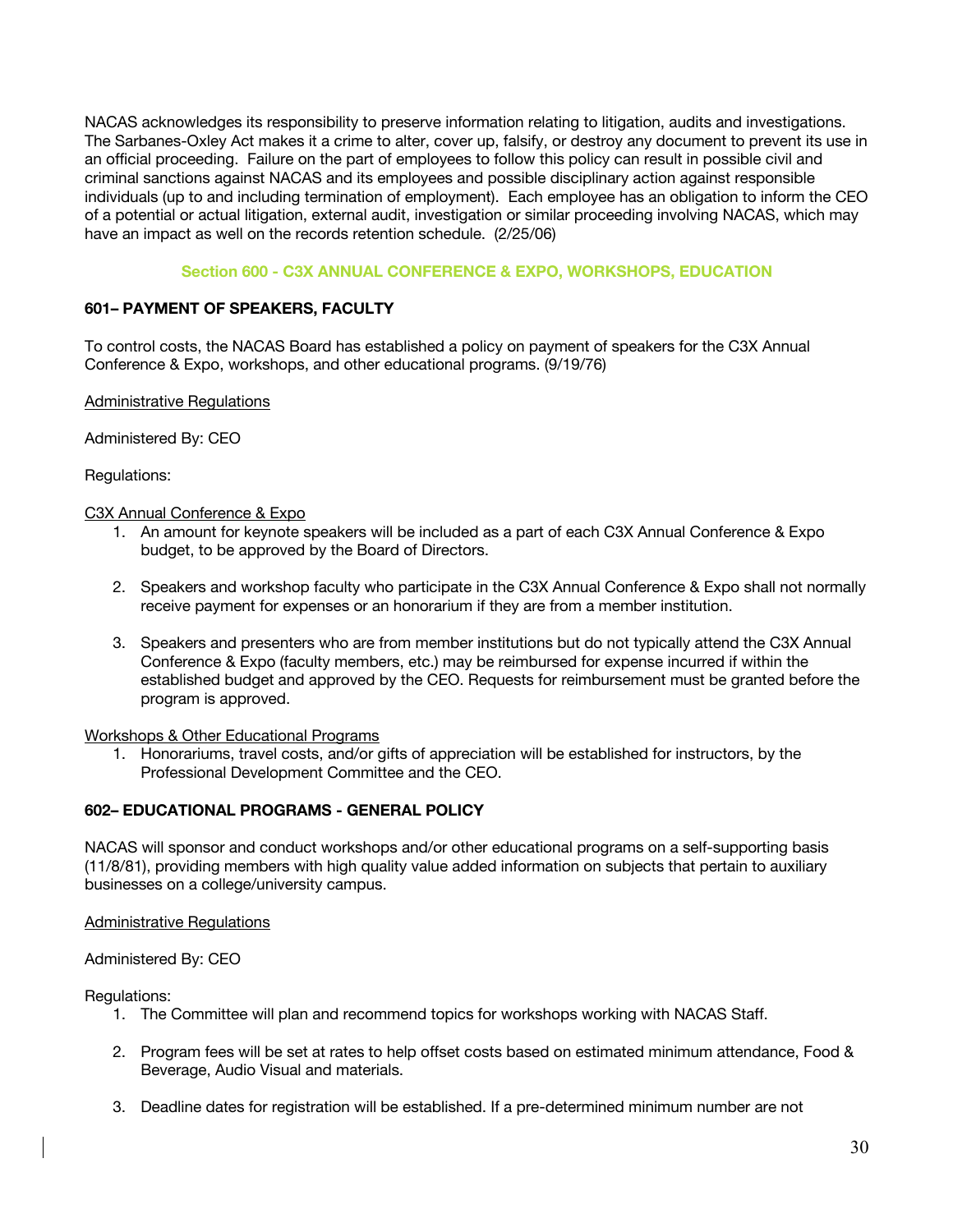registered by the deadline, the program may be canceled.

4. A budget for the program(s) is to be prepared by the CEO in conjunction with the Professional Development Committee. All costs are to be included. Income is to be based on number of participants, registration fees. (1/x/15)

# **603– SPEAKERS, SEMINAR LEADERS**

It is the policy of NACAS for the NACAS Staff to solicit and contract for speakers and presenters for the C3X Annual Conference & Expo and professional development programs.

# Administrative Regulations

# Administered By: CEO

# Regulations:

- 1. The NACAS Staff shall solicit recommendations of speakers and seminar leaders from NACAS Members, NACAS Business Partner Members, other organizations, and professional organizations specializing in the area of seminars, workshops, and other educational programs.
- 2. For the C3X Annual Conference & Expo, recommended General Session speakers will be made available to the C3X Committee for their input prior to any contracts being offered and signed. It is the responsibility of the NACAS Staff to negotiate and sign contracts.
- 3. For other educational programs, recommended speakers will be made available to the NACAS Professional Development Committee for their input prior to any contracts being offered and signed.

# **604– C3X ANNUAL CONFERENCE & EXPO - REGISTRATION OF MEMBERS**

It is the policy of NACAS to establish registration procedures that provide financial control and a high level of service to members. (7/90)

### Administrative Regulations

### Administered By: CEO

### Regulations:

- 1. The complete registration options (including meals, etc.) and partial registration options (e.g., Day Registrations) will be solicited in advance.
- 2. Only individuals registered with badges may attend C3X Annual Conference & Expo events. Guests must register and obtain a badge if they wish access to any conference event.
- 3. Any employee of an institution may register at institution rates. If applicable, discounted member rates may apply. Employees of institutions are not eligible for the guest rates.
- 4. The registration fee to the C3X Annual Conference & Expo for retired Past Presidents will be the retiree fee.

### **605– C3X ANNUAL CONFERENCE & EXPO - LENGTH OF TIME**

NACAS will hold an Annual Conference 2 ½ days in length

### Administrative Regulations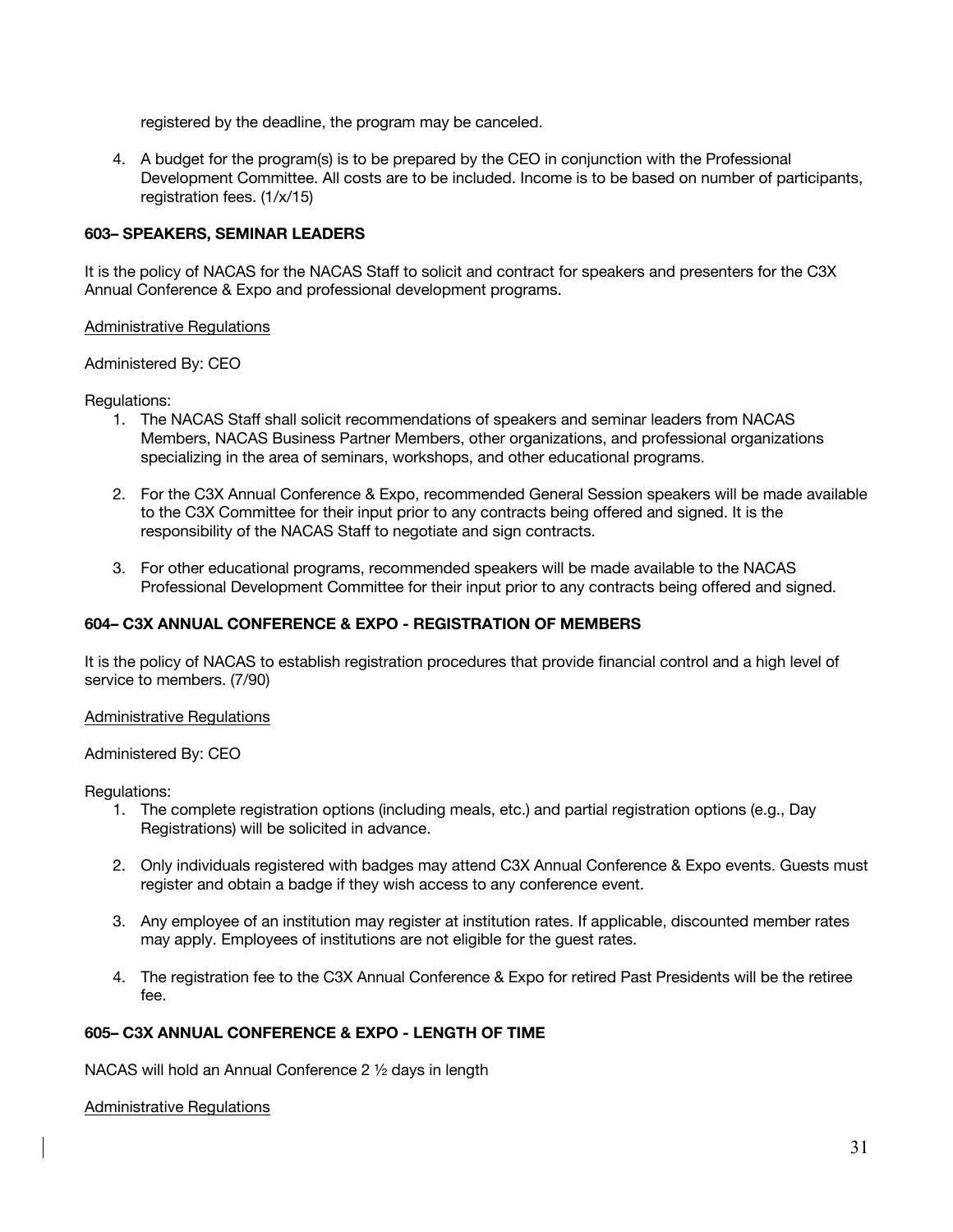# Administered By: President

Regulations:

- 1. The Board will set dates for C3X Annual Conferences per the policies outlined in Section 607.
- 2. The C3X Committee will plan and recommend events and session topics for the C3X Annual Conference & Expo.
- 3. The Board will encourage the Professional Development Committee to schedule pre-conference and/or post-conference workshops.

# **606– C3X ANNUAL CONFERENCE & EXPO - BUSINESS PARTNER REGISTRATION, EXPO**

It is the policy of the Board that the CEO, working with the Business Partner Advisory Group, shall recommend guidelines and fees for Business Partner exhibits and participation in the C3X Annual Conference & Expo subject to Board approval. (7/90)

Administrative Regulations

Administered By: CEO

Regulations:

1. The Business Partner Advisory Group and the CEO shall prepare guidelines and fees for Business Partner exhibits and participation at the C3X Annual Conference & Expo subject to Board approval.

# **607– C3X ANNUAL CONFERENCE & EXPO SITE SELECTION POLICY**

It is the policy of the Board of Directors that a site selection process be established for determining future sites of the C3X Annual Conference & Expo.

Administrative Regulations

Administered By: CEO

Regulations:

The following set of criteria is intended for guiding future site selection decisions:

- 1. Four to five-year advance planning is required for annual meeting locations.
- 2. Each year at the LTM Board Meeting the Board shall select several prospective sites for consideration in the years ahead.
- 3. Once consensus has been reached on these sites, the NACAS Staff shall develop an information file on each of these possible meeting sites, distribute a Request for Proposal, and conduct feasibility reviews.
- 4. The NACAS Staff shall present a final recommendation for the future C3X Annual Conference & Expo location at the Summer Board Meeting for final approval.
- 5. Once approved, these sites may be used as future locations for Leadership Team Meetings or summer Board meetings in addition to future C3X Annual Conference & Expo sites.

The CEO shall develop a C3X Annual Conference & Expo needs inventory. Information shall include: 1. Dates: late October to third week in November

2. Schedule: sample schedule of the C3X Annual Conference & Expo program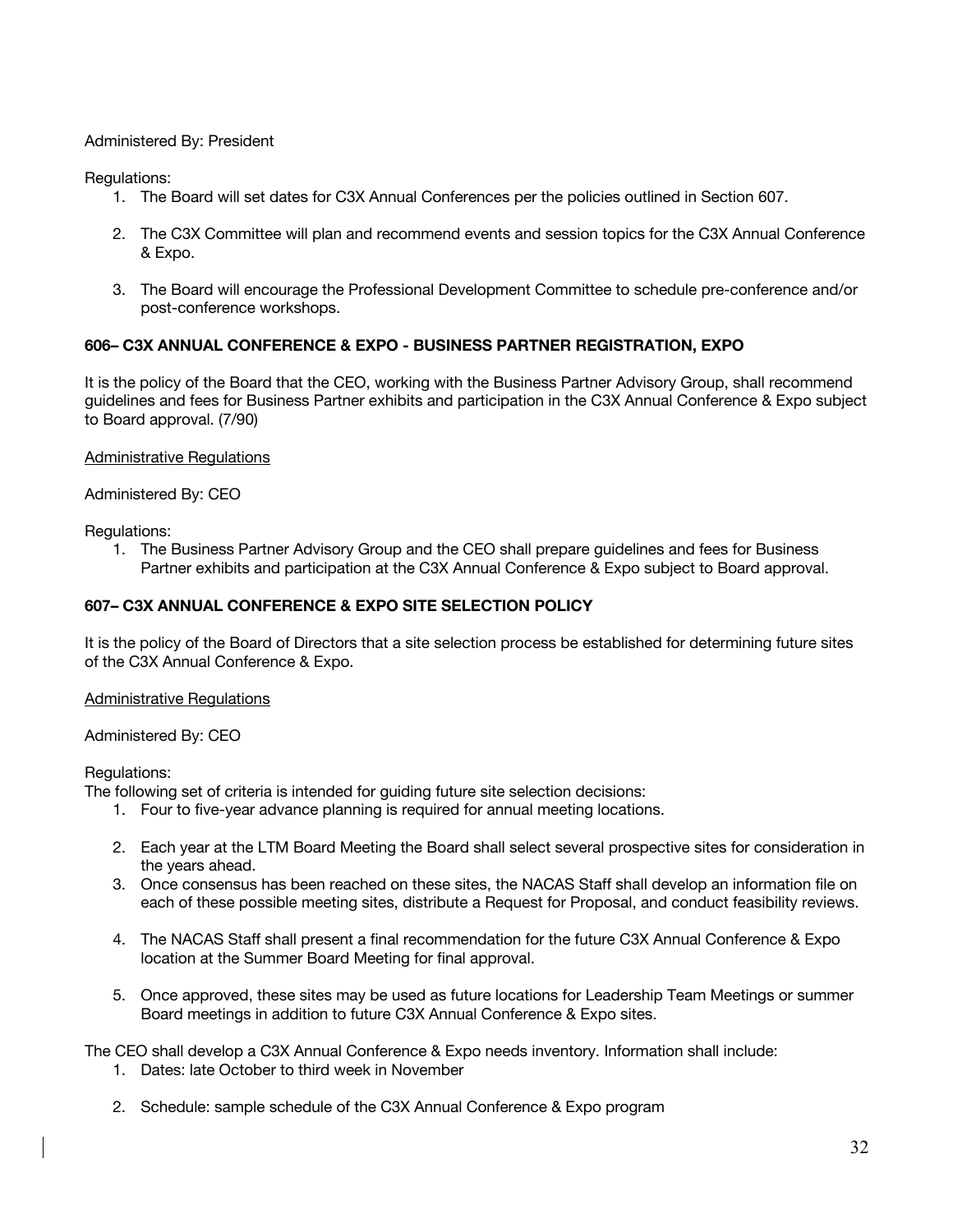- 3. Sleeping Room Requirement: should include past five-year history
- 4. Meal Requirements: include approximate numbers
- 5. Meeting Room Requirements: General Sessions, Educational Sessions, Pre-and Post-Conference Sessions, and other meetings as needed
- 6. Exhibit Space Requirements
- 7. Miscellaneous Information: hospitality suites, registration locations, concessions, etc.

The following criteria should be considered in selecting a location for a C3X Annual Conference & Expo:

- 1. Location attractions and appeal of location
- 2. Headquarters hotel that meets our specifications and price range; secondary hotels should be available for comparisons
- 3. Lower priced hotels near the headquarters should be identified for delegates with restricted per diems
- 4. Transportation and cost of airfares to the city
- 5. Proximity of host institutions
- 6. Consideration of rotating C3X Annual Conferences throughout the four different Regions.
- 7. The C3X Annual Conference & Expo should be located in Canada at least once every ten years.
- 8. All site selections must comply with the ADA. (March 1992)

Other important issues:

Additional consideration should be given to the following:

- 1. Potential Attendee Considerations: In what states and provinces do the largest number of colleges and universities exist?
- 2. NACAS Member Concentration: In what states and provinces do the largest number of members exist?
- 3. Membership Penetration: What percentage of the universities in each state/province are NACAS members?
- 4. Past Meeting History: Where have we held NACAS conferences; where have we committed as of this date for future years; and which cities have historically resulted in high turnout and attendee satisfaction for C3X Annual Conferences.
- 5. Preference of Members: Feedback from members and Regions should be solicited each year to suggest possible future locations.

Other NACAS Policies related to site selection:

1. Complimentary rooms and meals for meetings of Board Members represent considerable cost savings to the Association. As this is a normal sales expense for hotels, it is a Board policy to accept such gratuities when a hotel is being considered for a C3X Annual Conference & Expo or any other Association Meeting. (8/5/77)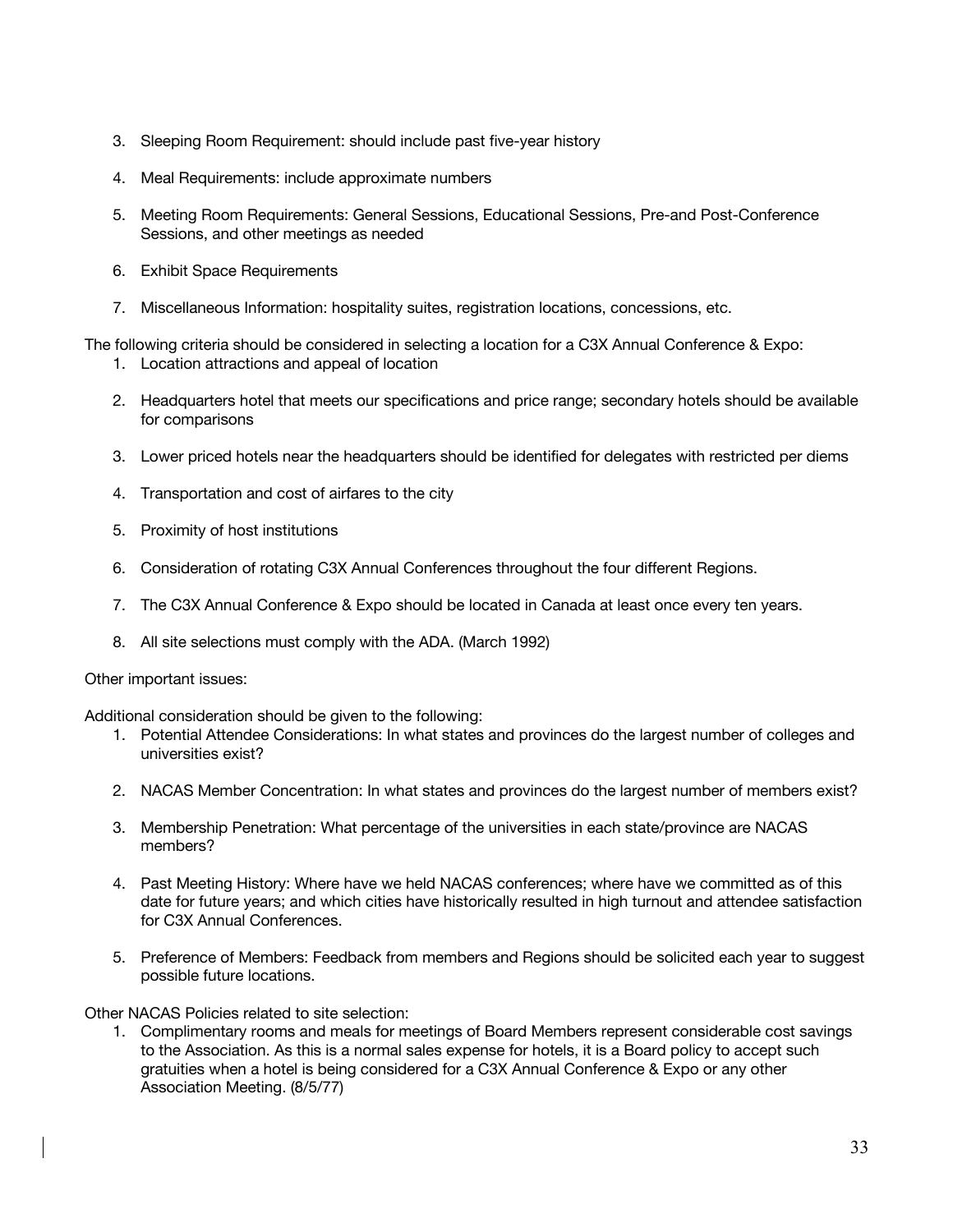# **608– CANCELLATIONS**

It is the policy of NACAS to establish cancellation procedures that provide financial control and a high level of service to members. (September 2017)

Administrative Regulations

Administered By: CEO

Regulations:

- 1. All requests for cancellations must be received in writing.
- 2. Cancellations received on the same day that the initial transaction was made will be refunded with no additional processing fee.
- 3. Cancellations received after the same day as the initial transaction and up to one month prior to the start of the event will be refunded minus a processing fee not to exceed 13% of the member registration rate (3% for credit card fees, 10% to recover hard costs already expended).
- 4. Cancellations received less than one month prior to the event start date will not receive a refund.
- 5. Registrations may be transferred/applied/deferred to another event or person if written notice is received more than one business day prior to the event start date and will be subject to a processing fee not to exceed 10% of the member registration rate.

# **609 - PRESENTERS, ENTERTAINERS, AND SPEAKERS POLICY**

Based upon NACAS's commitment to inclusive excellence and high quality member experiences, NACAS has set the following expectations for all Presenters, Entertainers and Speakers for all NACAS programs. These expectations are supported by the NACAS National Board of Directors and the NACAS Staff.

- 1. Work closely with conference or event organizers to understand the goals of the conference or event and meet all deadlines.
- 2. Make no changes in content, format, audio/visual needs, room set-up, identity or number of presenters without prior approval of NACAS staff.
- 3. Design and provide high quality presentations, in electronic format, by the deadline given. If a template is required, it will be provided and speaker agrees to use the template as directed by NACAS staff.
- 4. Prepare for and deliver a presentation or speech in line with the original abstract.
- 5. Recognize that the presentation's primary intention is an opportunity to share information and experiences and not as a showcase for promotion of business, practice, service or product.
- 6. Consider your audience. Some comments may not be appropriate for everyone in our global audience. Please be tactful when using humor. Ensure that your session materials are always appropriate.
- 7. Connect presentation to audience members that vary across organization type, region, and country. Our audiences include people from all types of campuses, educational institutions, corporate business partners, and individual identities all from throughout the United States and the international community.
- 8. Abide by Inclusive Language Policy (see Section 104).

Unless an alternative agreement is made in writing, all presenters must follow the NACAS Recording Policy:

- 1. NACAS takes photographs and video recordings at events, where possible, for news and promotional purposes.
- 2. By submitting a program proposal, you grant NACAS the right to use your name, institution or company, photograph, and video recording in NACAS print, electronic, and other media materials. You also understand and acknowledge that NACAS will share your name, institution or company, and contact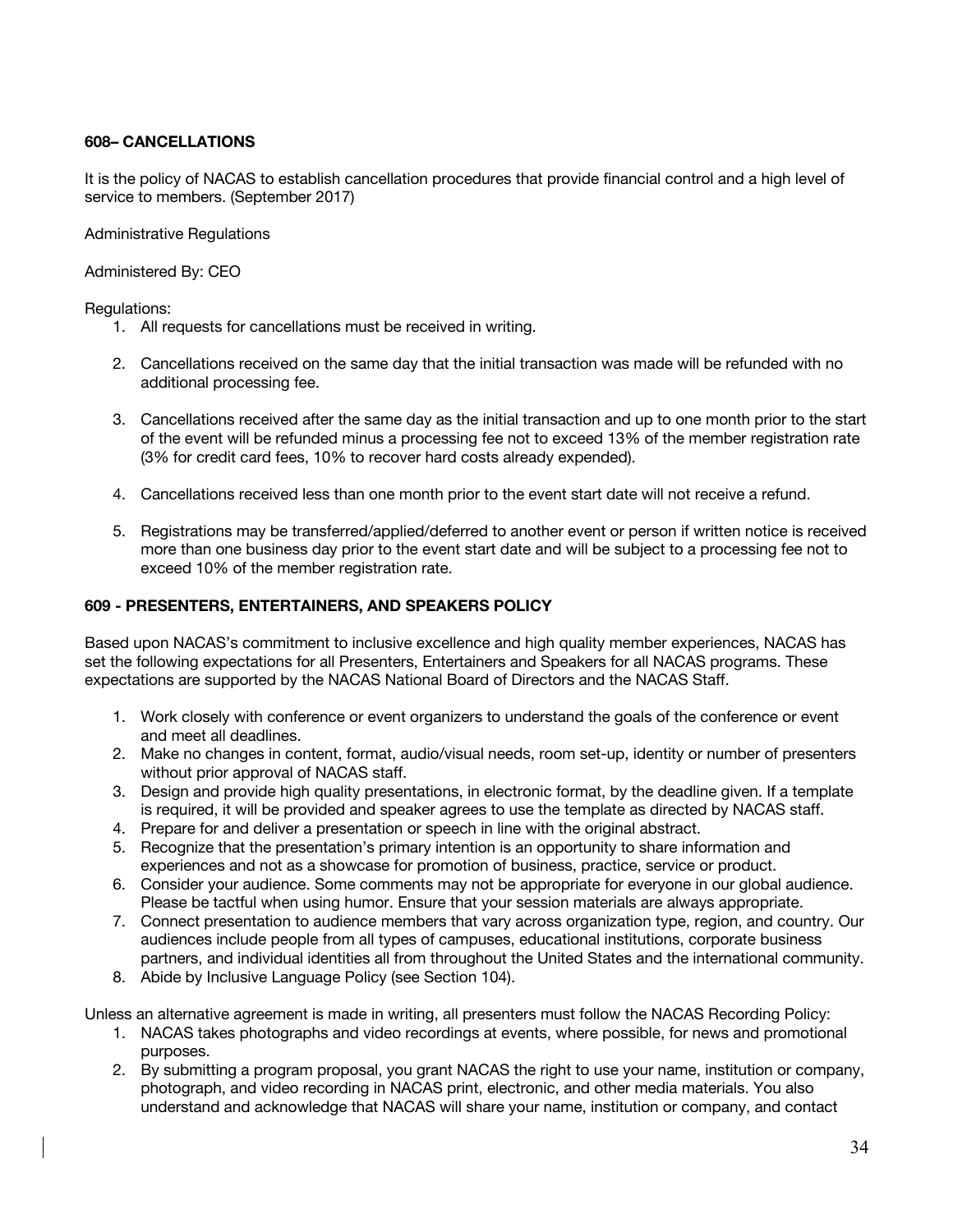information with other attendees of this event.

Unless an alternative agreement is made in writing, all C3X Annual Conference & Expo presenters must follow the Presenter Policy:

- 1. Speakers are required to register for the conference at either the full registration rate or the day rate (for the day on which they present).
- 2. All speakers are expected to travel to/from the C3X Annual Conference & Expo location at their own expense.
- 3. NACAS will not reimburse for travel costs, waive registration fees, or supply a discounted registration to speakers.
- 4. NACAS will list the specific audio/visual items that will be provided, but any additional audio/visual requirements will be at the expense of the presenter(s) and must be reserved through NACAS approved vendors. For information about NACAS approved vendors please contact the NACAS Office.
- 5. Business Partners who wish to co-present with an institutional member must have a current NACAS membership.
- 6. Business Partners who wish to present without an institutional member must have a current NACAS membership and a reserved exhibit hall space to have their submission considered.

# **Section 700 – MARKETING, COMMUNICATIONS, & PUBLICATIONS**

# **701– PUBLICATIONS DISTRIBUTION**

In order to improve and enhance the image of college auxiliary services as a profession, as a vital component of college administration, and to publicize NACAS, its services and programs, it is desirable to have NACAS publications made available to appropriate persons at each member campus. (12/87)

# Administrative Regulations

Administered By: CEO

Regulations:

- 1. Institutional Representative: Each member institution will designate the person it wishes to represent the college or university. This person will be the primary contact and receive all NACAS mailings.
- 2. Individual Member Subscriber: Subscriptions to NACAS mailings will be made available to all additional individuals listed as individual members. NACAS shall insure that all official mailings and all publications are sent to all listed individuals.
- 3. Complimentary Subscriptions: When it appears to be in the best interests of NACAS, complimentary subscriptions may be granted to appropriate persons.

# **702– ACCEPTING ARTICLES FOR THE MAGAZINE - BUSINESS PARTNERS**

It shall be the policy of NACAS to publish articles in the magazine authored or furnished by a business partner that promotes educational content that is not directly related to the selling of a product or service they represent. (8/7/87)

1. This policy does not preclude a company, its services, or products being briefly mentioned in an article written by a NACAS Member Institution.

Administrative Regulations

Administered By: CEO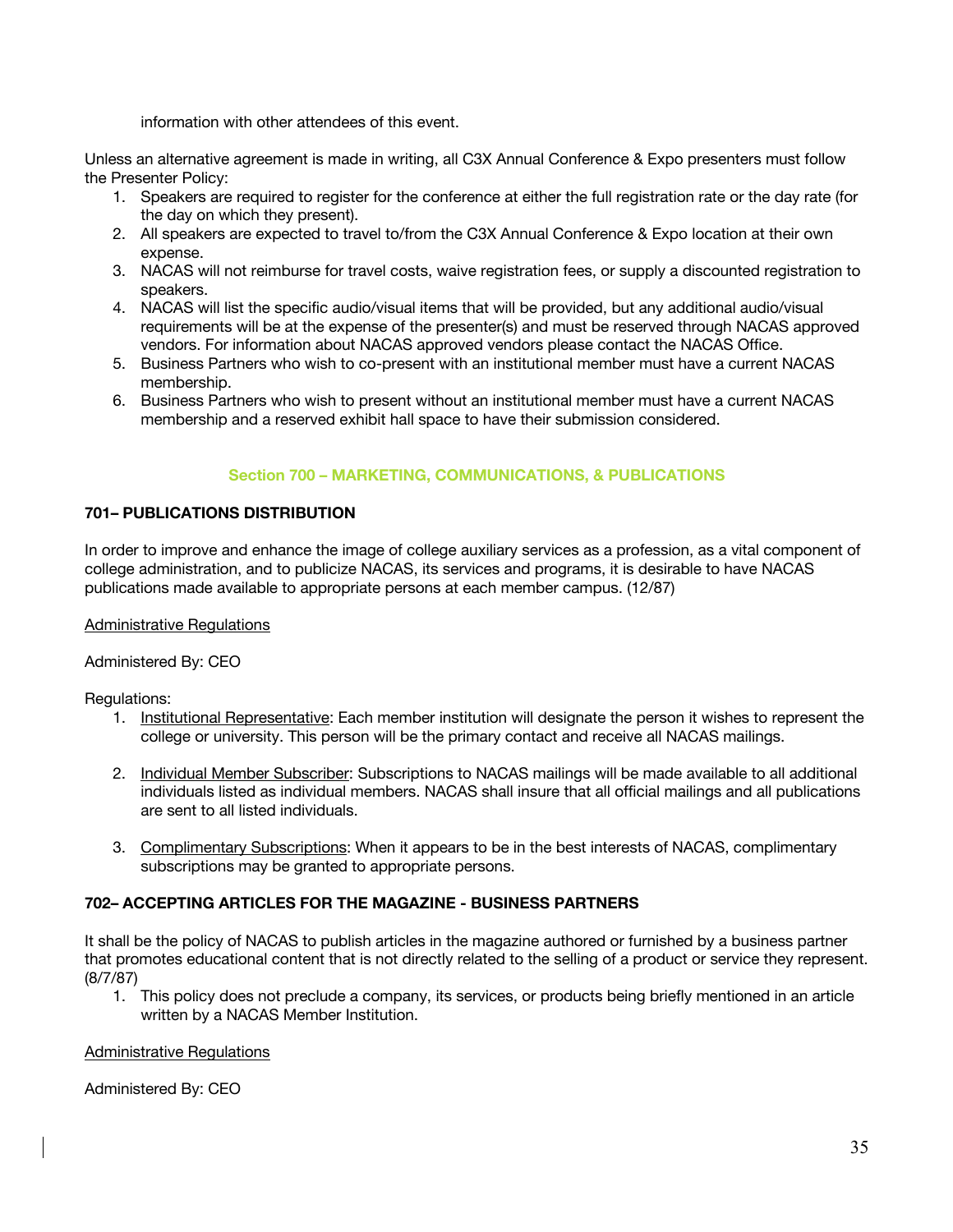Regulations:

- 1. Articles written by Business Partners must provide general information, not information exclusively on their product.
- 2. The NACAS Staff shall review all articles proposed for each Magazine issue to be certain that each article conforms to the policy.
- 3. The Communication Services Committee may be asked to review each issue, bringing to the attention of the President and CEO any article or advertising that does not appear to conform to the above policy.
- 4. All articles submitted must match the issue's theme and are subject to approval by the Communication Services Committee prior to being published.

# **703– MAGAZINE - NUMBER OF ISSUES**

It shall be the policy of the NACAS Board to publish four (4) issues of the national magazine per year.

### Administrative Regulations

Administered By: CEO

### Regulations:

The NACAS Staff shall establish publication dates for the national magazine based on recommendations from the Communication Services Committee and appropriate timelines or other needs of printing partner.

### **704– AGREEMENT FOR PUBLICATION WITH PUBLISHER**

The Association shall establish a contract with a firm to publish the NACAS Magazine. (3/30/73)

### Administrative Regulations

Administered By: CEO

Regulations:

The CEO shall submit to the Board for approval a proposed printing contract reviewed by the Communication Services Committee.

### **705– GUIDELINES FOR USE OF NACAS NAME AND LOGO**

NACAS considers its name and logo to be valuable assets. These guidelines are intended to ensure the appropriate use of the name/logo and to identify the proper channels for seeking a license. Their purpose is not to restrict the legitimate or desirable use of the NACAS name, nor to limit an individual's use of his or her affiliation with NACAS. They are intended, however, to provide legal and ethical protection. (7/91)

### Administrative Regulations

### Administered By: CEO

Regulations:

- 1. Any party requesting the use of any NACAS representation shall contact the NACAS Office providing as much information as possible, (e.g., how the NACAS name and/or logo is to be used, the extent of the use, and an appraisal of the appropriateness of the use.)
- 2. NACAS reserves the right to restrict or prohibit the use of its name and logo when, in its sole judgment,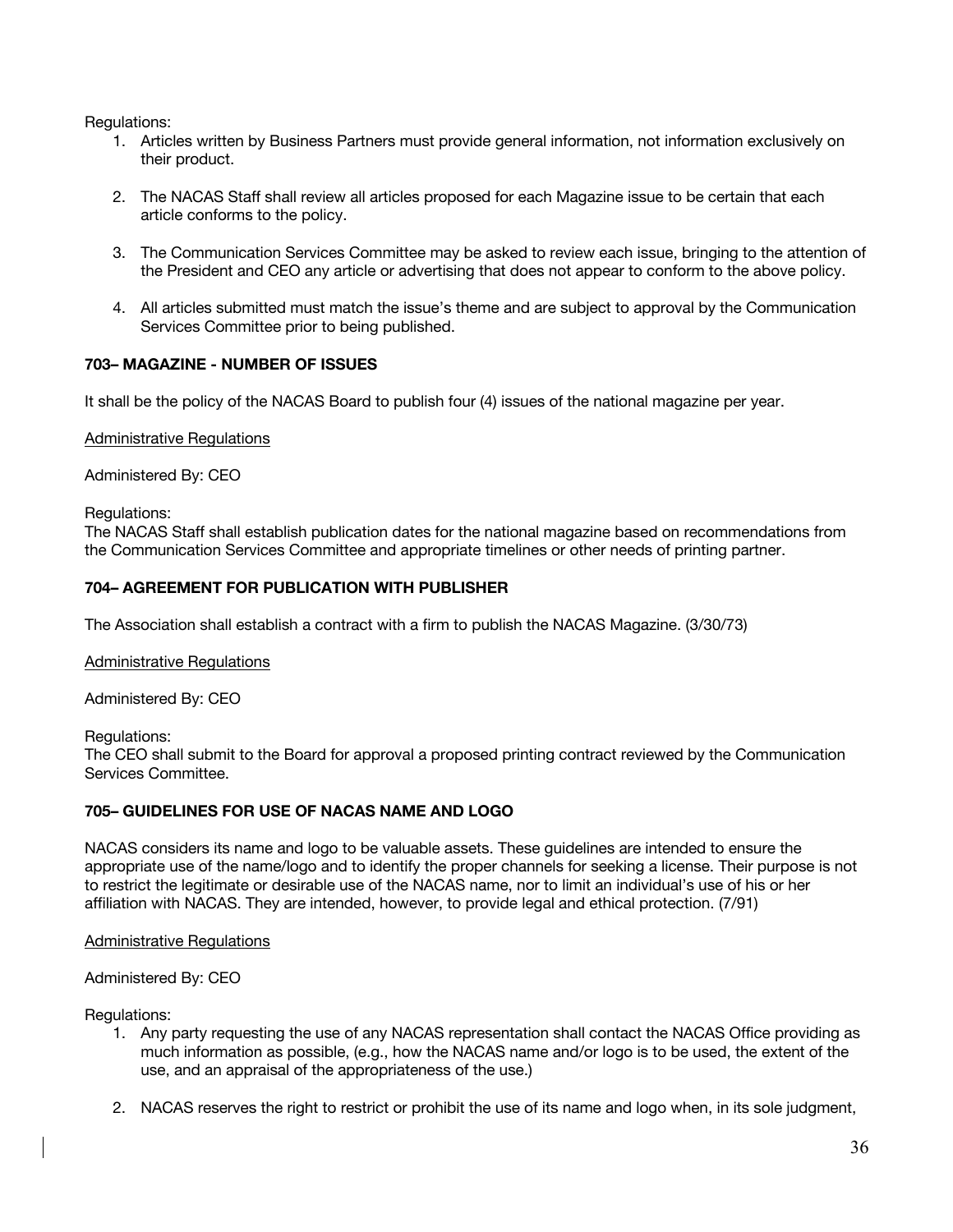such usage is deemed inappropriate.

- 3. NACAS reserves the right to charge for, limit, restrict, or condition the use of its name and logo. It also may prohibit any such use when, in its sole judgment, such use is deemed inappropriate.
- 4. When issues arise where NACAS' support or advocacy is requested, the issue will be brought to the CEO. (8/15)
- 5. The NACAS name and logo, along with other appropriate marks, shall be registered with the US Patent and Trademark Office.
- 6. NACAS shall provide the Regions, the NACAS Foundation, volunteers, and strategic partners a branding specification guide for how to use the NACAS marks.

# **Section 800 - COMMITTEES**

# **801– COMMITTEE CHAIR COUNCIL**

It is a NACAS policy that a written report of each committee, region, and the Foundation be submitted by the Committee Chair to the Committee Chair Council prior to the CCC meeting.

### Administrative Regulations

Administered By: At-Large Member (Volunteer Experience) of the NACAS Board of Directors Regulations:

1. The At-Large Member (Volunteer Experience) of the NACAS Board of Directors will chair the Committee Chair Council and provide regular reports of committee business to the Board of Directors.

2. The At-Large Member (Volunteer Experience) or CCC Staff Liaison will contact the Chairs of the Committees, Regional Presidents, and Foundation President and communicate the deadline for committee reports to meet deadlines.

3. The Vice President of the NACAS Board of Directors will serve as Vice Chair of the Committee Chair Council.

4. In addition to reporting committee, region, and Foundation activities to the NACAS Board of Directors, the Committee Chair Council will also serve as a resource to collaborate across NACAS entities and will provide volunteer training and other resources for NACAS volunteers.

# **802– COMMITTEE GUIDELINES - APPOINTMENT, LENGTH OF SERVICE, REGIONAL REPRESENTATION**

### **Committees**

1. The President may appoint Special (or Technical) Committees, in the form of a Committee, a Task Force, or an Advisory Group (12/14/16), at any time in any number for any purpose consistent with realizing or seeking to realize the purpose of the National Association. These committees shall be constituted to a term of relatively short duration to accomplish a single element of research, reporting, or development and are not continuous or Standing Committees.

a. Task Force - Task forces are work groups typically comprising experts in specified areas of knowledge or practice. Task forces are small groups of people—and resources—brought together to accomplish a specific objective, with the expectation that the group will disband when the objective has been completed. Whereas committees are typically defined in organizational by-laws, charters, or other formal documents, task forces are created on an "as needed" basis. The impetus for the creation of a task force is often the result of some event, often unexpected or unanticipated, causing the need for an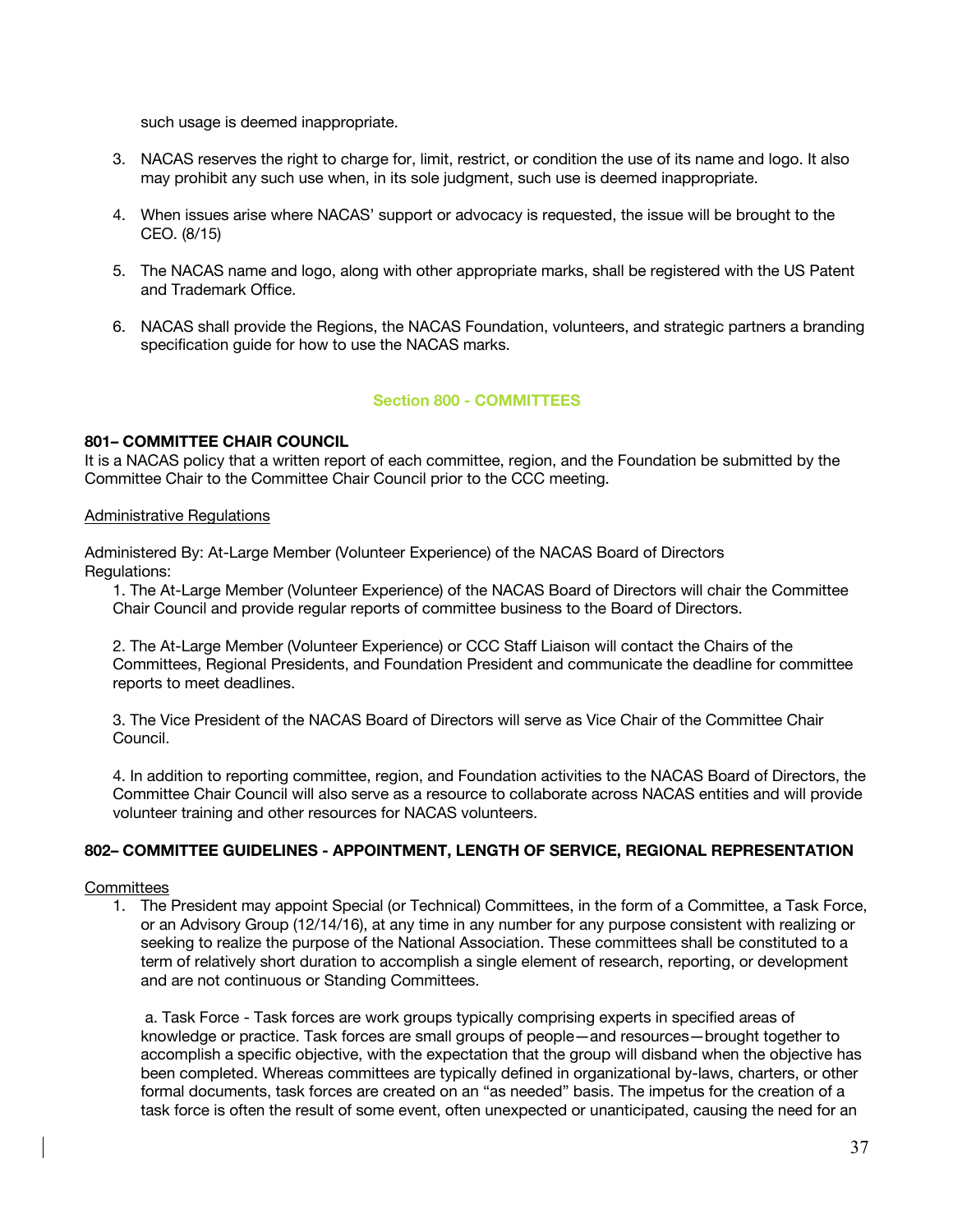organization to acquire knowledge as to how to best respond to the event, related events, or to a similar situation.

i. Task Forces will be chaired by an Association member.

b. Advisory Group - An advisory group is a collection of individuals who bring unique knowledge and skills which complement the knowledge and skills of the formal board members to more effectively govern the organization. The advisory group serves to make recommendations and/or provide key information and materials to the designated staff member assigned to the advisory group who then reports to the Committee Chair Council. The advisory group can be standing (or ongoing) or ad hoc (one-time) in nature.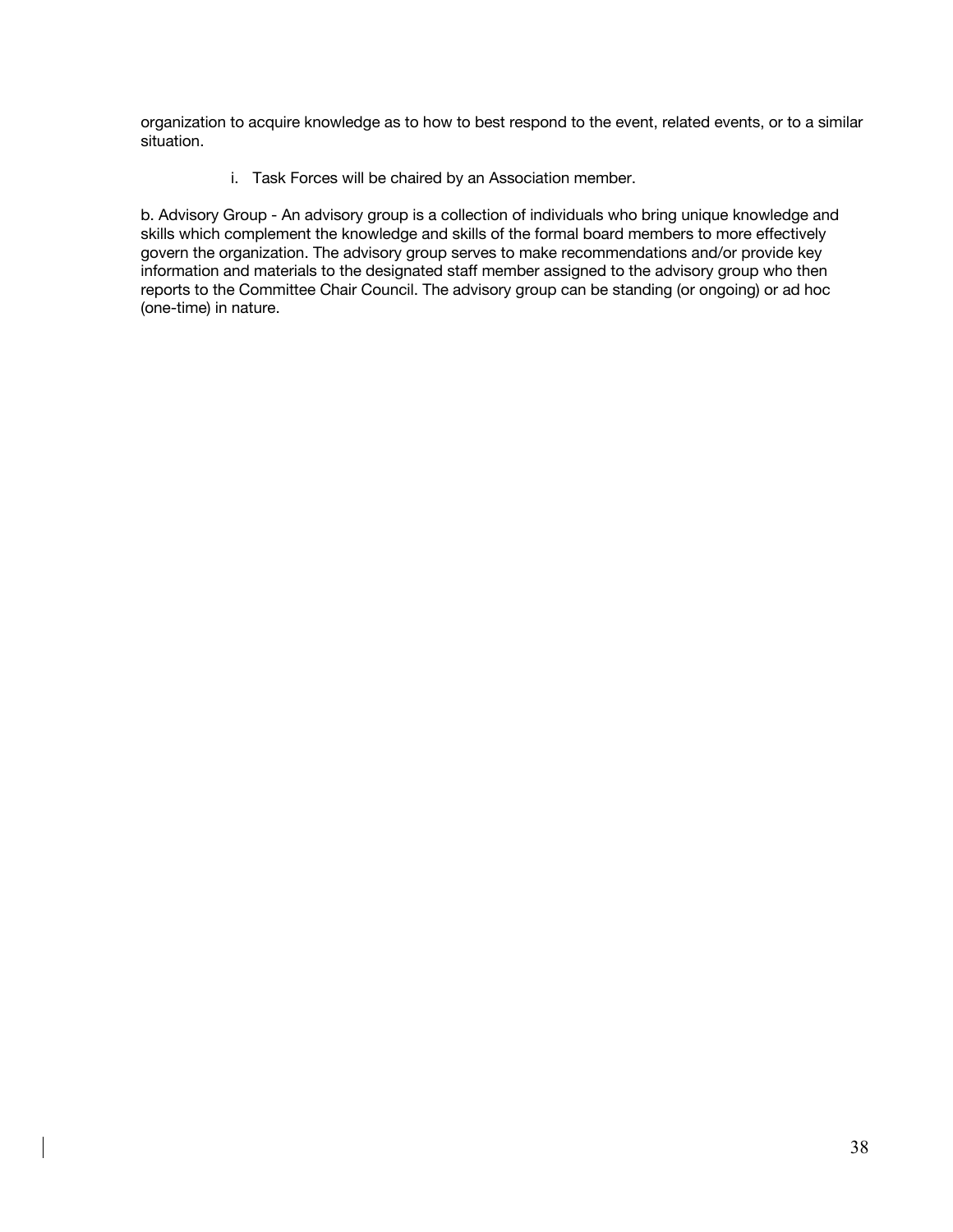i. Advisory Groups are chaired by a NACAS staff person. (12/14/16)

2. Committees of the Board

The Board will establish committees as deemed appropriate. Committee names and their descriptions will be made available on the NACAS website. (5/15) It shall be the policy of the NACAS Board that established guidelines be followed when approving committee assignments. The NACAS Board established the composition, length of time to serve (3/90), and regional representation on committees as follows: (8/5/89)

# **The Board established the following guidelines for committees: (May 2019)**

1. Committees shall have the following position types:

a. **Chair:** Any NACAS institutional member is eligible to apply. Chairs shall be selected by the President-Elect, in partnership with the At-Large Member (Volunteer Experience), and with final approval by the NACAS Board of Directors. The exception is for advisory groups which are chaired by NACAS staff.

b. **Vice Chair:** Any NACAS institutional member is eligible to apply. Vice Chairs shall be selected by the President-Elect, in partnership with the At-Large Member (Volunteer Experience), and with final approval by the NACAS Board of Directors.

c. **Member At Large:** Any NACAS institutional member is eligible to apply. Members at Large shall be selected by the President-Elect, in partnership with the At-Large Member (Volunteer Experience), and with final approval by the NACAS Board of Directors.

d. **Regional Members:** Any NACAS institutional member who resides in the designated region is eligible to apply. Regional Members shall be selected by the President-Elect, in partnership with the At-Large Member (Volunteer Experience), and with final approval by the NACAS Board of Directors.

e. **Regional Representatives:** Any NACAS institutional member who resides in the designated region is eligible to apply. Regional Members shall be selected by the Regional Board of Directors. Regional Representatives are required to liaise between national committee and regional leadership; it is not a requirement that this position serve in an official regional leadership capacity.

f. **Other Representatives:** NACAS may designate other representatives to serve on committees as appropriate. These representatives are appointed by the NACAS entity they represent, and they are required to liaise between national committee and the other entity.

2. Each committee shall have a chair. The term length for each committee chair is outlined in the attached Appendix A.

3. Each committee (except advisory groups) shall have a vice chair. The term length for each committee vice chair is outlined in the attached Appendix A.

4. Committee member positions shall have term lengths. Term lengths for each committee position are outlined in Appendix A.

5. Committee members will not be eligible to serve more than one term consecutively on any committee unless otherwise required by the Constitution or By-Laws. A committee member, however, can serve a complete term in addition to serving as Chair of the committee.

6. The NACAS Board may establish essential qualifications for committee chair positions, NACAS Board representatives and committee members.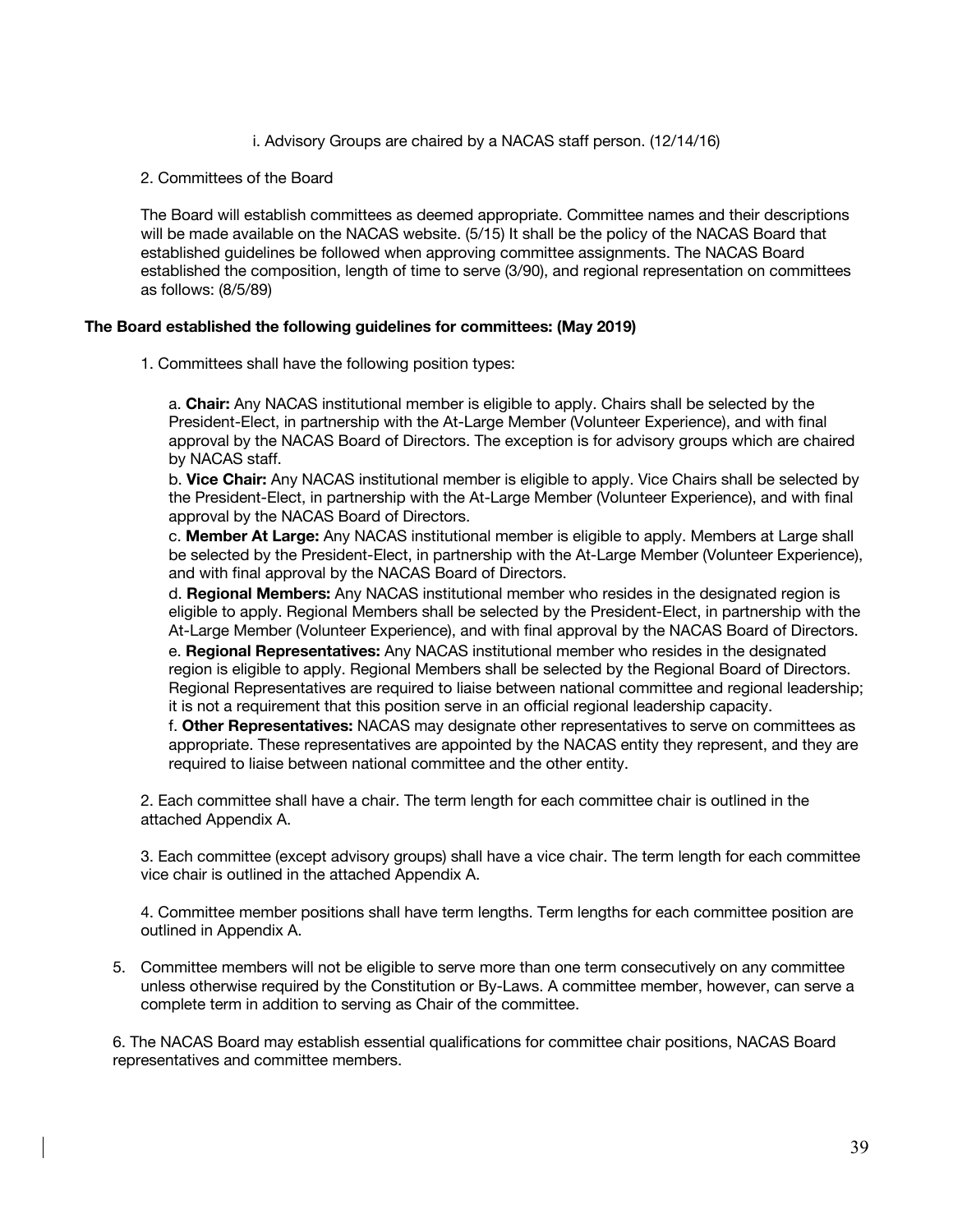7. The Board will annually review and may edit as necessary the scope and charge of each Standing Committee to ensure the responsiveness of the committee to the needs of the membership.

8. Committee Chairpersons and members will review the charge given by the Association President.

9. The NACAS Board may remove committee chairs or committee members from service if there is reasonable cause to do so.

### Administrative Regulations

Administered By: President-Elect

# Regulations:

1. The President-Elect, in partnership with the At-Large Member (Volunteer Experience), shall recruit, select and appoint committee members prior to taking office as President. Committee members shall be chosen based on skills required for the committee's work, the individual's ability to commit the time needed to fulfill all expectations of the position, and the individual's passion and interest in the committee's work.

2. NACAS Office will promote an open Call for Volunteers from May through July annually. This promotion will recruit from the entire NACAS membership and shall be an inclusive process.

3. The established composition of committees listed in Policy #802 and the Constitution and By-Laws shall be followed.

4. Committee appointments will be submitted by the President-Elect to the Board at the Board meeting prior to C3X for approval.

5. The CEO will prepare and distribute a list of committees and committee members based on the action of the Board.

6. The committee member list will designate NACAS Staff Liaisons, Committee Chairs, committee members and their position type, and term of service (ending - year.)

7. All committees will commence at the C3X Annual Conference & Expo and end at the C3X the following year with the exception of the C3X Committee.

# **803– NOMINATING COMMITTEE (08/2004)**

There shall be five members of the committee, composed of the Immediate Past President as Chair, and four regional Representatives-at-Large, one from each region, each serving for one year. The CEO shall serve as a non-voting ex-officio member and staff liaison of the nominating committee. Regional representatives shall be recommended by the regional boards and appointed by the President with the approval of the Board of Directors.

No person may be nominated to the Board of Directors if there is a person that will serve concurrently on the NACAS Board of Directors from that institution. **Requlations** 

Administered By: Nominating Committee

Nomination Calendar Regulations:

1. The volunteer opportunities shall incorporate the call for nominations for the position of Vice President, and when terms are due to expire, the positions of Treasurer and At-Large Board member(s) to all NACAS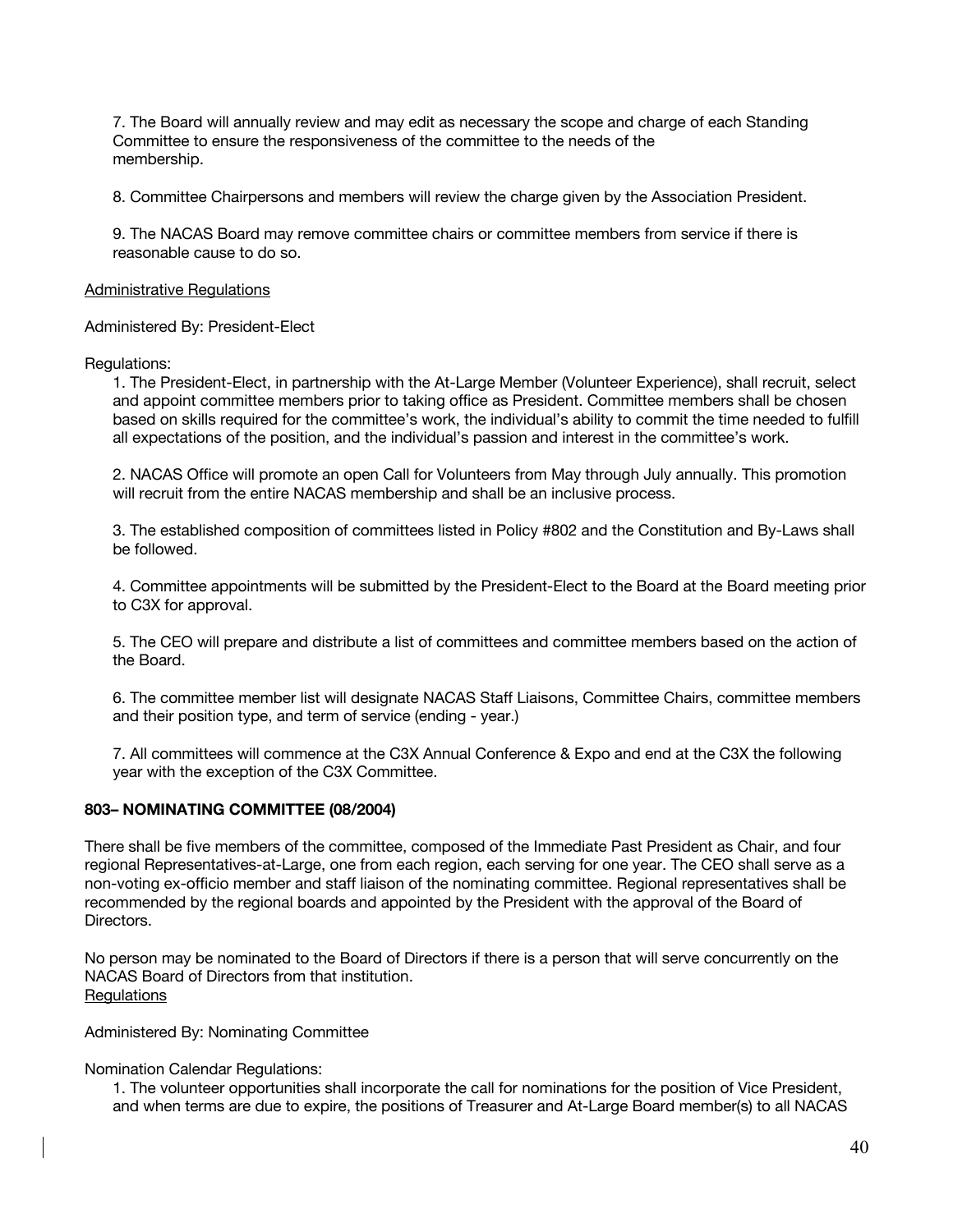members. The deadline for submission of nominees for each position shall be no later than the 1st Friday of July of each year.

2. Nominations for Vice President shall be announced annually for a one-year term of office. Nominations for Treasurer shall be announced every three years for a three-year term of office. Nominations for two At-Large Board members shall be announced every three years for a three-year term.

3. The names of those nominated will be forwarded to the Chair of the Nominating Committee who will consolidate the names and forward to the Nominating Committee. The Regional representatives on the Nominating Committee shall be responsible for reviewing the list of nominees with their respective Regional Board of Directors after the Summer NACAS board meeting.

- Provide written feedback to the Nominating Committee on the regional involvement (if any) of the nominees, and/or
- Endorse one of the nominees for the position nominated, and/or
- Submit additional name(s) by position of individuals to be considered by the Nominating Committee.

The Chair of the Nominating Committee shall contact each nominee and:

- Verify the nominee's willingness to serve in the position.
- Request and receive a statement of why the individual wishes to serve in the position and why they are qualified.

The Chair shall provide each Nominating committee member with a list of all nominees, with all relevant back-up material no later than the July Summer Board meeting of each year in order to provide a preliminary slate of officers to the Board at the Summer Board meeting.

The Committee shall review each nominee's qualifications and experience with emphasis on previous commitment to NACAS and regional activities, committee involvement, recognized achievements, regional support, personal accomplishments and leadership potential. Because the Board of Directors represents the entire organization, an appropriate "balance" should be considered when considering candidates for open positions. Balance may include small, medium and large campuses, private, public, geographic regions, and other diverse personal characteristics or experience. In the final analysis, however, the qualifications of the candidates are the most important factors.

After appropriate deliberation by the Committee to select qualified candidates, the Chair shall prepare a ballot, not to exceed three names for each vacant position, and distribute it to the Committee for vote. At the conclusion of the voting, the Chair shall prepare a list of nominees (one for each open position) and announce the results at the NACAS August Board of Directors meeting. (10/2004)

Upon receiving the report of the Nominating Committee, the Board of Directors must vote to accept or reject it. If the vote is positive, the approved report is to be transmitted to the CEO. If the vote is negative, the Board must state the reason for the rejection and return it to the Nominating Committee for further deliberation.

Failure to resolve the issue shall be cause for the President to appoint a Special Committee composed of one Board member who is not on the Nominating Committee or directly involved in the issue, one member of the Nominating Committee, and one Regional President. Members of this committee must be appointed from different Regions to prevent multiple representation from one region. This committee shall convene and determine the names of the nominees. The decision of this committee shall be the final recommendation presented to the NACAS membership for approval at the Annual Business Meeting.

In conformance with the By-Laws, the President-Elect shall prepare to assume the office of the President upon election to that office; the Vice President shall be deemed to be the President-Elect for the following year.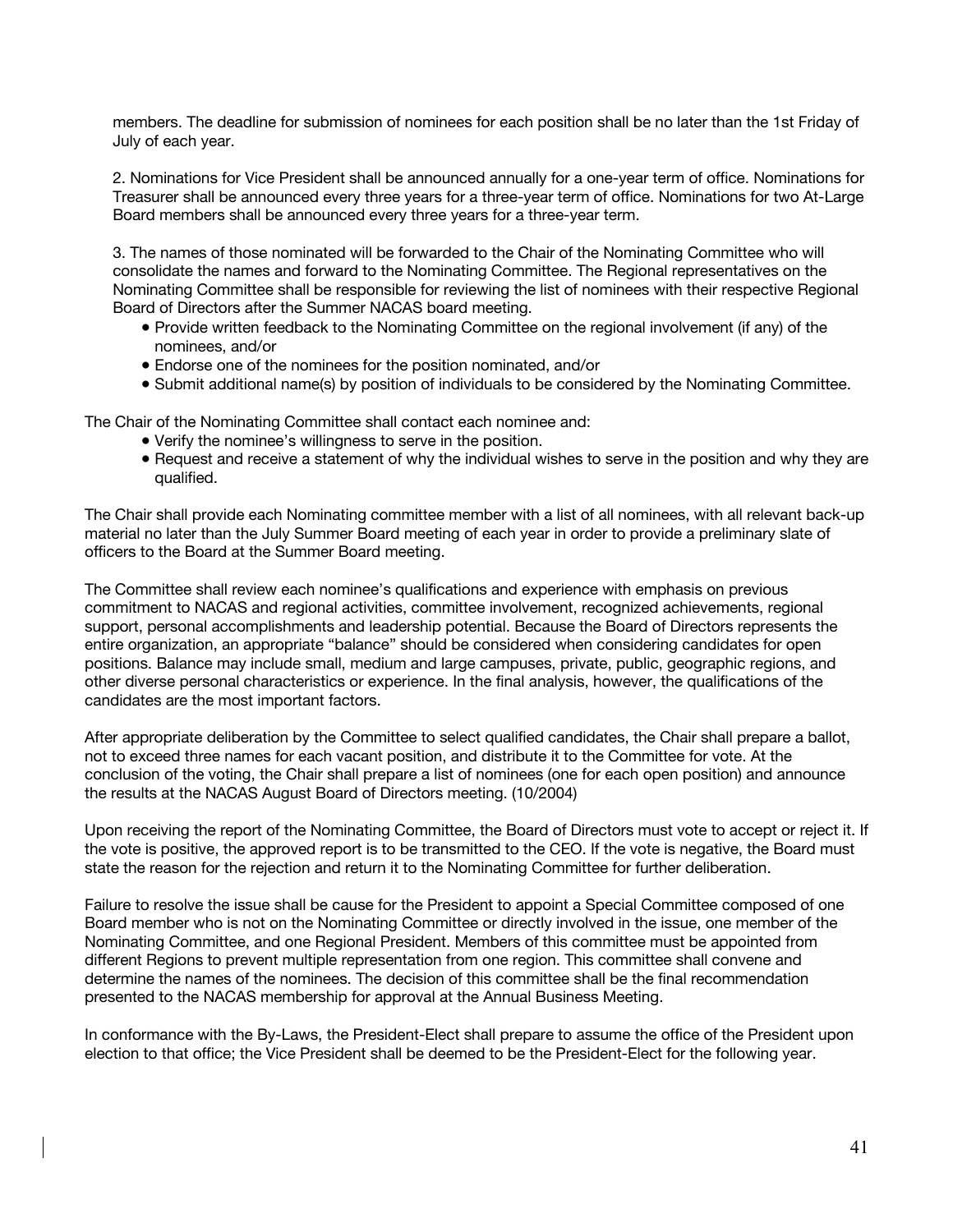The Nominating Committee shall submit to the CEO a slate of candidates 60 days prior to the C3X Annual Conference & Expo. The CEO shall circulate to the membership for their consideration, the slate of candidates 30 days in advance of the C3X Annual Conference & Expo.

At the Annual Business Meeting, the Chair of the Nominating Committee shall provide an opportunity for nominations from the floor for Vice President, and when terms are due to expire for Treasurer and At-Large Member. The Chair of the Nominating Committee shall conduct the election at the Annual Business Meeting, be responsible for certifying the election results, and announcing the winners.

From the By-Laws: The term of the office of the Regional Directors shall be for three years and shall commence upon installation at the C3X Annual Conference & Expo. They are elected into office at their regional conferences. (10/2004)

### **Section 900 - AWARDS**

# **901– NACAS AWARDS**

NACAS recognizes outstanding achievement in college auxiliary services through various national and regional awards. The national awards are established by the Board of Directors and administered through the Awards Committee. Regional awards are administered through the regions.

### Administrative Regulations

Administered By: NACAS staff and the Awards Committee

- 1. The Awards Committee will review the various national awards each year for appropriate wording and clarification.
- 2. The award eligibility, criteria, and selection process will be made available on the NACAS website.
- 3. A timeline for submissions will be developed, and the awards will be promoted to the NACAS membership through various means.
- 4. Prior to giving an Award to an individual, the Awards Committee Chair or the Chair's designee will make good faith effort to validate the individual is in good standing with their university.
- 5. The Awards Committee will present a proposed slate of Award recipients to the Board of Directors at the Summer Board Meeting for approval.
- 6. Winners of the awards will be recognized at the C3X Annual Conference & Expo and on the NACAS website.

### **Section 1000 – TRAVEL AND EXPENSE REIMBURSEMENTS**

### **1001– PRESIDENT TRAVEL**

Policy on NACAS President Attendance at Regional Conferences

- 1. It shall be the Board policy to encourage and support attendance of the President at all Regional Association Annual Conferences.
- 2. Travel expenses shall be budgeted and paid for attendance at the Regional Conferences.

### Policy on NACAS President Reimbursement at C3X Annual Conferences

1. The President's expenses will be reimbursed for attending the C3X Annual Conference & Expo.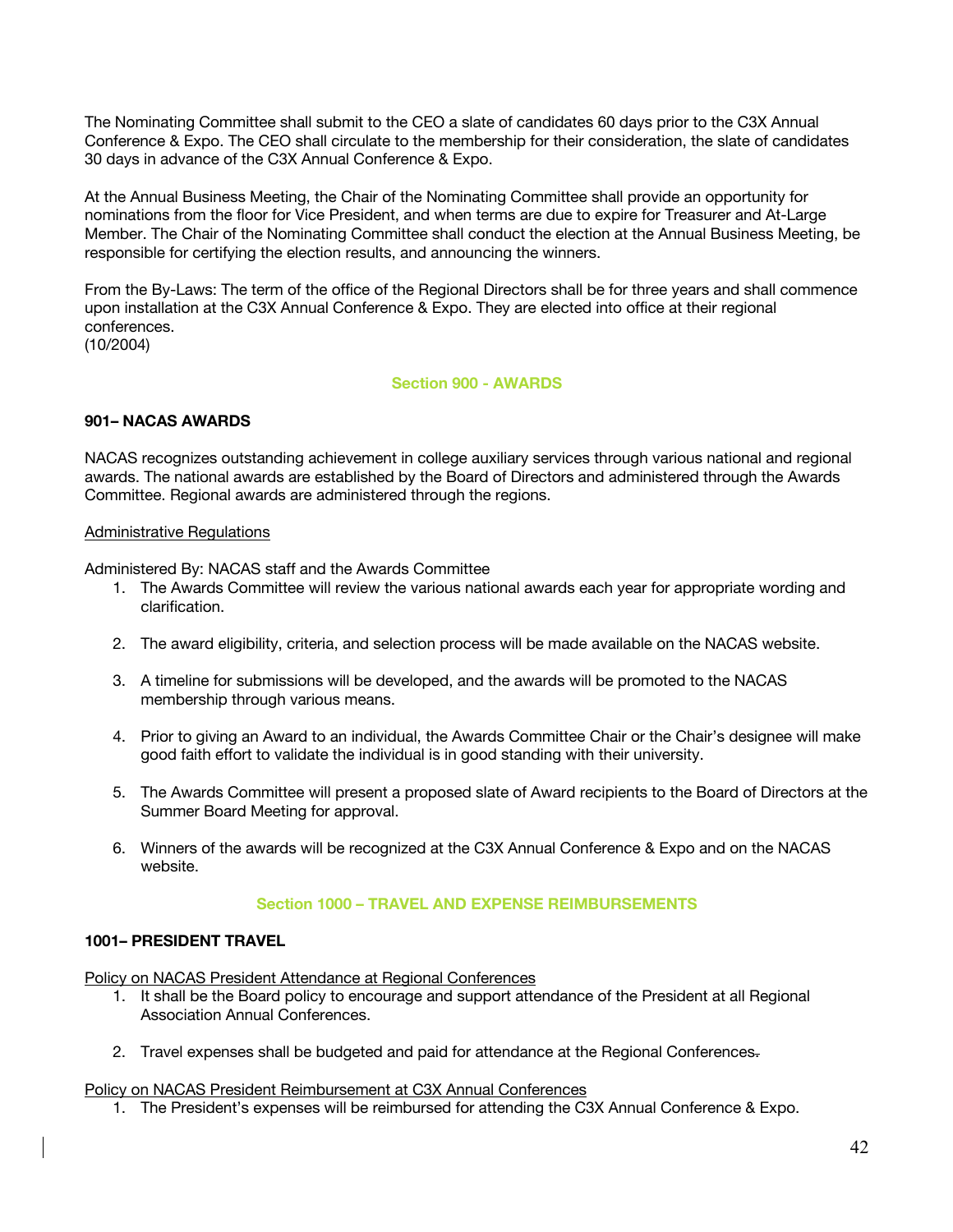# Administrative Regulations

# Administered By: CEO

Regulations:

- 1. NACAS shall reimburse the President's expenses for Regional and C3X Conferences in accordance with the regulations set forth in Section 1007.
- 2. Expense reimbursement forms shall be submitted to the NACAS office no later than 30 days following the date the expenses were incurred. NACAS shall provide reimbursement within 30 days of receipt of completed reimbursement form with appropriate documentation. (1/19)

# **1002– CEO EXPENSES**

It is the policy of NACAS to reimburse the CEO for Association related expenses.

### Administrative Regulations

Administered by: NACAS President

Regulations:

The CEO shall submit expenses receipts related to hospitality and travel to the President or Treasurer for approval at least on a quarterly basis. The NACAS corporate credit card will be used for all NACAS-related business. Personal credit cards should only be used when the corporate credit card isn't available.

The CEO shall be reimbursed in accordance with the regulations set forth in Section 1007.

Expense reimbursement forms shall be submitted to the NACAS office no later than 30 days following the date the expenses were incurred. NACAS shall provide reimbursement within 30 days of receipt of completed reimbursement form with appropriate documentation. (1/19)

# **1003– BOARD TRAVEL**

The President and Executive Committee will annually determine the parameters and limitations of Board and Executive Committee expenses during official meetings. This shall include such issues as spouse and partner participation in social activities and group meals.

Board members serve without remuneration, except that such members are reimbursed for travel and incidental expenditures incurred when traveling on behalf of Association business. Procedures for reimbursement for travel and incidental expenditures are set forth in the Administrative Procedures.

The NACAS Policy on Board travel is as follows:

- 1. No reimbursement will be made for Board attendance at the C3X Annual Conference & Expo. Exceptions to this policy may be granted to Board members who are unable to secure institutional funding to attend the C3X Annual Conference & Expo. These exceptions are subject to approval by the Board of Directors and may be granted for partial or full payment of costs.
- 2. If extra expenses are incurred at the C3X Annual Conference & Expo as a result of early arrival/late departure required to attend Board meetings, expenses for the additional travel dates may be reimbursed if within the established budget.
- 3. No reimbursement will be made for Board or committee meetings held at a Regional Conference if the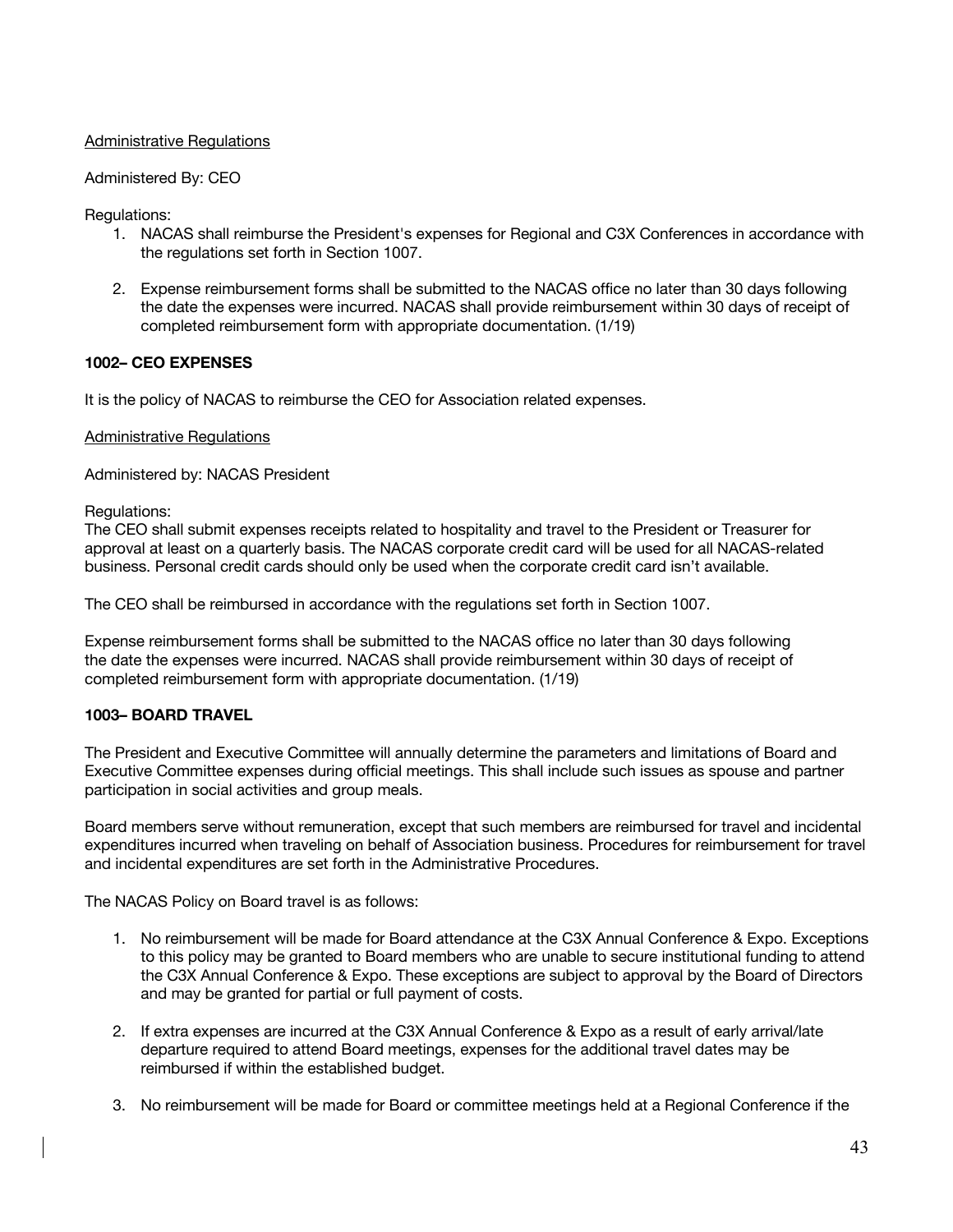member belongs to that Region. If extra expenses are incurred as a result of early arrival/late departure required to attend a Board meeting, expenses for the additional travel dates may be reimbursed if within an established budget.

- 4. NACAS will reimburse Board members for travel to the annual Leadership Team Meeting and annual Summer Board meeting.
- 5. It is the policy of the Board that NACAS will not reimburse Regional Representatives for expenses to attend their Regional Conferences or to attend meetings of their Regional Boards. (7/89)

# Administrative Regulations

# Administered By: CEO

Regulations:

- 1. NACAS shall reimburse Board member expenses for events outlined in this section in accordance with the regulations set forth in Section 1007.
- 2. Expense reimbursement forms shall be submitted to the NACAS office no later than 30 days following the date the expenses were incurred. NACAS shall provide reimbursement within 30 days of receipt of completed reimbursement form with appropriate documentation. (1/19)

# **1004– COMMITTEE, TASK FORCE, AND ADVISORY GROUP TRAVEL**

Members of committees, task forces, and advisory groups serve without remuneration, except that such members are reimbursed for travel and incidental expenditures incurred when traveling on behalf of Association business. Procedures for reimbursement for travel and incidental expenditures are set forth in the Administrative Procedures.

The NACAS Policy on committee travel is as follows:

- 6. Whenever feasible, meetings will be held in conjunction with other meetings that some members may be attending.
- 7. The NACAS Staff shall be contacted to recommend hotels or meeting locations.
- 8. No reimbursement will be made for committee meetings held at the C3X Annual Conference & Expo.
- 9. No reimbursement will be made for Board or committee meetings held at a Regional Conference if the member belongs to that Region. If extra expenses are incurred as a result of early arrival/late departure required to attend such committee meetings, expenses for the additional travel dates may be reimbursed if within an established budget and approved by the CEO.
- 10. NACAS will reimburse the Chair, or the Chair's designee, for travel to the annual Leadership Team Meeting. This is limited to one person per committee, task force, and advisory group.

### Administrative Regulations

### Administered By: CEO

Regulations:

1. NACAS shall reimburse committee, task force, and advisory group member expenses for events outlined in this section in accordance with the regulations set forth in Section 1007.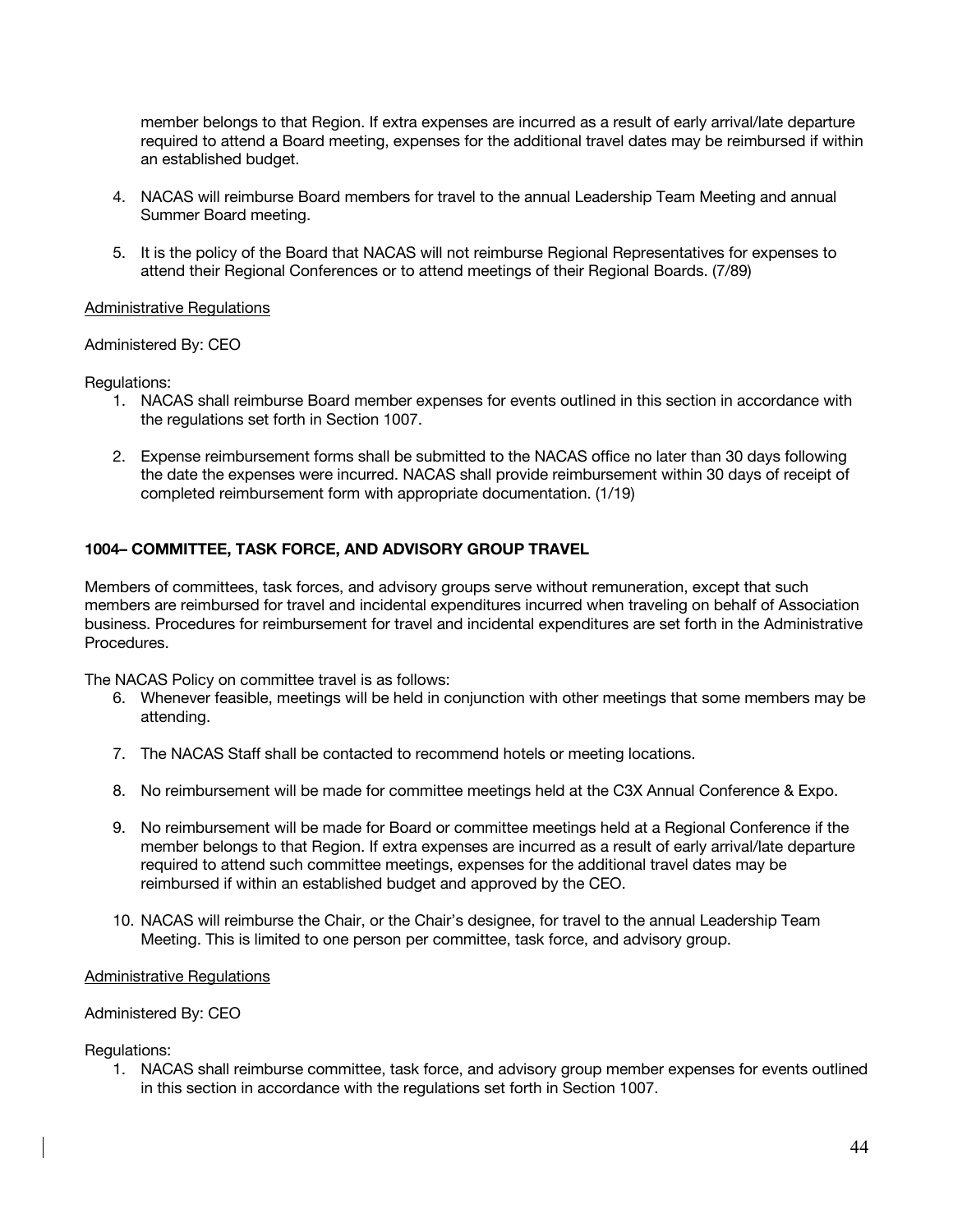2. Expense reimbursement forms shall be submitted to the NACAS office no later than 30 days following the date the expenses were incurred. NACAS shall provide reimbursement within 30 days of receipt of completed reimbursement form with appropriate documentation. (1/19)

# **1005– REGIONAL BOARD TRAVEL**

NACAS will reimburse each Regional President, or the President's designee, for travel to the annual Leadership Team Meeting. This is limited to one person per region.

# Administrative Regulations

Administered By: CEO

Regulations:

- 1. NACAS shall reimburse Regional Board member expenses for events outlined in this section in accordance with the regulations set forth in Section 1007.
- 2. Expense reimbursement forms shall be submitted to the NACAS office no later than 30 days following the date the expenses were incurred. NACAS shall provide reimbursement within 30 days of receipt of completed reimbursement form with appropriate documentation. (1/19)

# **1006– STAFF TRAVEL**

It is the policy of NACAS to reimburse the NACAS Staff for Association related expenses.

- 1. Staff must be pre-approved for travel by the CEO.
- 2. Purchases should be made on a corporate credit card. Expenses should only be incurred on a personal credit card if a corporate card is not available. Expenses will be reimbursed if within an established budget and approved by the CEO.

### Administrative Regulations

Administered by: CEO

Regulations:

- 1. NACAS shall reimburse staff member expenses for events or materials outlined in this section in accordance with the regulations set forth in Section 1007.
- 2. Expense reimbursement forms shall be submitted to the NACAS office no later than 30 days following the date the expenses were incurred. NACAS shall provide reimbursement within 30 days of receipt of completed reimbursement form with appropriate documentation. (1/19)

# **1007- NACAS TRAVEL AND EXPENSE REIMBURSEMENT (T/ER) POLICY**

# **STATEMENT OF PURPOSE AND RESPONSIBILITIES**

This document establishes policies governing the reimbursement of travel, entertainment, and other business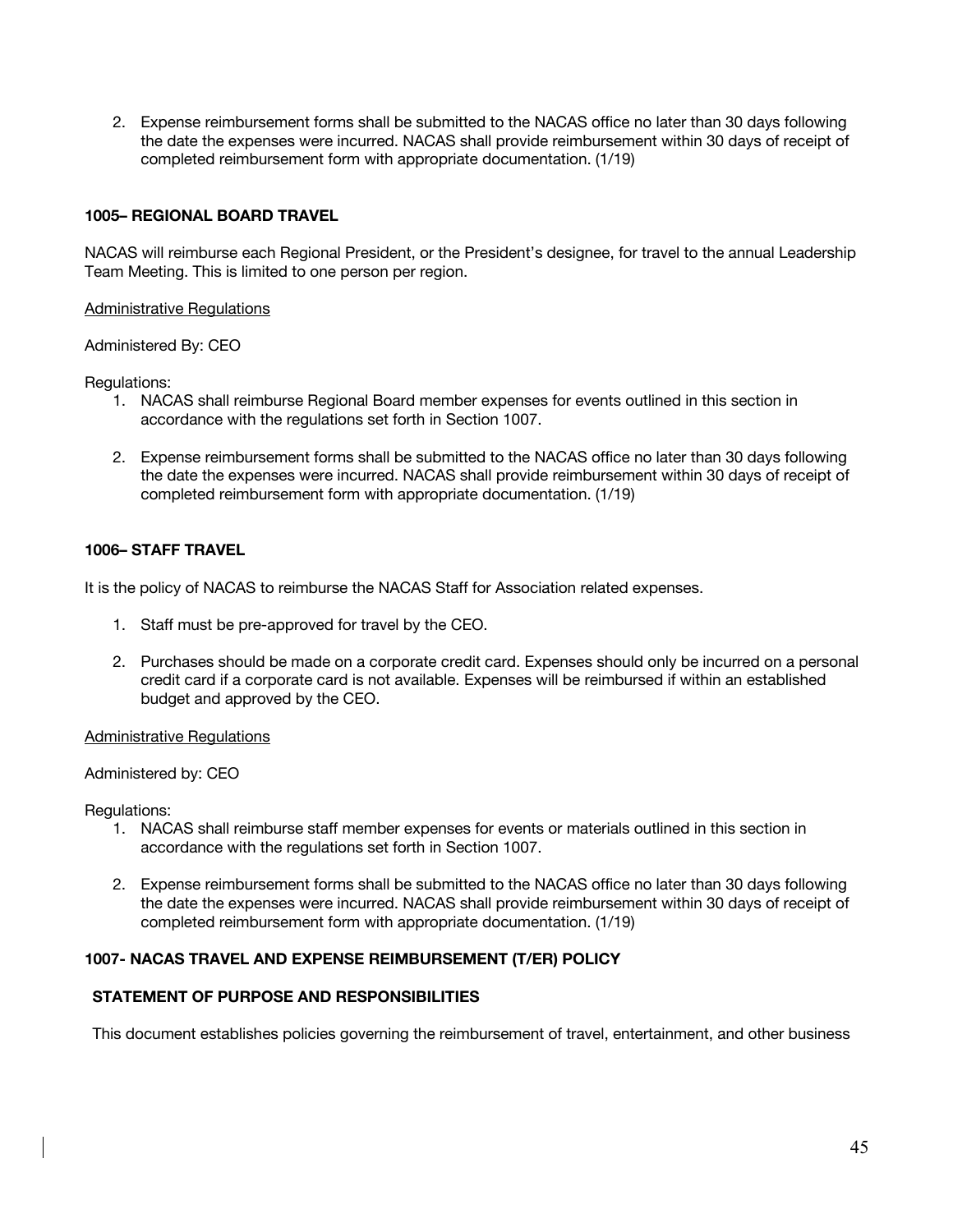expenses incurred by NACAS Personnel<sup>1</sup> during the conduct of NACAS business, as well as the issuance and use of credit cards. The purpose of this Policy is to ensure that (a) adequate cost controls are in place, (b) travel and other expenditures are appropriate, and (c) to provide a uniform and consistent approach for the timely reimbursement of authorized expenses. It is the policy of NACAS to reimburse for ordinary, necessary and reasonable expenses when directly related to the transaction of NACAS business.

Directly related expenses are those in which there is the expectation of deriving some current or future benefit for NACAS, the Personnel is actively engaged in a business meeting or activity necessary to the performance of the job duties, or, in the case of entertainment, there is a clear business purpose.

Personnel are expected to exercise prudent business judgment regarding expenses covered by this Policy.

Reimbursement for expenses that are not in compliance with this Policy requires the prior written approval of the NACAS Chief Executive Officer (CEO) and or NACAS Treasurer.

All NACAS Personnel are responsible for complying with this Policy. Submitting expenses that are not in compliance with this policy risk delayed, partial or forfeited reimbursement.

# **DOCUMENTATION**

Requests for reimbursement of business expenses must be submitted on the NACAS Travel & Reimbursement Request forms. Each expense shall be separately identified. Forms shall be dated and signed by the Personnel. While receipts are recommended for all expenses submitted for reimbursement, they are required for all expenses greater than \$25.00. The receipts, specifically those related to meals, must show the itemized costs related to the meal (s). Requests for exceptions to this policy should document extenuating circumstances and be approved by the CEO.

NACAS complies with IRS regulations, which require that all business expenses be substantiated with adequate records. This substantiation must include information relating to:

- (1) the amount of the expenditure;
- (2) the time and place of the expenditure;
- (3) the business purpose of the expenditure; and,

(4) the names and the business relationships of individuals other than the Personnel for whom the expenditures were made.

Requests for reimbursement lacking complete information will be returned to the requesting Personnel.

# **APPROVALS**

Expense reimbursement, together with the itemized list of all expenses and the required documentation, must be submitted on the NACAS Travel & Reimbursement Form and submitted to the NACAS Office. As appropriate, NACAS staff may have their forms signed by their supervisor in addition to the CEO's signature. The CEO may approve expense reimbursement in the absence of the staff's supervisor.

Supervisors and/or budget managers reviewing expense reports are responsible for ensuring that the expenses reported are proper and reimbursable under this Policy; the expense report has been filled out accurately and has the required documentation; and the expenses are reasonable and necessary.

The CEO must approve all reimbursement requests before NACAS funds are dispersed.

<sup>&</sup>lt;sup>1</sup> Member, Board of Directors; Volunteer Leaders; NACAS Staff; Independent Contractors; Members of Committees, Task Forces, and Advisory Groups; Award Recipients; Speakers; Member, AC Team; and approved representatives engaged in NACAS business that has an approved budget.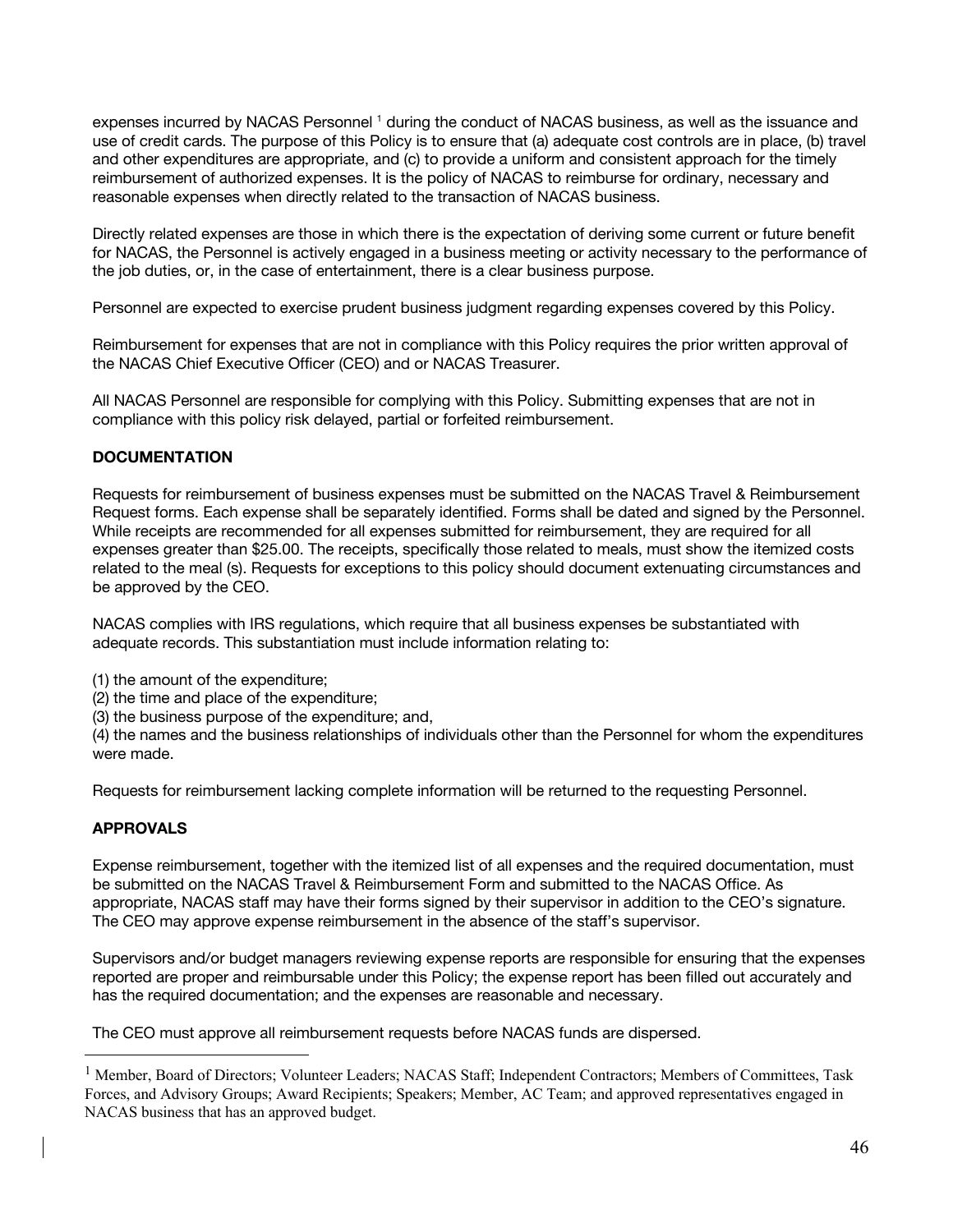# **REIMBURSABLE EXPENSES AND LIMITATIONS**

The following are reimbursable expenses, as long as they are in compliance with the applicable provisions of this Policy, and are for business purposes:

Air/Rail/Bus/Taxis: Air, rail or bus tickets should be secured as early as possible or at least 14 days in advance. NACAS Personnel should select the lowest available fare, within reason and within travel itinerary needs. Reimbursements for flight costs above \$750 will be subject to the CEO's discretion. Premiums for flight costs, costs for upgrades, and travel insurance are reimbursable on a case by case basis, by CEO's discretion. Generally, booking or travel agent fees are not reimbursable, however, these will be looked at on a case by case basis, given some of the requirements of some campuses when travel is required.

Unavoidable fees associated with changing your itinerary for a business purpose or an emergency are allowable expenses. If change fees are incurred while in travel, documentation must be submitted with the expense reimbursement form. Changes involving additional fees should not be made solely for convenience purposes. Air, rail or bus tickets purchased in advance of the trip that appears on your credit card bill before the trip is taken may be submitted for reimbursement prior to the trip. After the trip, this amount should be referenced on the Expense Reimbursement Form as prepaid.

Reimbursement of travel expense to and from places of business, hotels, airports and/or other transportation stations in connection with business activities shall be based on the most economical form of transportation available. Travelers are encouraged to utilize public transportation whenever feasible and are encouraged to share taxis and or use more economical services (hotel vans, shuttles, etc.) when available.

Personal Auto/Mileage/Parking: Personal cars for out of town business travel may be used, unless another form of travel would be more cost effective. The maximum reimbursement for personal vehicle travel is 500 miles per round trip. Personal vehicle mileage within the staff or volunteer's local area is not reimbursable unless additional mileage above the mileage incurred in their regular commute was required. The use of a personal vehicle for business will be reimbursed at the current US GSA per mile allowance. This mileage allowance covers all auto costs (e.g., gasoline, repairs, insurance, etc.) other than parking and tolls. If a staff member or volunteer is involved in an accident while driving their personal vehicle or their vehicle is otherwise damaged, whether for business or personal purposes, their own insurance is the primary insurance coverage.

If Personnel traveling on official NACAS business wish to drive to a distant city, they will be reimbursed the lesser of the air-related costs or the ground transportation costs. As noted above, the maximum reimbursement for personal vehicle travel is 500 miles per round trip.

On-airport parking is permitted for short business trips. For extended trips, Personnel should use long-term parking lots at the airport or off-airport facilities.

Auto Rental: Auto rental should not be used where other forms of transportation are available and less expensive. For example, hotels often provide shuttle vans or cab service to the airport, which usually cost less than a rental car. Car rentals are restricted to fuel efficient vehicles, including economy vehicles (when traveling alone). SUVs, full size sedans, and other large vehicles are expressly prohibited from reimbursement unless obtained through free upgrades or as required to carry larger groups. When possible, travelers should fill the gas tank just prior to returning a rental car or per rental company instruction to reduce additional fuel charges.

NACAS holds general liability auto insurance coverage on auto rental listed in NACAS' name and used for NACAS business. NACAS will not reimburse for any additional general liability auto insurance provided for rental cars. NACAS' auto insurance policy does not provide coverage for physical damage to the vehicle or personal use. It is recommended that individuals purchase the physical damage waiver through the rental company, which is reimbursable by NACAS.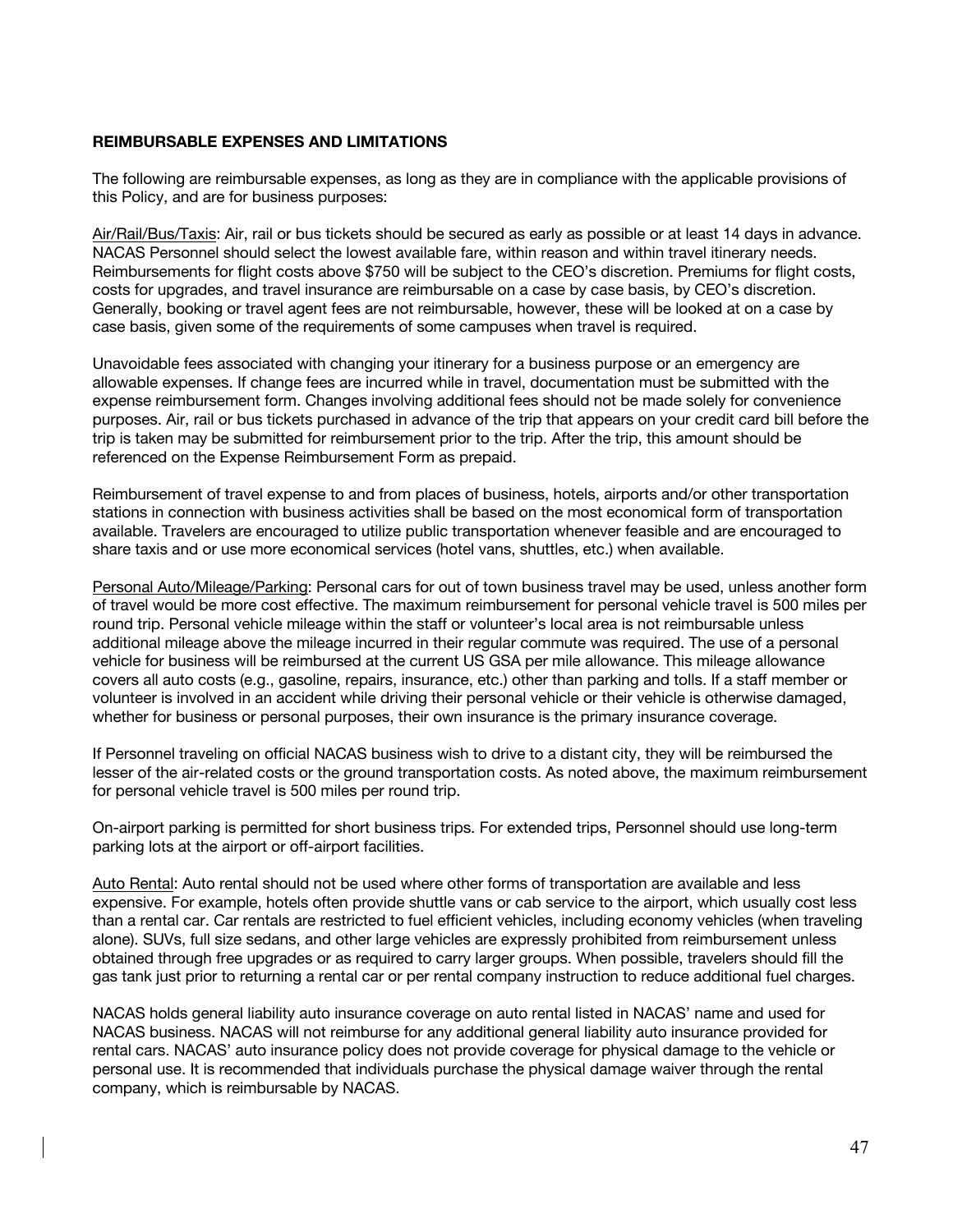Lodging: Lodging will be reimbursed for the nights actually required to attend a meeting or complete NACAS business. Additional nights will be at the traveler's personal expense. An itemized bill from the hotel must be submitted to substantiate lodging expenses. Credit card charge slips do not represent adequate supporting documentation. If meals are charged to the hotel room, they will only be reimbursed according to the meal reimbursement guidelines outlined below in #6.

Laundry: Laundry and or dry-cleaning expenses are reimbursable but only during trips in excess of five days.

Meals (Food/Beverage/Tip): Personnel traveling on behalf of NACAS are reimbursed on a per meal basis, according to the Federal US GSA rates, when they actually incur the cost of a meal. Meals will be reimbursed for the travel days required to attend a meeting or to complete NACAS business. Meals paid for or provided by others, such as meals provided as part of a meeting or event, will not be reimbursed unless NACAS personnel conducted other NACAS business during those times. You may be requested to provide a meeting agenda.

If reimbursement is claimed for meals shared by more than one individual, names of the individuals or group must appear on the receipt with justification for the reimbursement.

To submit a meal amount for reimbursement, first determine the location where you will be traveling/working on behalf of NACAS, then look up the location-specific information at www.gsa.gov/perdiem. The allowable meal rate for the travel location will be listed on the table.

Alcoholic beverage purchases are not an allowable expense, nor are they reimbursable, except for the following: When consumed during a business-related entertainment activity, when NACAS business is being conducted, and or a scheduled board/committee activity, such as but not limited to: Taking a current or prospective donor out to dinner; hosting a special meal for corporate business partners; and or holding a personnel interview for a prospective new hire for NACAS.

# **MISCELLANEOUS EXPENSES**

- Toll charges can be reimbursed and when possible, submit the receipts.
- Tips to porters, skycaps, hotel housekeeping, transportation providers, and other appropriate services can be claimed without a receipt if each tip does not exceed \$10.00. Reimbursements above \$10 will be allowed on a case by case basis. Tips to the restaurant personnel are included in the meal allowance.
- Any service for personal use is not reimbursable, such as maid service and personal telephone calls.

# **ENTERTAINMENT AND BUSINESS MEETINGS**

- Reasonable expenses incurred for business meetings or other types of business-related entertainment will be reimbursed only if the expenditures are approved in advance by CEO or and/or Treasurer of NACAS and qualify as tax deductible expenses. Detailed documentation for any such expense must be provided, including:
- Date and place of entertainment
- Nature of expense
- Name, titles, and corporate affiliation of those entertained
- A complete description of the business purpose for the activity including the specific business matter discussed

### **NON – REIMBURSABLE EXPENSES**

The following are examples of generally non-reimbursable expenses and should be considered a partial listing:

- Expenses that are not budgeted for in the current budget
- Expense in excess of the maximum reimbursements established in this policy
- Expenses incurred by spouses, domestic partners, or guests
- Limousine travel